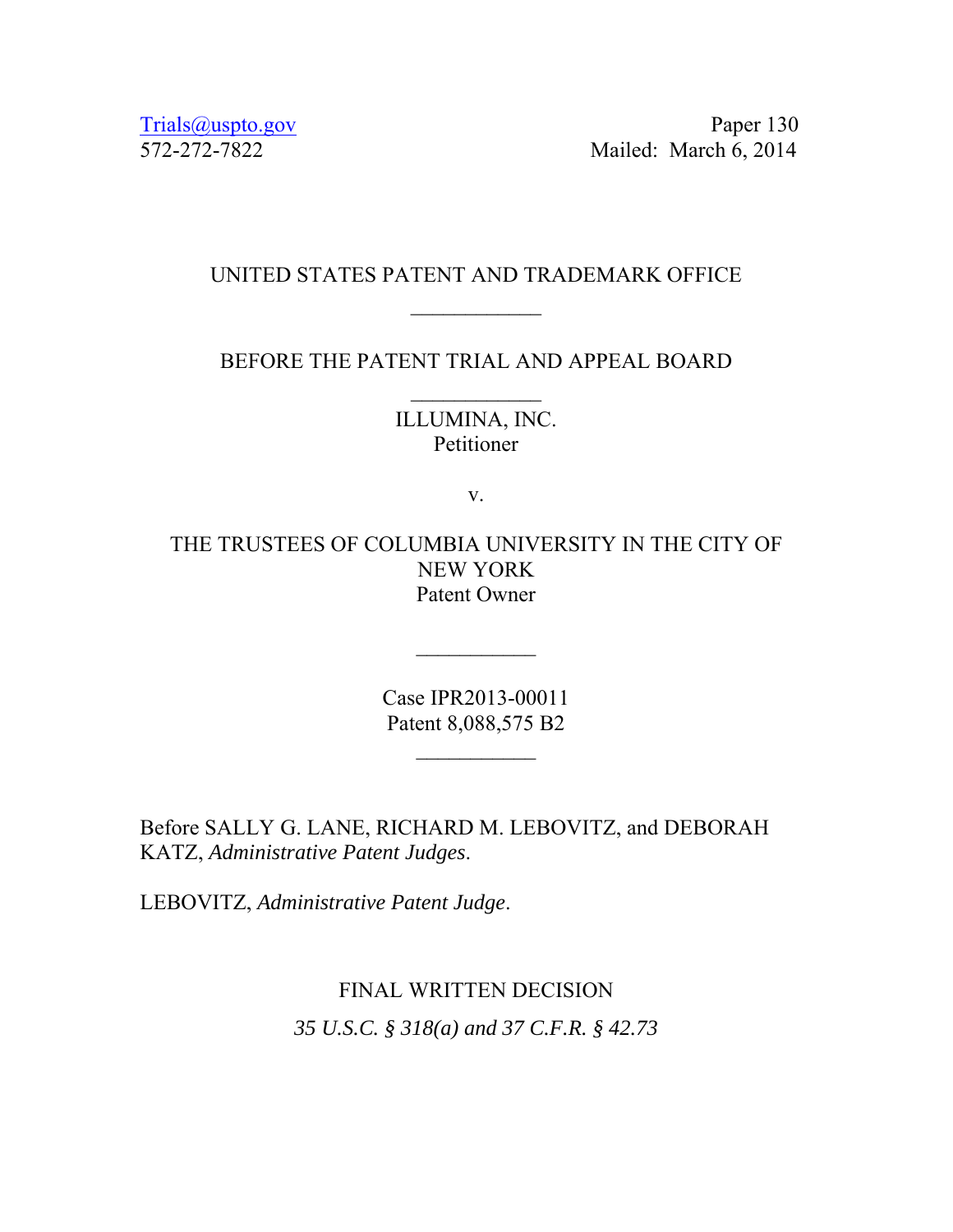#### I. BACKGROUND

#### A. Introduction

Petitioner, Illumina, Inc. ("Illumina"), filed a petition on October 3, 2012, for *inter partes* review of claims 1-3 and 6 of U.S. Patent 8,088,575 B2 ("the '575 Patent") pursuant to 35 U.S.C. §§ 311-319 and 37 C.F.R. §§ 42.1 - 42.123. On March 12, 2013, the Board instituted *inter partes* review of claims 1-3 and 6 on four grounds of unpatentability (Paper 26, Decision on Petition ("Dec. Pet.")). Illumina requested rehearing on two of the grounds of unpatentability (Paper 29), which had been denied in the Decision on Petition. Upon reconsideration, the Board instituted *inter partes* review of one of these grounds of unpatentability as to claim 6 (Paper 44, Decision on Rehearing ("Dec. Reh'g")). This corresponded to one of the same grounds of unpatentability authorized for claims 1-3.

 After institution of the *inter partes* review, Patent Owner, The Trustees of Columbia University in the City of New York ("Columbia"), filed a response under 37 C.F.R. § 42.120 to the decision instituting *inter partes* review (Paper 70, "PO Resp."). Columbia also filed a Motion to Amend Claims (Paper 56) and a Motion to Exclude Evidence (Paper 93). Illumina filed a reply to Columbia's response under 37 C.F.R. § 42.120 (Paper 76, "Pet'r" Reply) and a Motion to Exclude Evidence (Paper 90). An oral hearing was held on December 17, 2013 with both parties in attendance. (Record of Oral Hearing, Paper 126.)

 Among the evidence cited in this proceeding are declarations by George L. Trainor, Ph.D. (Ex. 2033, Trainor Decl.) on behalf of Columbia, and by George Weinstock, Ph.D. (Ex. 1021, Weinstock Decl.) on behalf of Illumina. Dr. Trainor has a Ph.D in Organic Chemistry and experience in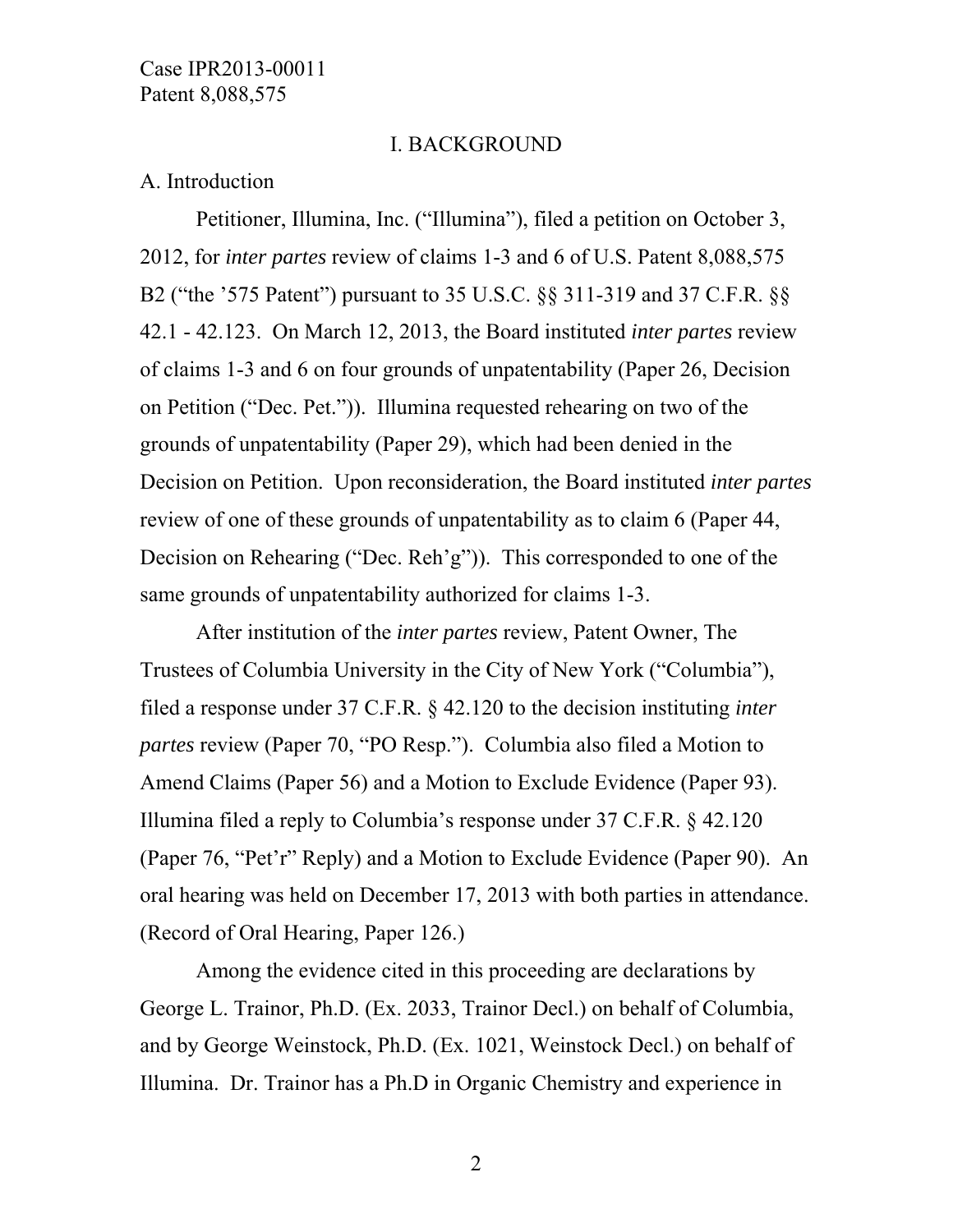DNA sequencing (Exhibit 2033, Trainor Decl. ¶¶ 3 and 6-8), qualifying him to testify on the prior art issues discussed in his declaration. Dr. Weinstock has a Ph.D. in Microbiology and experience in DNA sequencing, including as a director of large-scale genome centers (Ex. 1021, Weinstock Decl. ¶¶ 4, 6, 8, and 9), qualifying him to testify on the prior art issues discussed in his declaration.

The Board has jurisdiction under 35 U.S.C. § 6(c). This final written decision is issued pursuant to 35 U.S.C. § 318(a) and 37 C.F.R. § 42.73. Illumina has shown by a preponderance of the evidence that claims 1-3 and 6 are unpatentable.

#### B. The '575 Patent

The '575 Patent issued January 3, 2012. The named inventors are Jingyue Ju, Zengmin Li, John Robert Edwards, and Yasuhiro Itagaki. The invention of the '575 Patent involves sequencing DNA by incorporating a base-labeled nucleotide analogue into primer DNA strand, and then determining the identity of the incorporated analogue by detecting a label attached to the base of the nucleotide. A polymerase is used to incorporate the nucleotide analogue into the strand of DNA ('575 Patent, col. 3, ll. 2-3). The method is generally referred to as "sequencing DNA by synthesis" or "SBS" because the sequence of the DNA is determined by identifying the successive additions of labeled nucleotides to a strand of DNA as it is synthesized using a complimentary DNA strand as a template (*id.* at col. 2, ll. 9-13).

Columbia does not argue the novelty of the steps utilized in the claimed method of "determining the identity of a nucleotide analogue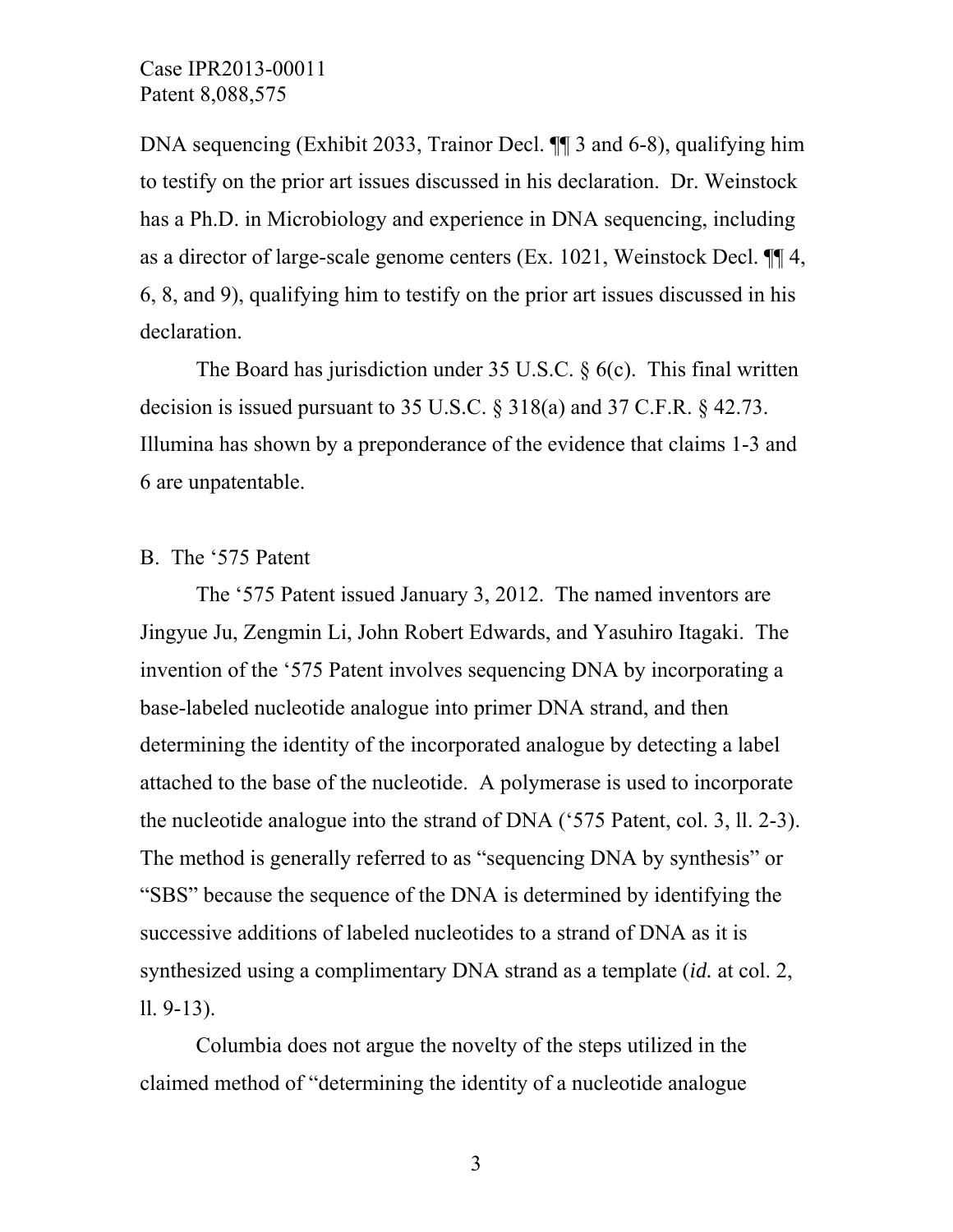incorporated into a nucleic acid primer extension strand," but rather focuses its arguments on the novelty and unobviousness of the nucleotide utilized in the sequencing method. Nucleotides, which are the building blocks of DNA, comprise a sugar (ribose or deoxyribose), phosphates attached to the 5'-position of the sugar, and a nitrogen base on the 1'-position of the sugar. During DNA synthesis, the 5'-position in the sugar of a new incoming nucleotide is linked by DNA polymerase to the 3'-OH group in the sugar of a preexisting nucleotide in the strand under synthesis. In order to identify the newly incorporated nucleotide, one approach described in the prior art is to attach a detectable label to the nucleotide at its 3'-OH group ('575 Patent, col. 2, ll. 35-39). For reference, the 3'-OH corresponds to 3'-position of the deoxyribose sugar of the nucleotide and serves as the site where a new nucleotide is added during DNA synthesis.

The approach described in the '575 Patent is to make nucleotide analogues by linking a unique label, such as fluorescent dye, through a cleavable linker to the nucleotide base or to an analogue of the nucleotide base and to use a small removable chemical moiety to cap the 3'-OH group of the deoxyribose to make it reversibly nonreactive (*id*. at col. 2, ll. 59-65). The reason the 3'-OH group is made reversibly nonreactive is to allow the sequencing reaction to be terminated after each nucleotide is added in order to determine its identity (*id.* at col. 3, ll. 1-4). According to the '575 Patent, the prior art teaches attaching the label to the 3'-OH group. The '575 Patent, in contrast, puts the label on the nucleotide base and the removable chemical moiety on the 3'-OH group. These latter features are at the center of the patentability challenges.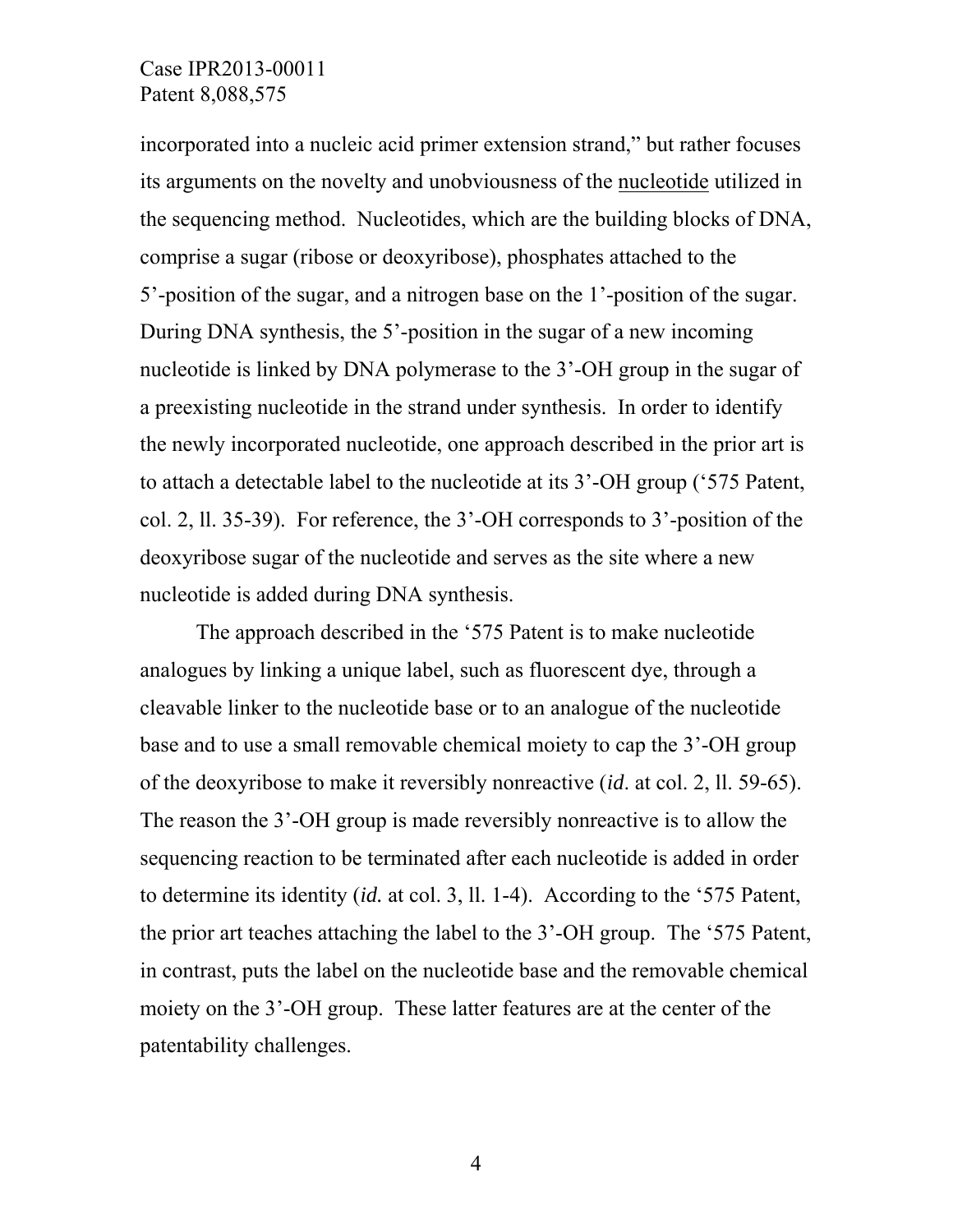$\overline{a}$ 

Claims 1-3 in this *inter partes* review involve a nucleotide analogue that comprises: 1) a base labeled with a unique label; and 2) a removable chemical moiety capping the 3'-OH group. Claim 6 further requires a base that is deaza-substituted. A deaza-substituted nucleotide is a nucleotide analogue that includes a deazabase as the nitrogen base (*id.* at col. 7, ll. 46- 65). A deazabase is a nitrogen base in which one of the natural nitrogen atoms in the base ring is substituted with a carbon atom (*id.*). For example, in a 7-deazapurine, the natural 7-position nitrogen in the base ring is replaced with a carbon atom (*id.*).

In summarizing the state of the art in Columbia's Patent Owner Response, Columbia states that, "[d]uring the 1990s, despite some interest in base-labeled nucleotide analogues, efforts focused on including a label on the 3'OH group on the sugar in a nucleotide analogue and on the design and synthesis of new nucleotide analogues that could be incorporated by a polymerase into a primer extension strand." (Paper 70, PO Resp. 8). Columbia cites paragraphs 30-35 of Dr. Trainor's Declaration as evidence that "[r]esults were mixed and it was recognized that new nucleotide analogues were needed [for use in] BASS [sequencing by synthesis; also known as SBS] sequencing." (*Id.*)

As discussed in more detail below, Columbia's characterization of the prior art as having "some interest in base-labeled nucleotide analogues" understates the interest level shown in the prior art. Tsien<sup>1</sup> and Dower,<sup>2</sup>

<sup>1</sup> Roger Tsien et al., WO 91/06678 (May 16, 1991), Exhibit 1002 ("Tsien").

<sup>&</sup>lt;sup>2</sup> William Dower et al., US 5,547,839 (August 20, 1996), Exhibit 1005 ("Dower").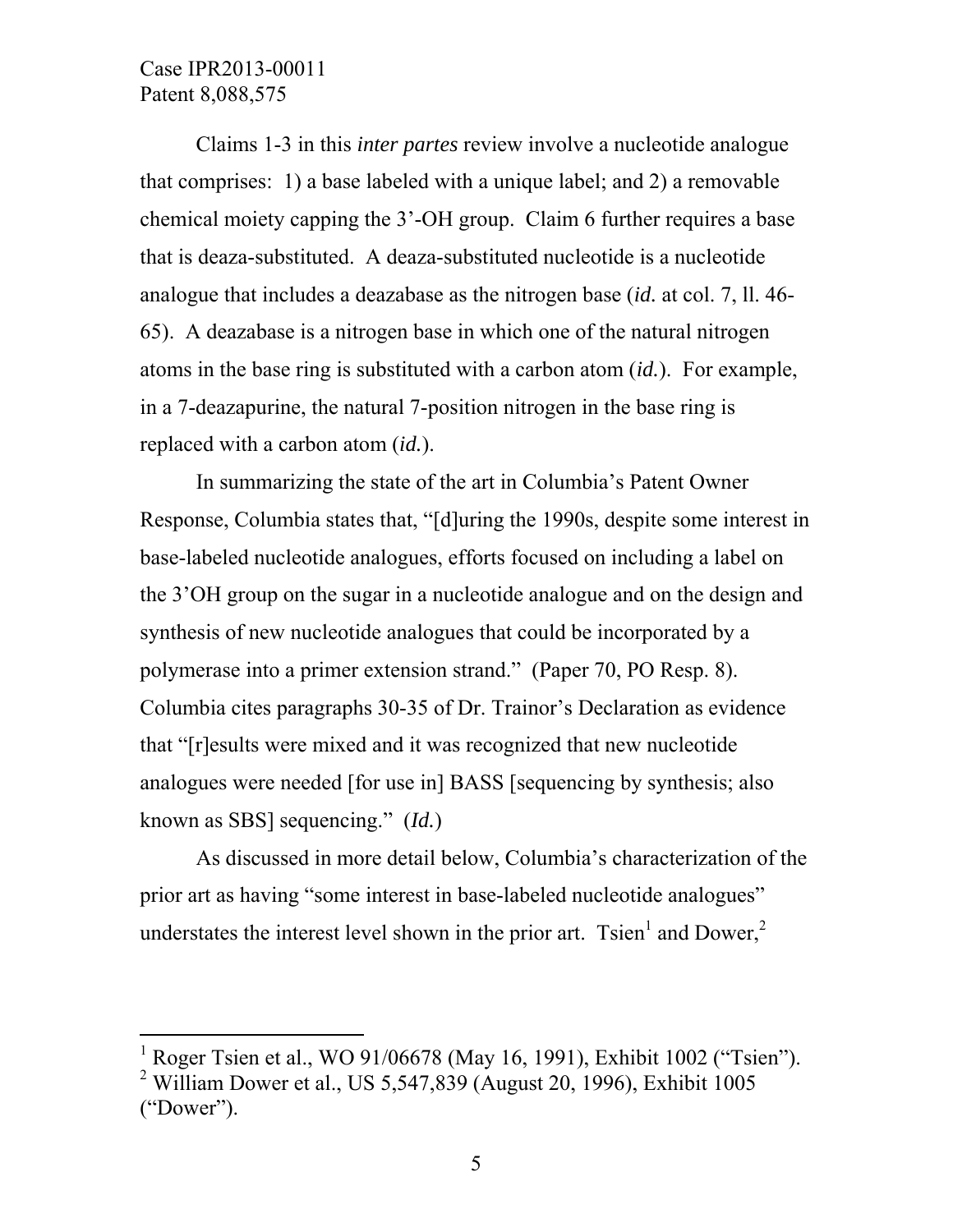cited in this *inter partes* review, and Stemple III,<sup>3</sup> which is cited in related proceedings, describe SBS methods that use base-label nucleotides and nucleotides containing a removable chemical moiety at the 3'-OH position (Ex. 2033, Trainor Decl. ¶¶ 26-29). Columbia acknowledges that baselabeled nucleotides were described in the prior art (*id.* at ¶ 28). We understand it to be Columbia's position that because there is no single example in the cited prior art of a nucleotide with the base-label and removable 3'-OH blocking group being used in a DNA sequencing reaction, the disclosure of such a nucleotide is somehow diminished and amounts only to "some interest." Columbia, however, has not identified where in the prior art a nucleotide with a label on the base and removable 3'-OH chemical moiety was so disparaged that a person of ordinary skill in the art would have been dissuaded from using it in SBS methods. To the contrary, the disclosure in several publications of nucleotides with a label on the nucleotide base and a removable 3'-OH group (e.g., Tsien, Dower, and Stemple III) shows a recognition within the prior art that such nucleotide analogues were useful and effective in SBS methods.

#### C. Related Proceedings

-

The '575 Patent is the subject of the litigation, *The Trustees of Columbia University in the City of New York v. Illumina, Inc.*, 1:12-cv-00376-UNA, currently pending in the United States District Court for the District of Delaware (Petition 3-4). According to Illumina, Columbia

 $3$  Derek L. Stemple et al., U.S. Pat. No. 7,270,951 B1 (September 18, 2007), Exhibit 1008 ("Stemple III").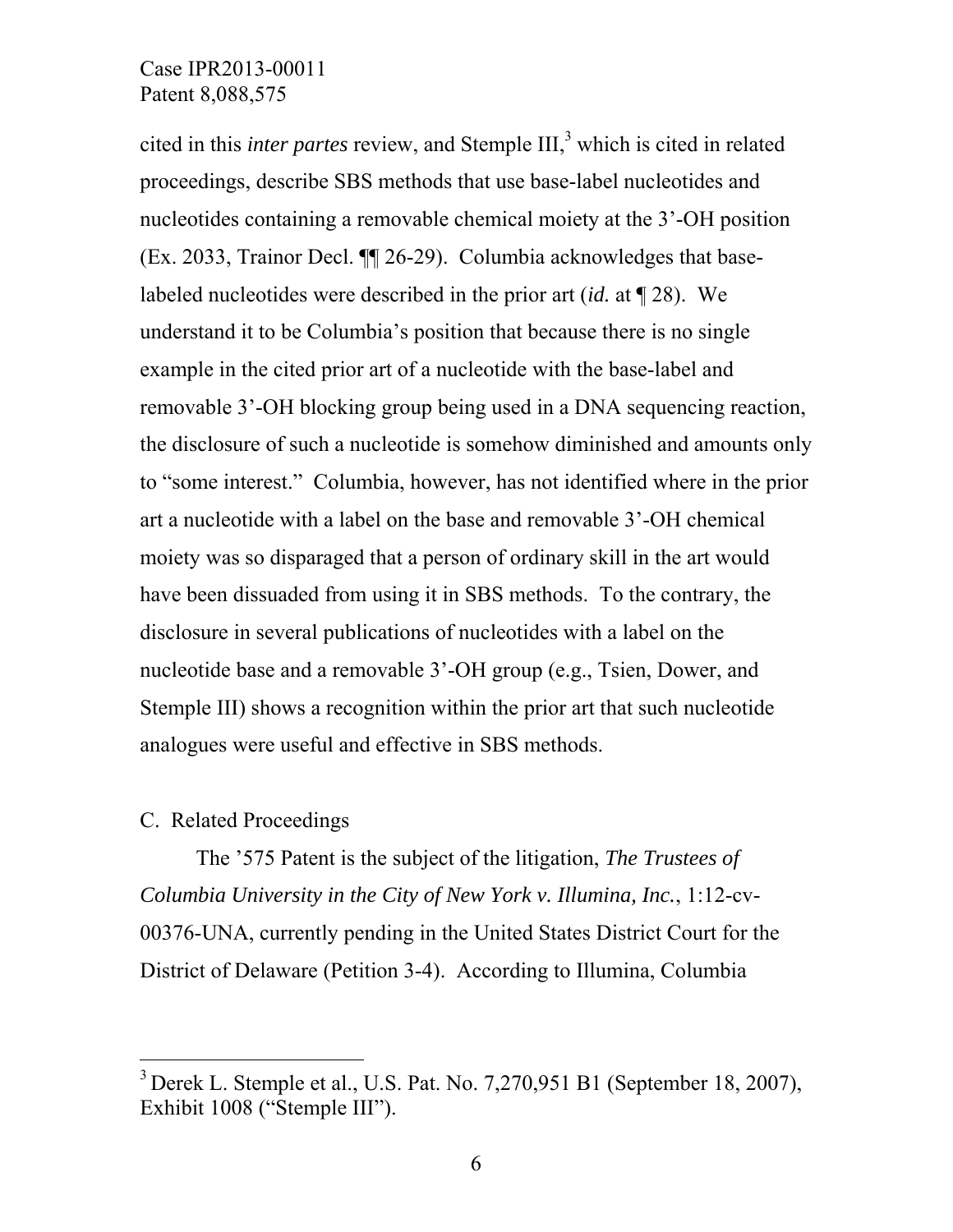alleges in that proceedings that Illumina has infringed, and continues to infringe, the '575 Patent (*id.*).

There are two pending *inter partes* trials which are related to this trial:

A petition for *inter partes* review was filed on September 16, 2012 for U.S. Pat. No.  $7,713,698$  B2 ("the '698 patent").<sup>4</sup> The '698 patent is assigned to Columbia, has claims directed to related subject matter, and has a similar lineage as the '575 Patent. We instituted *inter partes* review on March 12, 2013.

A petition for *inter partes* review was filed on September 16, 2012 for U.S. Pat. No. 7,790,869 B2 ("the '869 patent").<sup>5</sup> The '869 patent is assigned to Columbia and has claims directed to related subject matter. The '575 Patent is a continuation of the '869 Patent. We instituted *inter partes* review on March 12, 2013.

D. The Alleged Grounds of Unpatentability

 We instituted *inter partes* review on the following four grounds of unpatentability:

I. Claims 1-3, and 6 under 35 U.S.C. § 102(b) as anticipated by Dower;

II. Claims 1-3, under 35 U.S.C. § 102(b) as anticipated by Tsien;

III. Claim 6 under 35 U.S.C. § 103(a) as obvious in view of Tsien and Prober  $I;^6$  and

 $\overline{a}$ 

 $4$  IPR2012-00006.

<sup>5</sup> IPR2012-00007.

<sup>6</sup> James M. Prober et al., *A System for Rapid DNA Sequencing with Flourescent Chain-Terminating Dideoxynucleotides*, 238 SCI. 336 (1987), Exhibit 1003 ("Prober I").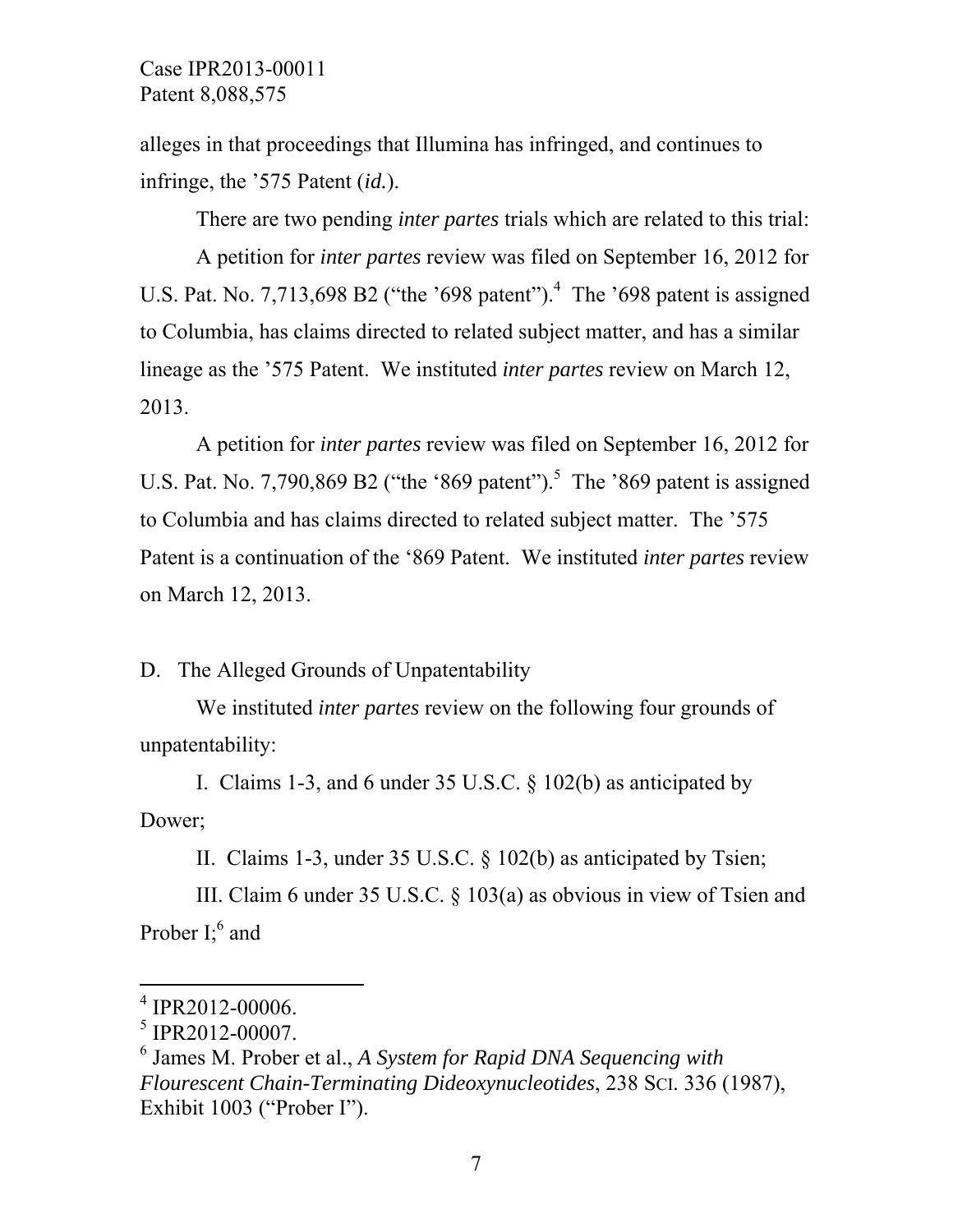IV. Claim 6 under 35 U.S.C. § 103(a) as obvious in view of Tsien and Seela  $I^7$ 

### E. The Claims

-

The '575 Patent was granted with claims 1-6. Illumina challenges the patentability of independent claim 1 and claims 2, 3, and 6, which depend from claim 1. Claims 1 and 6 read as follows (bracketed numerals added to emphasize certain claim limitations):

1. A method of determining the identity of a nucleotide analogue incorporated into a nucleic acid primer extension strand, comprising: a) contacting a nucleic acid template attached to a solid surface with a nucleic acid primer which hybridizes to the template; b) simultaneously contacting the product of step a) with a polymerase and four nucleotide analogues which are either (i) aA, aC, aG, and aT, or (ii) aA, aC, aG, and aU, so as to incorporate one of the nucleotide analogues onto the nucleic acid primer and form a nucleic acid primer extension strand, wherein each nucleotide analogue within (i) or (ii) comprises [1] a base labeled with a unique label and contains [2] a small removable chemical moiety capping the 3'-OH group of the sugar of the nucleotide analogue, wherein said small cleavable chemical group does not interfere with the recognition of the nucleotide analogue by polymerase as a substrate; and c) detecting the unique label of the incorporated nucleotide analogue, so as to thereby determine the identity of the nucleotide analogue incorporated into the nucleic acid primer extension strand.

6. The method of claim 1, wherein said base of at least one of said nucleotide analogues is a deazapurine.

<sup>&</sup>lt;sup>7</sup> Frank Seela, US 4,804,748 (February 14, 1989), Exhibit 1014 ("Seela I".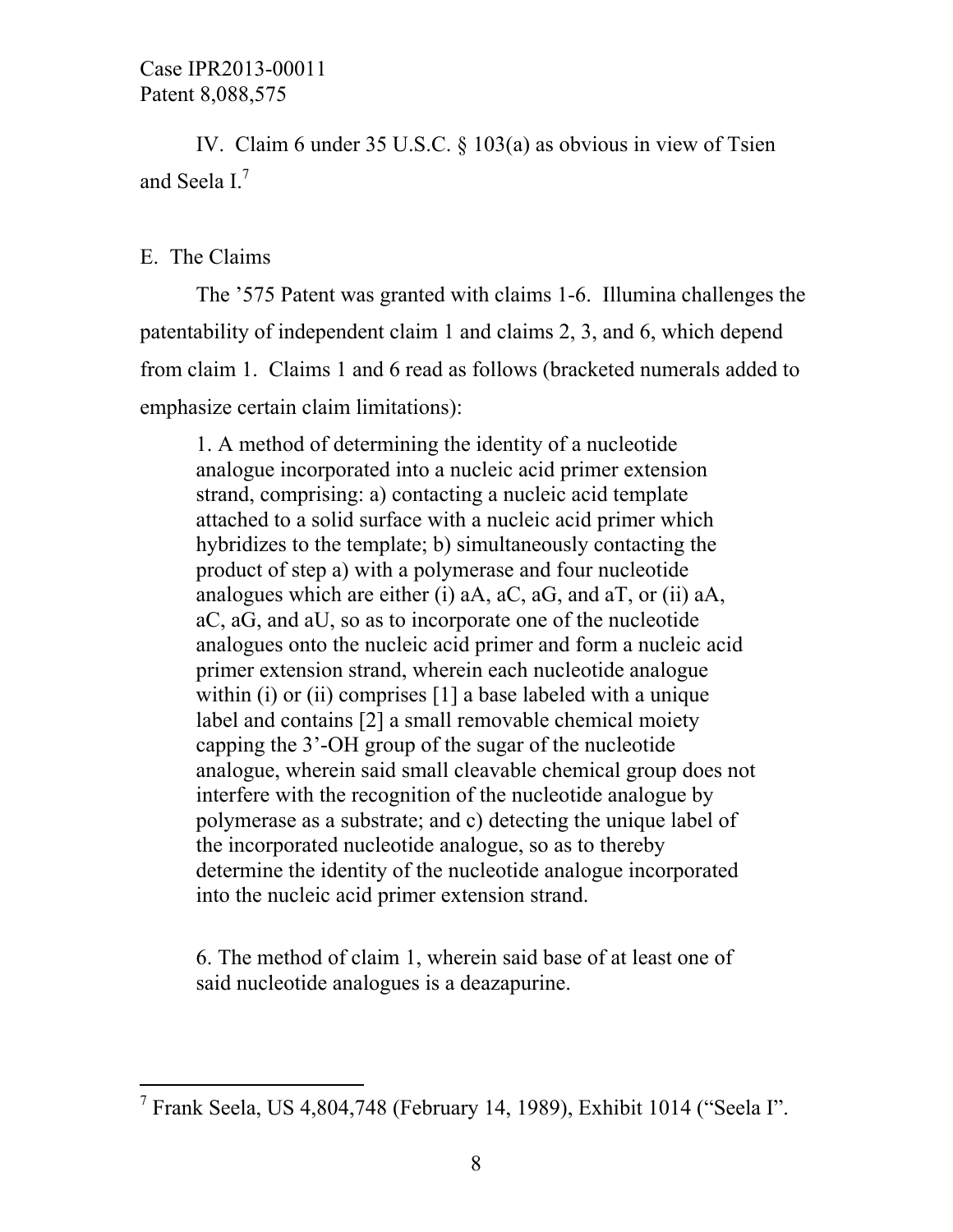## PATENTABILITY CHALLENGES II. CLAIM INTERPRETATION

 Claim 6 recites that the base of at least one of the nucleotide analogues is a "deazapurine." One of ordinary skill in the art would understand that a "deazapurine" is a nitrogen base in which one of the natural nitrogen atoms in the base ring is substituted with a carbon atom. ('575 Patent, col. 7, ll. 39-65.) For example, in a 7-deazapurine, the natural 7-position nitrogen in the base ring is replaced with a carbon atom. *Id.* 

#### ANTICIPATION

 Independent claim 1 is directed to a method of "determining the identity of a nucleotide analogue incorporated into a nucleic acid primer extension strand," comprising three recited steps using a nucleotide analogue with "a base labeled with a unique label" and "small removable chemical moiety capping the 3'-OH group of the sugar of the nucleotide analogue." Claim 6 further recites that the base is a deazapurine. Columbia does not dispute that the claimed methods steps were known in the art, but rather argues that the claimed nucleotide analogue was not.

#### III. DOWER

### Claims 1-3

We instituted *inter partes* review of claims 1-3 based on Dower as an anticipatory publication. Dower describes methods for sequencing DNA (Dower, col. 6, ll. 19-20). In one embodiment, a primer is elongated, one nucleotide at a time, using labeled nucleotide analogues in a polymerasecatalyzed enzymatic reaction (*id.* at col. 14, ll. 37-59; col. 15, l. 56 to col. 16,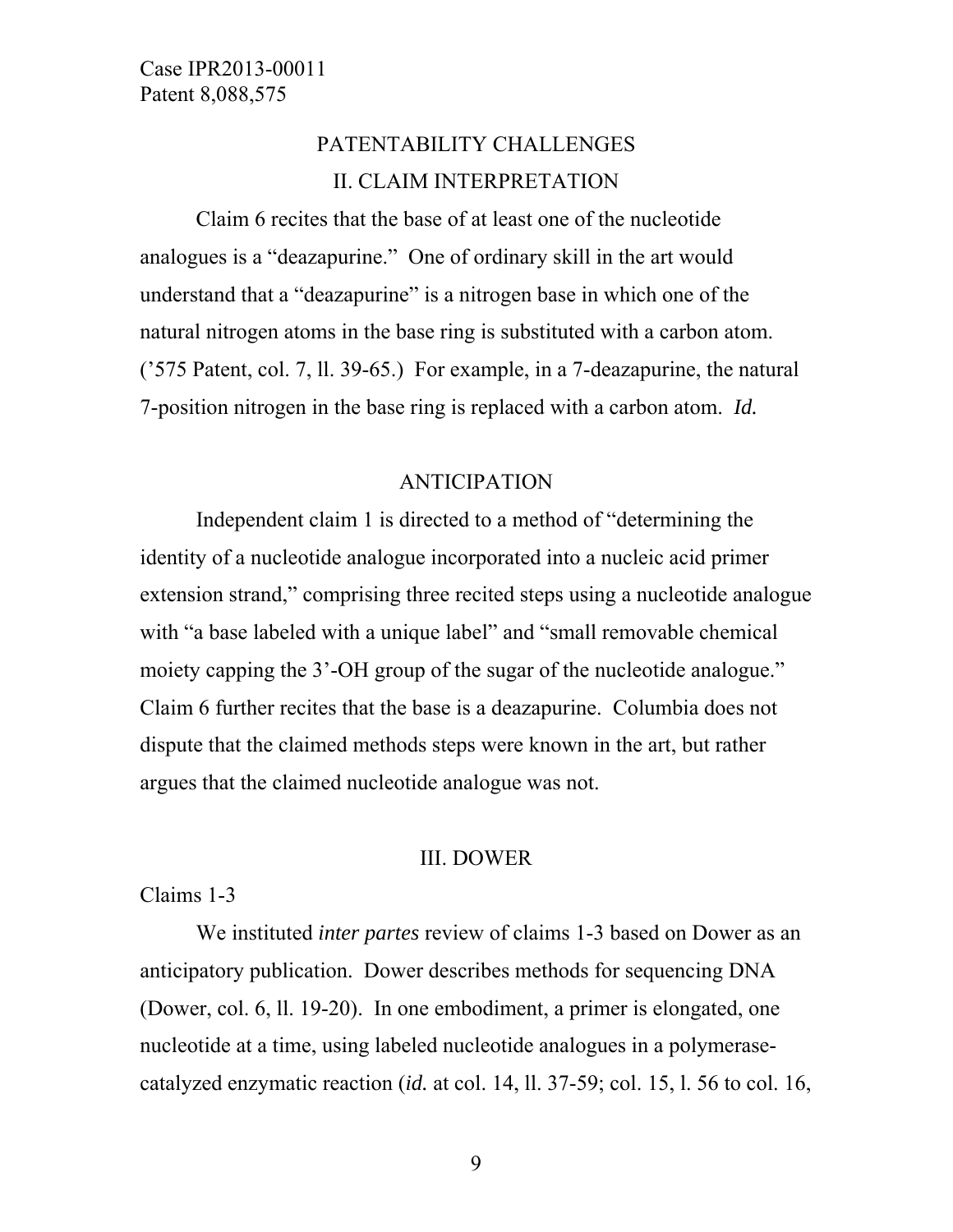l. 21). As explained in more detail below, Dower describes nucleotides with a label attached to the base and a small removable chemical moiety capping the 3'-OH group of the sugar of the nucleotide analogue, the two structural features of the nucleotide utilized in the claimed method of "determining the identity of a nucleotide analogue incorporated into a nucleic acid primer extension strand" ('575 Patent, claim 1). We address each of these features below.

A. "a base labeled with a unique label"

The phrase "unique label" is not defined in the '575 patent. We adopt the ordinary meaning of "unique" as "being the only one of its kind."<sup>8</sup> Therefore, the phrase "unique label" would be understood to mean that each of the recited four nucleotides has a different label (*see* '575 patent, col. 21, ll. 31-35). Dower has express disclosure of each nucleotide bearing its own distinct label (Dower, col. 23, ll. 22-24 ("This is done in a one-step process where each of the four dNTP analogs is identified by a distinct dye, such as described in Prober et al. *Science* 238:336-341 . . .")).

Illumina also points to disclosure in Dower, which is said to describe a label attached to a base of a nucleotide (Petition 20).

FIG. 9 schematically illustrates the synthesis of a generic protected nucleotide. A suitable nucleotide is labeled with the FMOC fluorescently detectable label by reaction under the conditions described, e.g., in Ser. No. 624,114 filed Dec 6, 1990, FMOC-Cl, and  $H_2O$ . A protection moiety will be added using conditions also described there.

(Dower, col. 18, l. 64-col. 19, l. 2.)

-

Figure 9 is reproduced below:

 $8$  http://www.thefreedictionary.com/unique. Accessed February 9, 2013.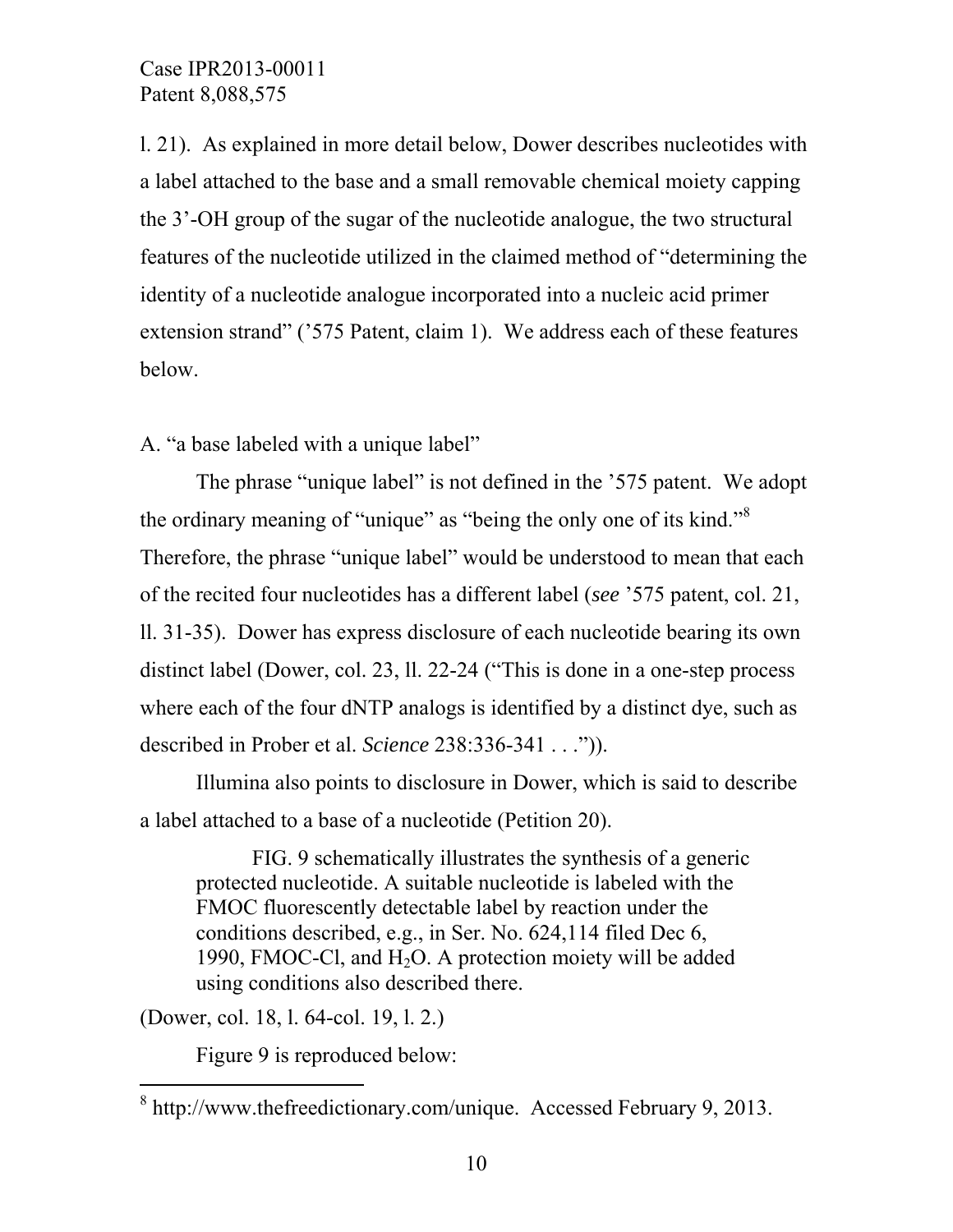PATHWAY TO PROTECTED NUCLEOTIDES



nucleoside. Dower states that "the FMOC may be attached to adenine, cystosine [sic, cytosine], or guanine" (Dower, col. 5, ll. 35-37), and thus, has express disclosure of a unique label attached to the base of a nucleotide as required by claim 1. Figure 9 shows a fluorescent label, FMOC, attached to the base of a

B. "small removable chemical moiety capping the 3'-OH of the sugar" describes a small removable chemical moiety at the 3'-OH of the sugar (Petition 21). This evidence includes the following disclosures: Illumina provided factual support for its contention that Dower

For a nucleic acid, a unit for addition would typically be a single nucleotide.... To prevent elongation by a unit length greater than one monomer, the nucleotide should be blocked at the position of 3' elongation. Usually, the nucleotide will be blocked at the 3' hydroxyl group where successive nucleotides would b e attached.

would be attached.<br>(Dower, col. 15, ll. 25, 33-37.)

... typically the blocking agent will be a reversible blocking agent thereby allowing for deblocking and subsequent elongati on.

(*Id.* at col. 15, ll. 38-40.)

Appropriate blocking agents include, among others, light sensitive groups such as 6-nitoveratryloxycarbonyl (NVOC), 2nitobenzyloxycarbonyl (NBOC), α, α-dimethyldimethoxybenzyloxycarbonyl (DDZ), 5-bromo-7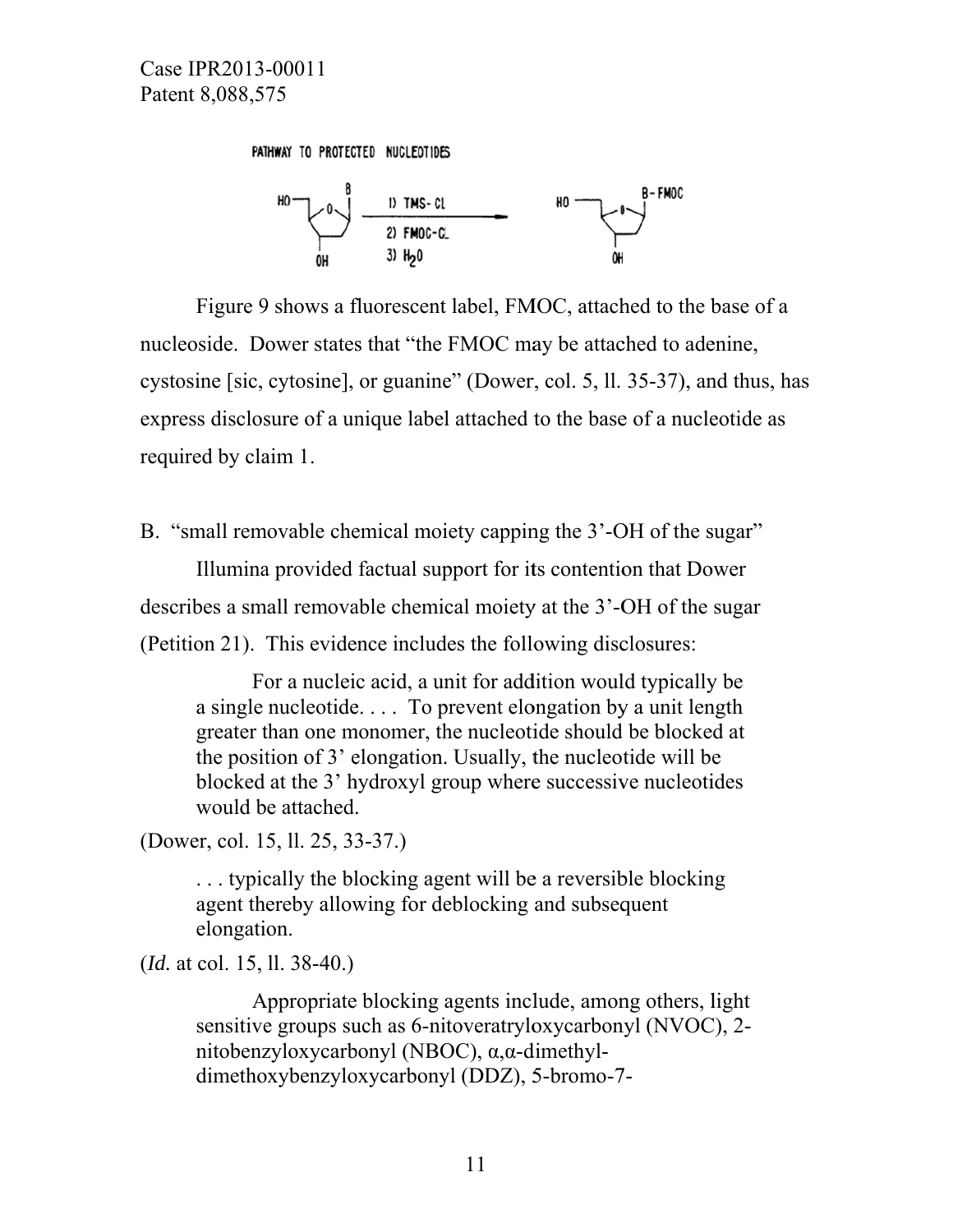nitroindolinyl, o-hydroxy-2-methyl cinnamoyl, 2-oxymethylene anthraquinone, and t-butyl oxycarbonyl (TBOC).

(*Id.* at col. 18, ll. 52-77.)

#### C. Discussion

 In its preliminary comments, Columbia argued, unsuccessfully, that Dower is not anticipatory because there is no single example of a nucleotide with both structural features [1] and [2]. However, a single example is not required to establish anticipation. *In re Petering*, 301 F.2d 676, 681 (CCPA 1962); *WM. Wrigley Jr. Co. v. Cadbury Adams USA LLC*, 683 F.3d 1356, 1361-62 (Fed. Cir. 2012). For a prior art reference to anticipate a claim, it must disclose all of the limitations of the claim, "arranged or combined in the same way as in the claim." *Net MoneyIN, Inc. v. VeriSign, Inc.*, 545 F.3d 1359, 1370 (Fed. Cir. 2008).

With respect to limitation [2], Dower expressly describes blocking the 3'-OH group of the sugar molecule in order to halt polymerase catalyzed elongation of the primer strand (Dower, col. 15, ll. 35-37 (reproduced above)). The blocking group is, thus, necessary for Dower's one-step process (*id.* at Fig. 8; col. 23, ll. 26-30). The nucleotide must also be detectably labeled in order to determine whether it was added to the primer end. Thus, the reversibly blocked nucleotide must be labeled as recited in limitation [1] of claim 1. Dower expressly teaches a nucleotide detectably labeled on a base, for example, as shown in Figure 9 (*id.* at col. 5, ll. 35-37; col. 18, l. 64-col. 19, l. 2; Figure 9). While Figure 9 does not depict the nucleotide with a blocked 3'-OH group, the skilled worker would have understood that a blocked nucleotide is needed to carry out Dower's process (*see infra*).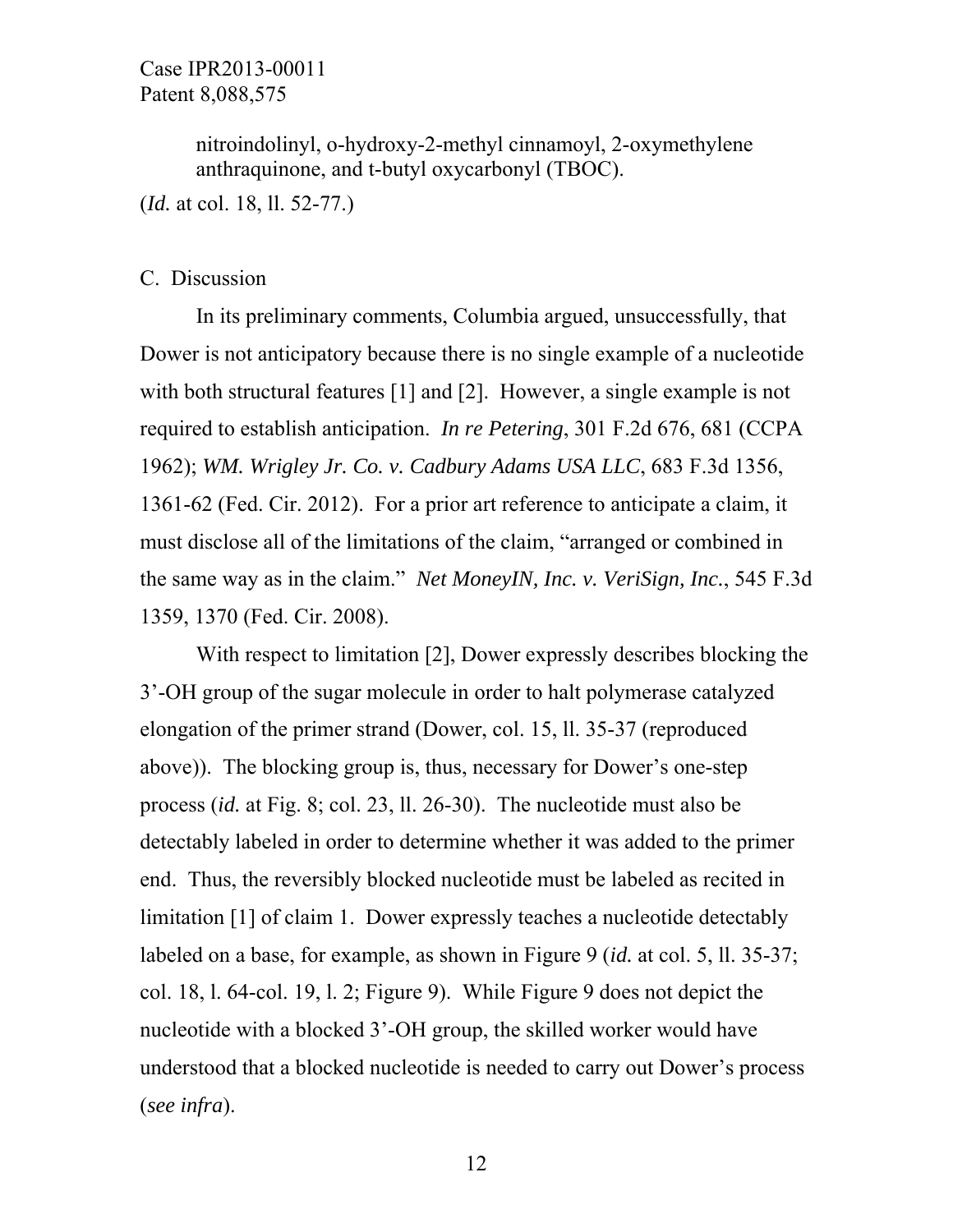Columbia did not respond substantively to the patentability challenge of claims 1-3 based on Dower under 35 U.S.C. § 102 in their subsequent response under 37 C.F.R. § 42.120. The evidence as outlined above persuades us that Illumina has met its burden of proof by a preponderance of the evidence in showing that claims 1-3 of the '575 Patent are anticipated by Dower under 35 U.S.C. § 102.

#### Claim 6

Claim 6 depends from claim 1, and further recites that the sequencing method employs a nucleotide which comprises a deazapurine as a base. Dower is not said by Illumina to expressly describe a deazapurine base in its written disclosures. Rather, Illumina contends a nucleotide with a deazapurine is present by virtue of the incorporation by reference to the Prober I publication by Dower. "To incorporate material by reference, the host document must identify with detailed particularity what specific material it incorporates and clearly indicate where that material is found in the various documents." *Advanced Display Sys., Inc. v. Kent State Univ.*, 212 F.3d 1272, 1282 (Fed. Cir. 2000). When making such determination, the standard "of one reasonably skilled in the art should be" applied. *Id.* at 1283.

The following passages were cited in the Decision on Rehearing to establish that Dower incorporated Prober I for its teaching a deazapurine base.

DNA polymerase, or a similar polymerase, is used to extend the chains by one base by incubation in the presence of dNTP analogs which function as both chain terminators and fluorescent labels. This is done in a one-step process where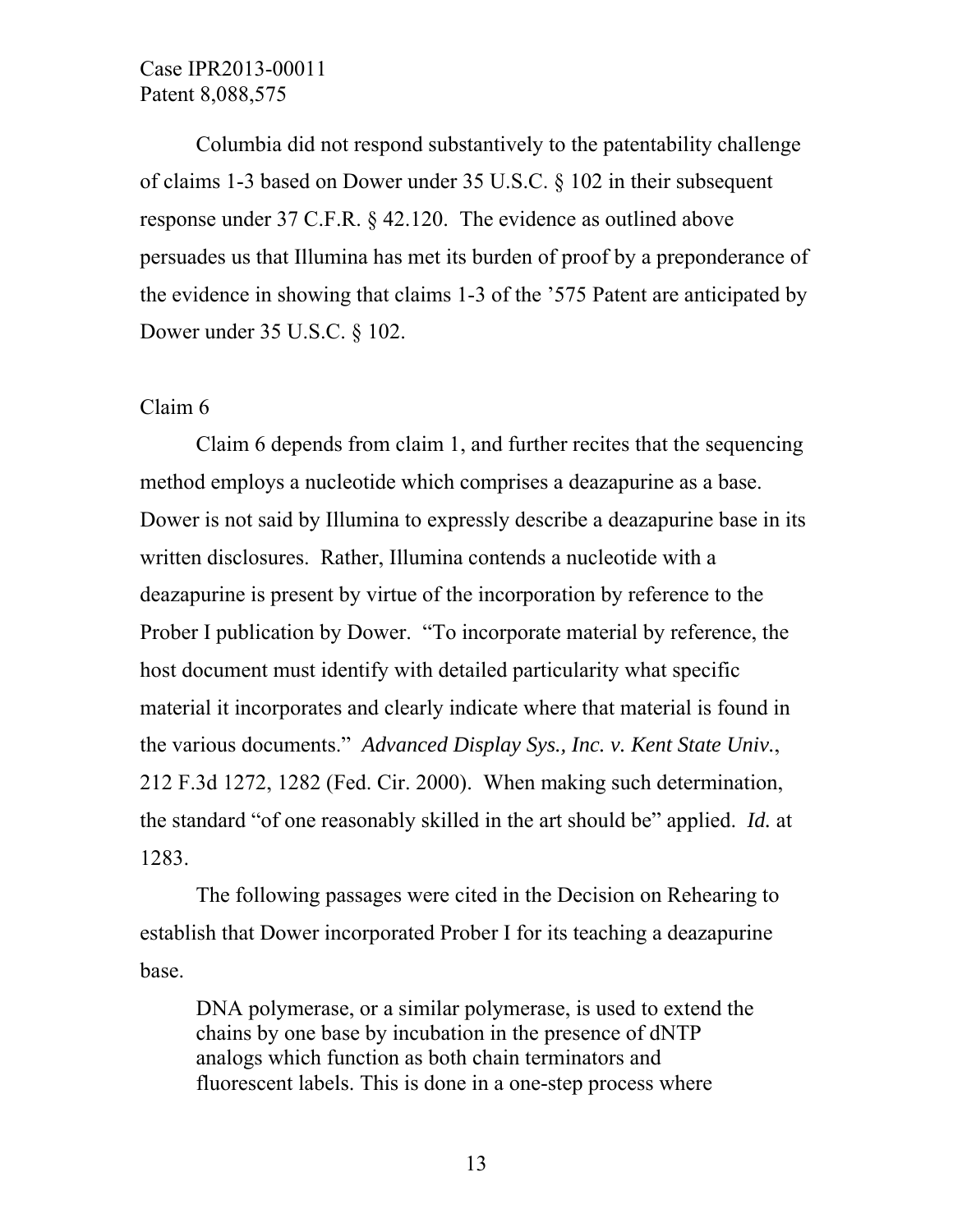each of the four dNTP analogs is identified by a distinct dye, such as described in Prober et al. *Science* 238:336-341.

### (Dower, col. 23, ll. 18-24.)

Fluorescent chain terminators (analogs of dATP, dCTP, dGTP, and TP, each labeled with fluorophore preferably emitting at a distinguishable wavelength) are added to the reaction at a sufficient concentration and under suitable reaction conditions (time, temperature, pH, ionic species, etc., See Sambrook et al. (1989) *Molecular Cloning*, vols. 1-3, and Prober et al.).

(*Id.* at col. 25, ll. 4-10.)

(c) An alternative polymer stepwise synthetic strategy can be employed. In this embodiment, the fluorophores need not be removable and may be attached to irreversible chain terminators. Examples of such compounds for use in sequencing DNA include, but are not limited to, dideoxynucleotide triphosphate analogs as described by Prober et al. (1987) *Science* 238:336-341.

### (*Id.* at col. 25, ll. 41-47.)

Upon reconsideration, we agreed with Columbia that Prober I is not incorporated by reference into Dower for a teaching a deazapurine base in a nucleotide with a reversible 3'-OH cap (Paper 44, Dec. Reh'g 6-9.) The primary flaw is that Prober I's nucleotides with the deazapurine substituent have an irreversible 3'-OH blocking group (chain terminating dideoxy ddNTPs) because they were employed in chain terminating sequencing. Illumina did not identify a teaching in Dower where Dower describes using Prober I to modify Dower's nucleotides with a reversible 3'-OH capping group.

With respect to col 23, ll. 18-24 of Dower, Dr. Trainor testified:

[T]he material being referenced in Dower in the phrase "where each of four dNTP analogues is identified by a distinct dye" is only the description of the four distinct dyes used to label four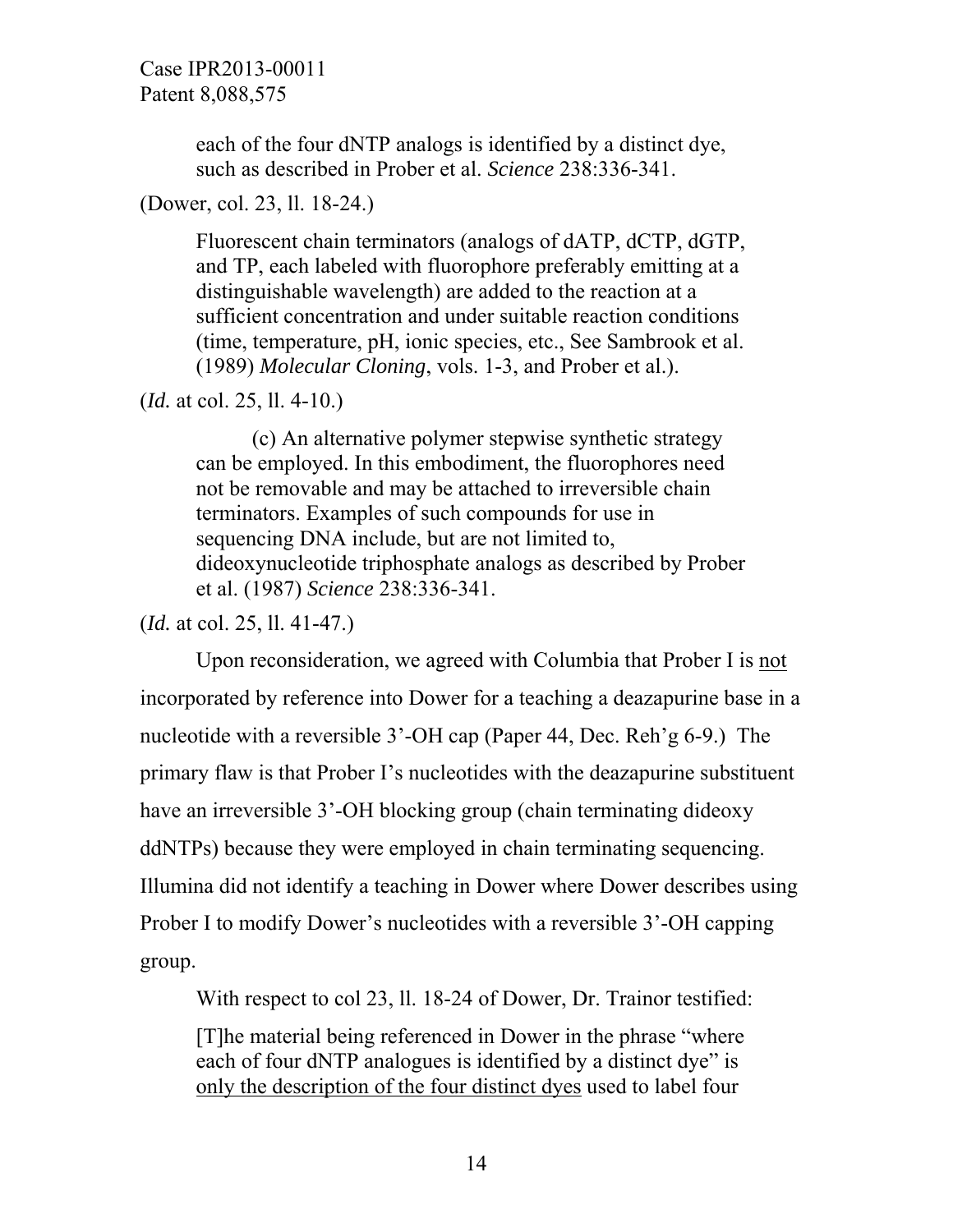ddNTPs. The only dNTPs described in Prober I are unlabeled nucleotides which are used with four labeled ddNTPs in a Sanger dideoxy sequencing experiment. Since there is no disclosure in Prober I of labeled dNTP analogues, one of ordinary skill would not have understood the referenced material to be dNTP analogues identified by distinct dyes, but only the four dyes used to label the ddNTPs.

(Ex. 2033, Trainor Decl. ¶ 52.)

We agree with Dr. Trainor's analysis and conclusion.

Similarly, we agree with Dr. Trainor that Dower's disclosure at col. 25, ll. 4-10, is not adequate because it appears to be only a description of the conditions that one of ordinary skill in the art would use to accomplish the polymerase reaction, and not of using the analogues themselves (Ex. 2033, Trainor ¶ 54). In addition, the passage cited at column 24, lines 41- 47, is also inadequate because it only concerns the four fluorescently labeled, dideoxy ddNTP chain terminators described in Prober I (*id.* at ¶ 56).

 At col. 25, ll. 41-64, Dower describes an alternative (c). This embodiment refers to nucleotides that have irreversible blocking groups on the 3'-OH position of the sugar, and thus, do not teach using Prober I's deazapurine in nucleotide with a reversible 3'-OH group as claimed (Ex. 2033, Trainor ¶ 57).

Illumina cites to column 15, lines 37-40 of Dower, which states: "In contrast to a dideoxy nucleotide, typically the blocking agent will be a reversible blocking agent thereby allowing for deblocking and subsequent elongation." Illumina states this disclosure supports the position that Dower discloses dNTPs for sequencing synthesis methods (Paper 76, p. 12.) We agree with this statement, but the issue is whether the disclosure of SBS nucleotides with reversible 3'-OH caps coupled to the reference to Prober's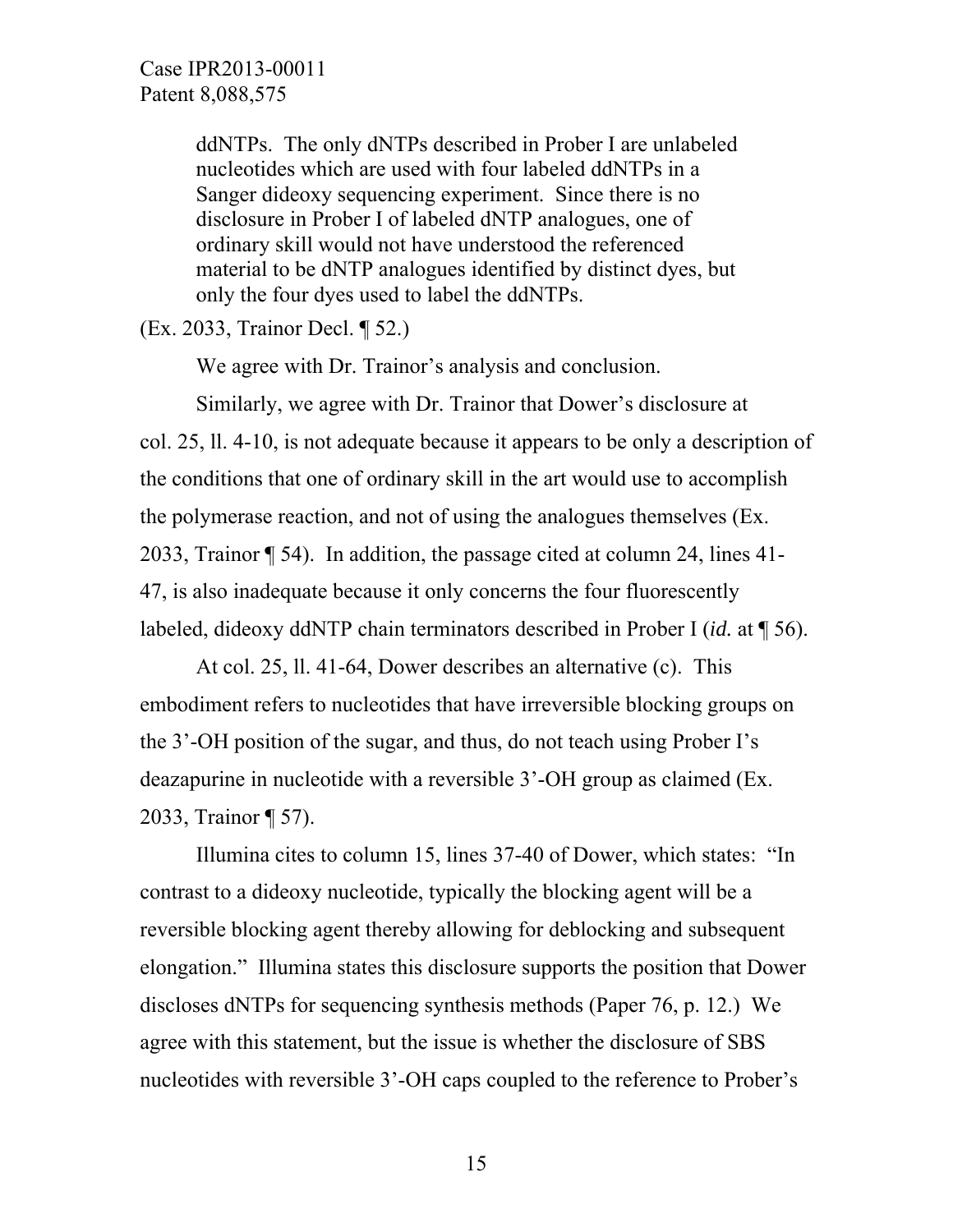dideoxy irreversibly capped ddNTPs having a deazapurine base is a description of the claimed nucleotide analogue having a deazapurine base with a reversible 3'-OH cap. Illumina has not pointed to anything convincing in Dower that teaches replacing Dower's dideoxy terminated nucleotide with a removable 3'-OH cap or vice-versa.

Accordingly, we find that Illumina has not established by a preponderance of the evidence that Dower anticipates claim 6.

#### IV. TSIEN

We instituted *inter partes* review of claims 1-3 based on Tsien as an anticipatory publication. Tsien describes a method of sequencing DNA (Tsien, p. 6, ll. 28-30). The method involves the sequential addition to a primer of labeled nucleotides (dNTP), each with a different detectable label attached to it (*id.* at p. 7, ll. 3-14; p. 10, ll. 7-10; p. 14, ll. 12-26). Tsien describes the claimed [1] detectable label attached to a base (*id.* at p. 10, ll. 10-15; Tsien, p. 27, l. 33 to p. 28, l. 2; p. 28, ll. 5-6), in addition to other locations on the nucleotide analogue (p. 26, ll. 2-5; p. 26, ll. 17-19). Tsien also describes "[2] a small removable chemical moiety capping the 3'-OH group of the sugar of the nucleotide analogue" to prevent inadvertent multiple additions during the sequencing method (*id.* at p. 12, ll. 27-29).

Columbia had argued in the Preliminary Response that "the large number of alternative approaches and features disclosed by Tsien form a 'genus' of many possible methods, from which the specific method of claim 1 cannot be immediately envisaged." (Paper 22, Preliminary Response 16.) We agreed that there were choices to be made, but find that each selection is made from a defined set of possible choices. Citing *Wrigley*, 683 F.3d at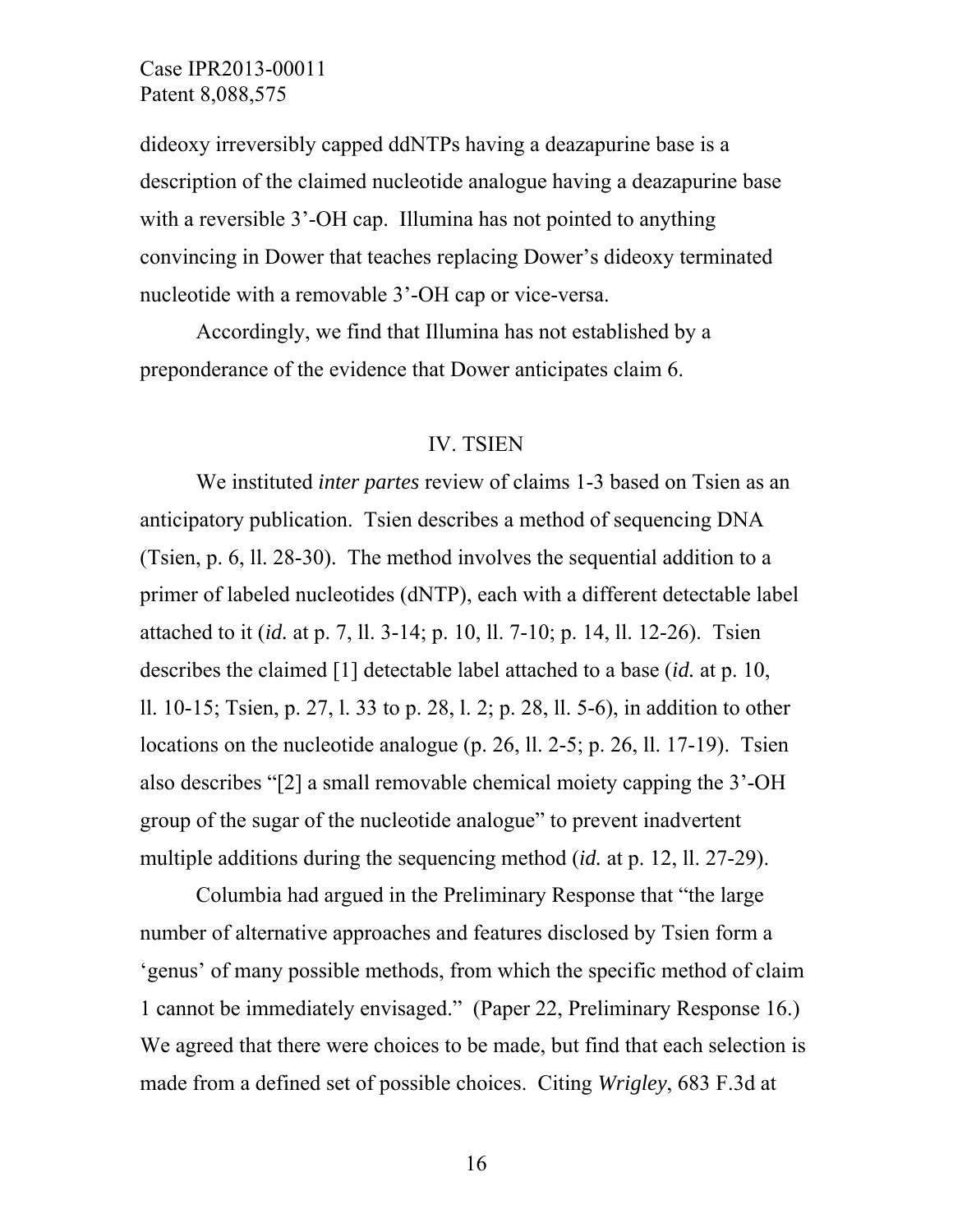1361-62, in which anticipation was found where each of the specific ingredients in the claimed formula was recited in a longer list of alternative agents, we determined that there was a factual and legal basis on which Illumina would prevail in establishing anticipation by Tsien of claims 1-3, despite the need for choosing (Paper 26, Dec. Pet. 16).

Columbia did not respond substantively to the patentability challenge of claims 1-3 based on Tsien under 35 U.S.C. § 102 in their subsequent Patent Owner Response. The evidence as outlined above persuades us that Illumina has met its burden of proof by a preponderance of the evidence in showing that claims 1-3 of the '575 Patent are anticipated under 35 U.S.C. § 102 by Tsien.

#### V. TSIEN AND PROBER

 We instituted *inter partes* review of claim 6 on the grounds that the Columbia claims would have been obvious under 35 U.S.C. § 103 in view of Tsien and Prober I. We first turn to the description in Tsien and Prober I of key elements of the claims, and then to the reason for combining Tsien and Prober I to have arrived at the claimed invention.

#### A. Claim 6

 Claim 6 is drawn to the nucleic acid sequencing method of claim 1, and further recites that at least one of the labeled bases is a "deazapurine." We instituted *inter partes* review of claim 6 under 35 U.S.C. § 103 as obvious in view of Tsien and Prober I.

A nucleotide analogue of claim 6 has the following structures or features: 1) a unique label attached to a base; 2) a removable chemical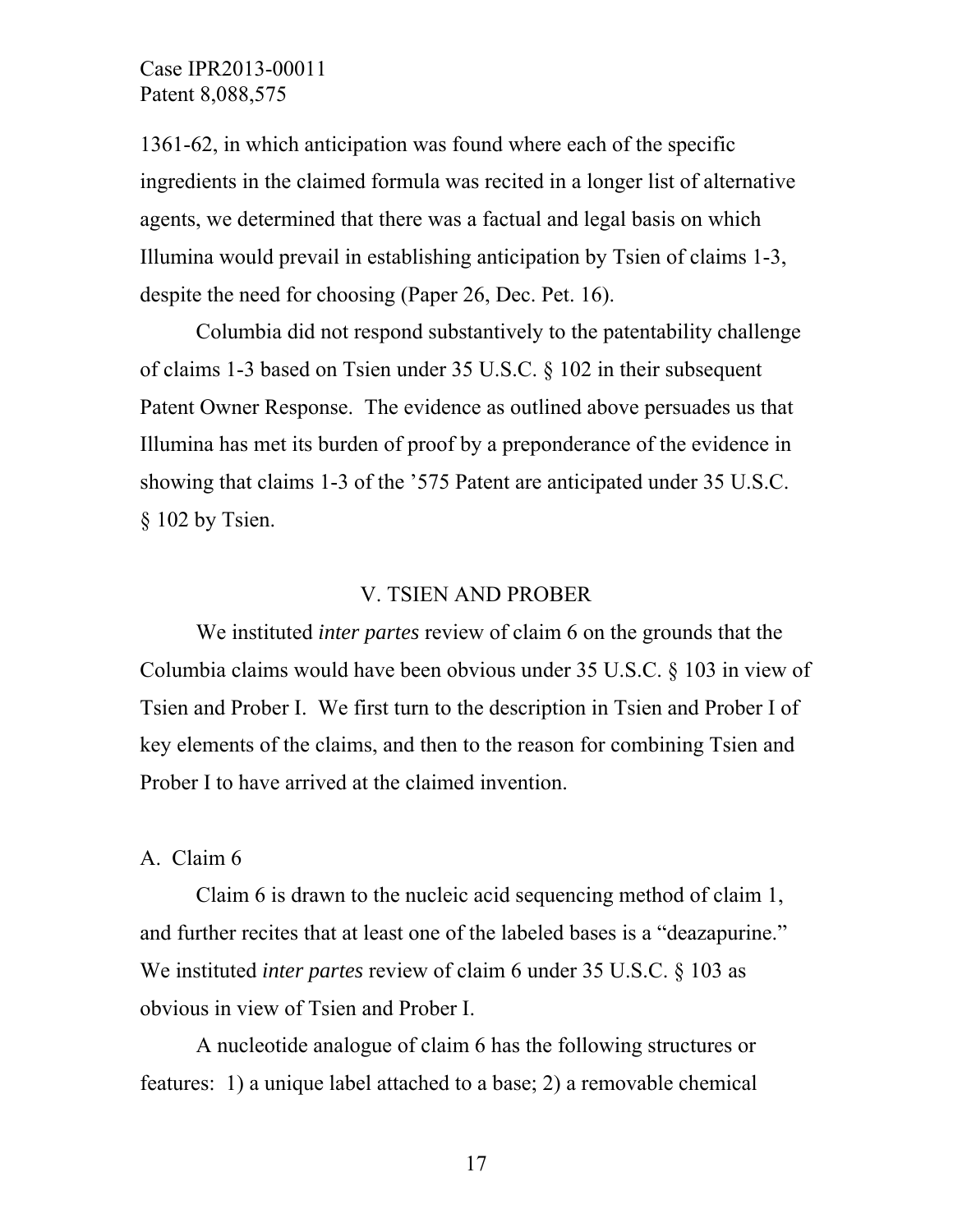moiety capping the 3'-OH group of the nucleotide sugar; and 3) a deazasubstituted base. Features 1) and 2) are said to be described by Tsien. Prober I describes deazapurines. The issue to be decided is whether it would have been obvious to one of ordinary skill in the art to have used Prober I's deazapurines in Tsien's sequencing method.

B. Tsien and Prober I disclosures

Tsien describes a DNA sequencing by synthesis method (Tsien, p. 6- 7). The method uses nucleotides labeled with reporter groups to identify when they are incorporated into the newly synthesized strand (*id*. at p. 7, ll. 3-14).

The following evidence from Tsien supports Illumina's contention that structures 1) and 2) are described in Tsien (*see also* Pet. 31-38 (where Illumina cited disclosure from Tsien to meet the claim limitations).

1) Unique label attached to a base

Tsien has the following teachings:

When they [deoxynucleotide triphosphates or dNTPs] are each tagged or labeled with different reporter groups, such as different fluorescent groups, they are represented as dA'TP, dC''TP, dG'''TP and dT''''TP. As will be explained in more detail below, the fact that the indication of labeling appears associated with the "nucleoside base part" of these abbreviations does not imply that this is the sole place where labeling can occur. Labeling could occur as well in other parts of the molecule.

(Tsien, p. 10, ll. 7-15 and Fig. 2.)

While the above-described approaches to labeling focus on incorporating the label into the 3'-hydroxyl blocking group, there are a number of alternatives - particularly the formation of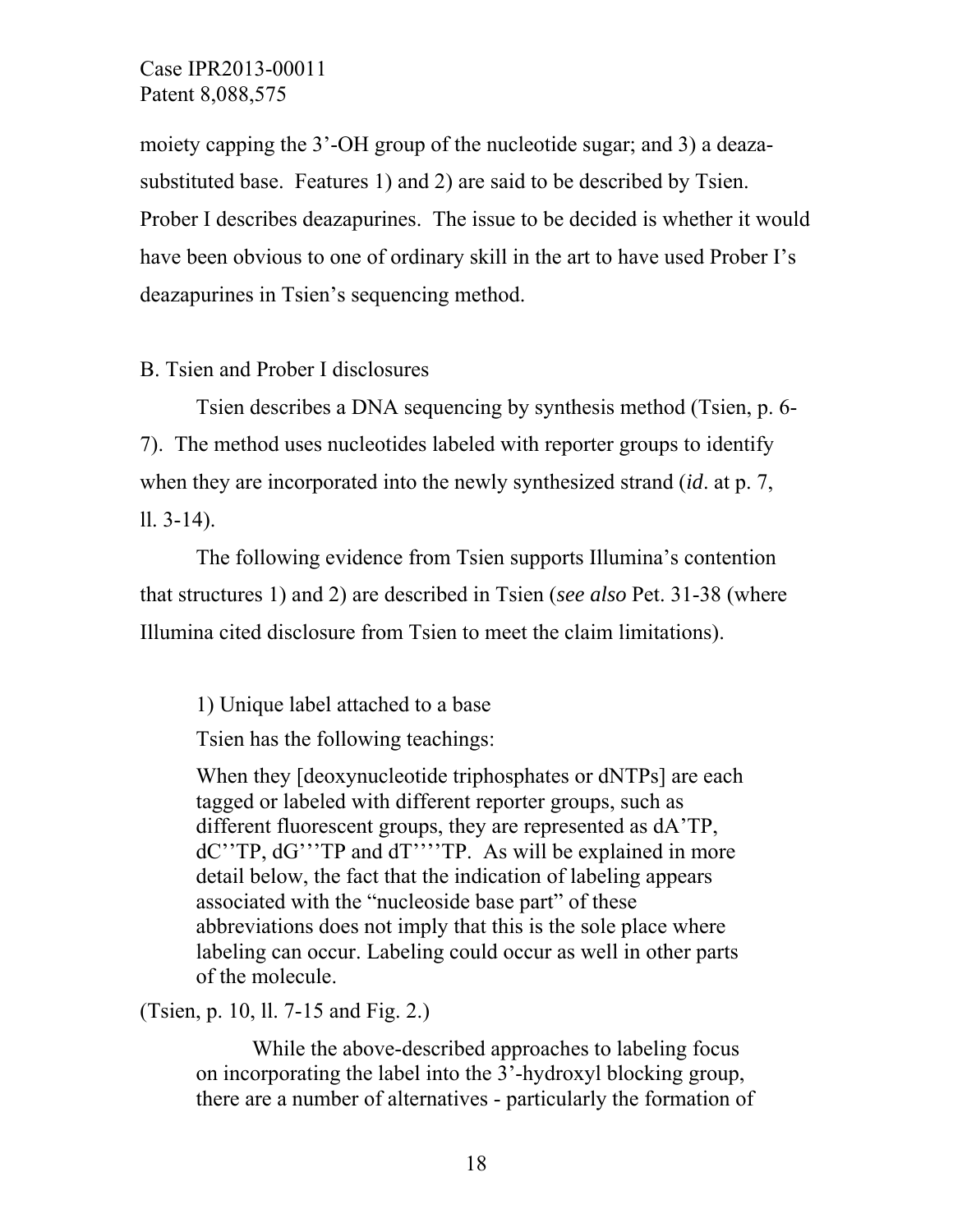a 3'-blocked dNTP analogue containing a label such as a fluorescent group coupled to a remote position such as the base.

(*Id.* at p. 27, l. 33 to p. 28, l. 2.)

One method involves the use of a fluorescent tag attached to the base moiety . . . This method is included because a number of base moiety derivatized dNTP analogues have been reported to exhibit enzymatic competence.

(*Id.* at p. 28, ll. 5-6.)

2) Removable 3'-OH chemical moiety (capping group)

During DNA synthesis, nucleotides are sequentially added to the 3'-

OH group of the nucleotide sugar. The 3'-OH group contains a removable

blocking group in Tsien's sequencing method so the labeled nucleotides can

be added one at a time. After each addition, the label is detected and the 3'-

OH group is deblocked and new nucleotide is added (Tsien, p. 13).

Specifically, Tsien teaches:

A deblocking solution is added via line 28 [Fig. 2] to remove the 3' hydroxyl labeled blocking group. This then generates an active 3' hydroxyl position on the first nucleotide present in the complementary chain and makes it available for coupling to the 5' position of the second nucleotide.

(*Id.* at p. 13, ll. 17-19.)

The coupling reaction generally employs 3' hydroxyl blocked dNTPs to prevent inadvertent extra additions [of nucleotides to the 3'-OH end].

(*Id.* at p. 20, ll. 25-26.)

Structures 1) and 2) combined

 Figure 2 of Tsien, reproduced below, shows nucleotides used in a sequencing reaction, each with a unique label and a blocked 3'-OH group (18a, 18b, 18c, and 18d) (*id.* at p. 12, ll. 14-18; p. 9, l. 35 to p. 10, 15):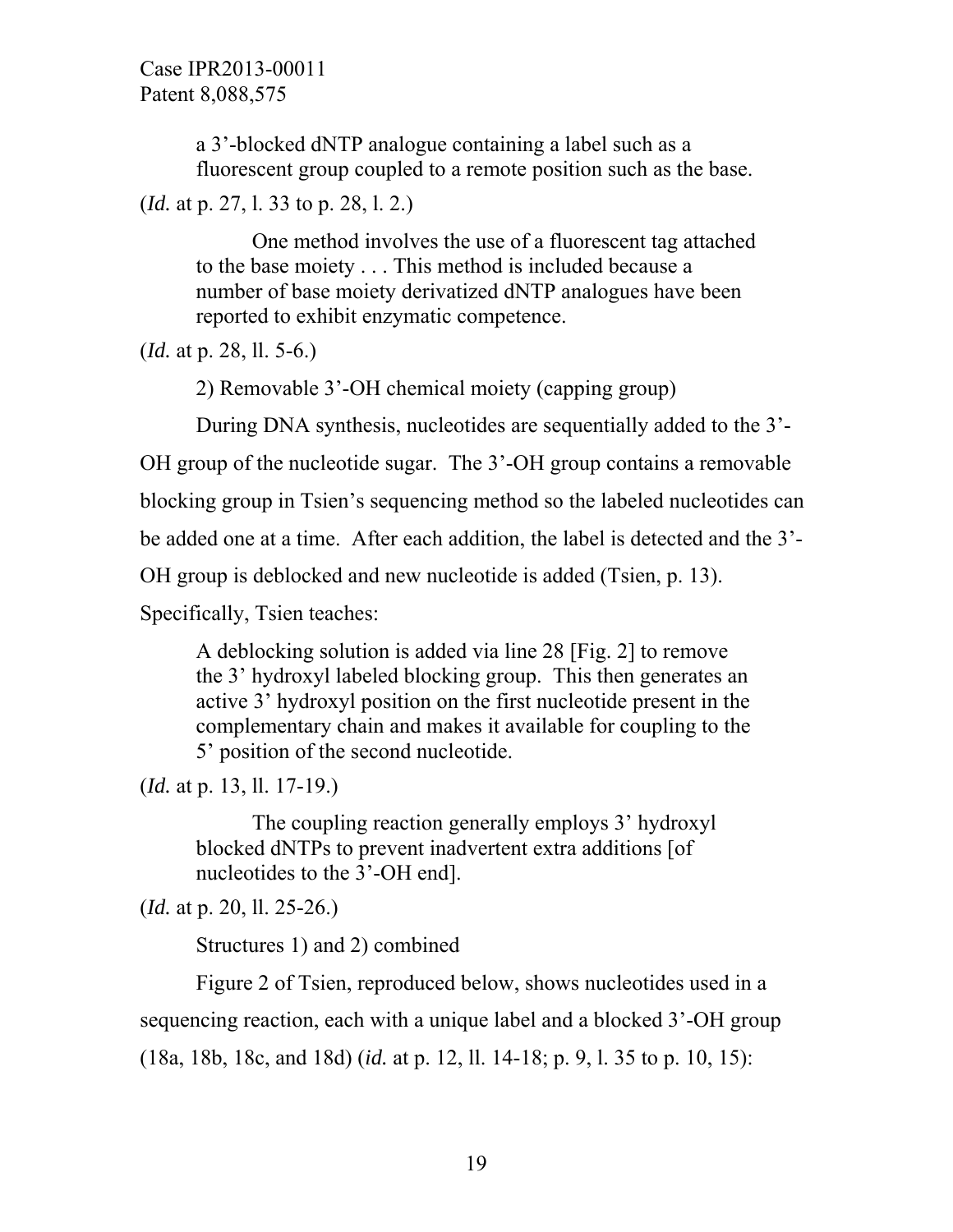

A portion of Tsien's Figure 2, reproduced above, shows nucleotides each with a unique label attached to the nucleotide and a blocked 3'-OH group. The figure indicates that the labeling is on the base, but "these abbreviations [do] not imply that this is the sole place where labeling can occur." (Tsien, p. 10, ll. 7-15 and Fig. 2.)

3) A deaza-substituted base

 Tsien does not disclose a deaza-substituted base, but references Prober I, which does:

One method involves the use of a fluorescent tag attached to the base moiety. . . . This method is included because a number of base moiety derivatized dNTP analogues have been reported to exhibit enzymatic competence. [citing Sarfati et al. (1987)] . . . [Prober I] show enzymatic incorporation of fluorescent ddNTPs by reverse transcriptase and Sequenase™.

(Tsien, p. 28, ll. 5-18.)

Prober I discloses the "set of four fluorescence tagged chainterminating reagents we have designed and synthesized is shown in Fig. 2A. These are ddNTP's to which succinylfluorescein has been attached via a linker to the heterocyclic base . . . The linker is attached . . . to the 7 position in the 7-deazapurines." (Prober I, p. 337.) In sum, Prober I describes a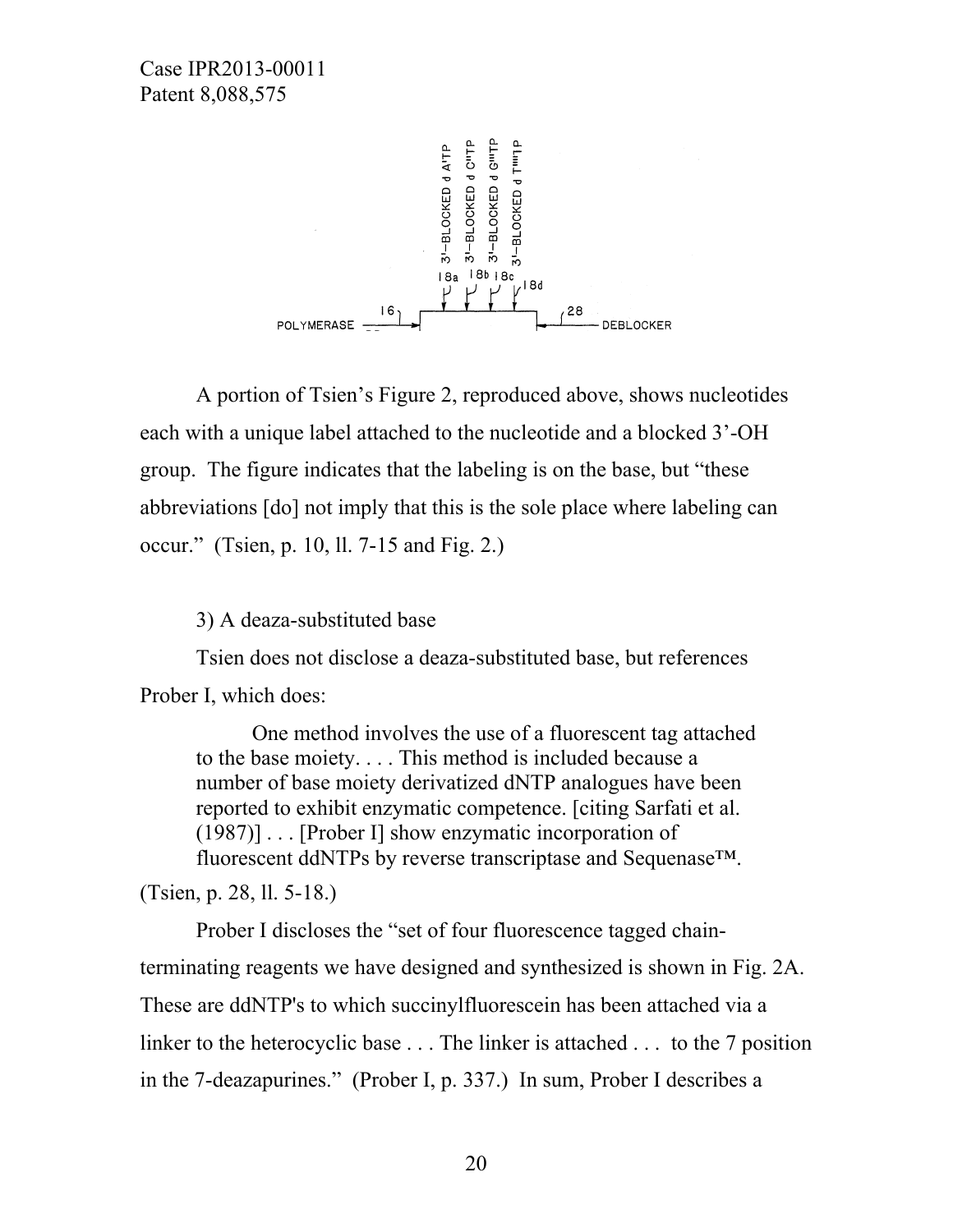nucleotide comprising a deazapurine base to which a label has been attached.

### C. Reason to combine

In making an obviousness determination, "it can be important to identify a reason that would have prompted a person of ordinary skill in the relevant field to combine the elements in the way the claimed new invention does." *KSR Int'l Co. v. Teleflex, Inc.*, 550 U.S. 398, 418 (2007). Illumina contends that Tsien's reference to Prober I's fluorescent nucleotides would have provided one of ordinary skill in the art with a reason to have used Prober I's labeling technique in Tsien's method (Ex. 1021, Weinstock Decl.  $\P$  83).

Even absent disclosure of Prober I in Tsien, Dr. Weinstock testified that it would have been obvious to have used Prober I's teachings in Tsien.

because the nucleotide analogues disclosed in Prober I, wherein "a linker is attached to the 5 position in the pyrimidines and to the 7 position in the 7-deazapurines," is shown to be an effective way to attach a fluorescent label to a nucleic acid base while maintaining the ability of the Sequenase™ polymerase used by Tsien to incorporate the associated dNTP into the primer extension strand. See Tsien, page 28, lines 5-18. The combination of Tsien and Prober I would additionally offer the benefit of the "stable linker arm attachment" taught by Prober I. Prober I, p. 337, col. 1.

(Ex. 1021, Weinstock Decl. ¶ 85)

D. Discussion

 Columbia contends that the patentability challenge based on Tsien and Prober I is insufficient because "no starting point is identified and no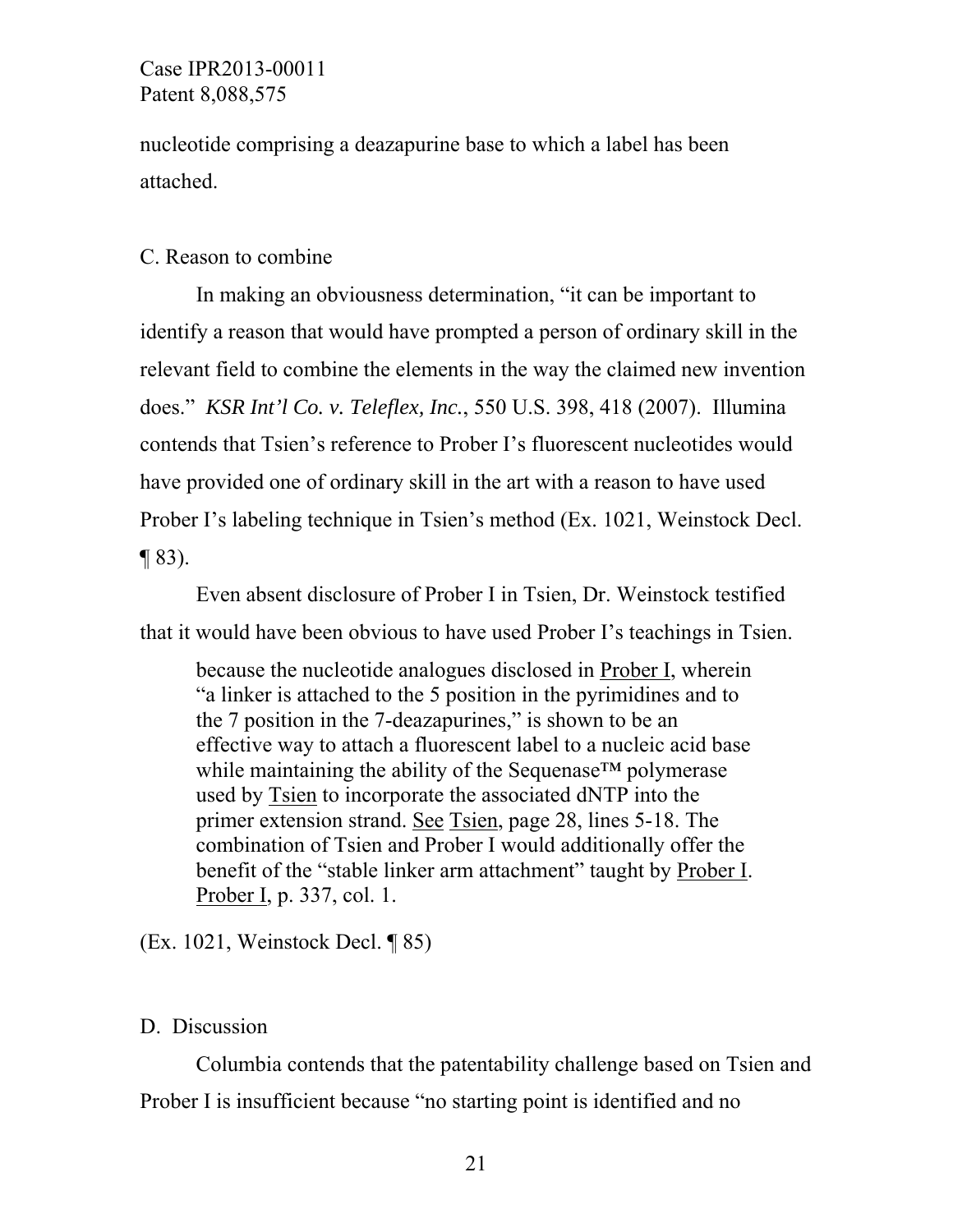rationale for the obviousness of the novel nucleotide analogue is provided." (Paper 70, PO Resp. 15-16).

Columbia's argument is not persuasive. Illumina, in the Petition, cited Tsien's reference to Prober I for teaching labeled nucleotides and expressly stated that "Tsien thus provides an express teaching, suggestion, and motivation to combine Tsien with the disclosures of Prober I with respect to 'base moiety derivatized' nucleotide analogues." (Petition 37.) Furthermore, Illumina stated that Tsien teaches that "the synthesis scheme for ddNTPs used in Prober I should be used in Tsien to produce 'fluorescent dNTPs.' Tsien, p. 29, ll. 10-19." (*Id.*) Columbia's "starting point" argument is therefore unsubstantiated. A rationale to combine the publications was described above.

 Columbia identified five differences between the nucleotide described in Tsien and the nucleotide recited in claim 6 (Ex. 2033, Trainor Decl. ¶ 79), The differences, as stated in Dr. Trainor's Declaration, are as follows:

1. remove the labels from the 3'-OH capping group of the sugars and place them on the bases; 2. include removable chemical capping groups that did not include labels on the 3'-OH of the sugar; 3. attach four unique labels to the bases; 4. change at least one purine base to a deazabase; and 5. retain the property of being incorporated onto a primer extension strand.

(Ex. 2033, Trainor Decl. ¶ 79.)

We address these differences below:

*Deaza-substituted nucleotide (No. 4 in Ex. 2033, Trainor Decl. ¶ 79)* 

 Citing the Trainor Declaration, Columbia argues "there was no reason to use a deaza-purine labeled at the 7-position given Tsien's specific guidance to the contrary that a label on the 8-position of a non-deaza purine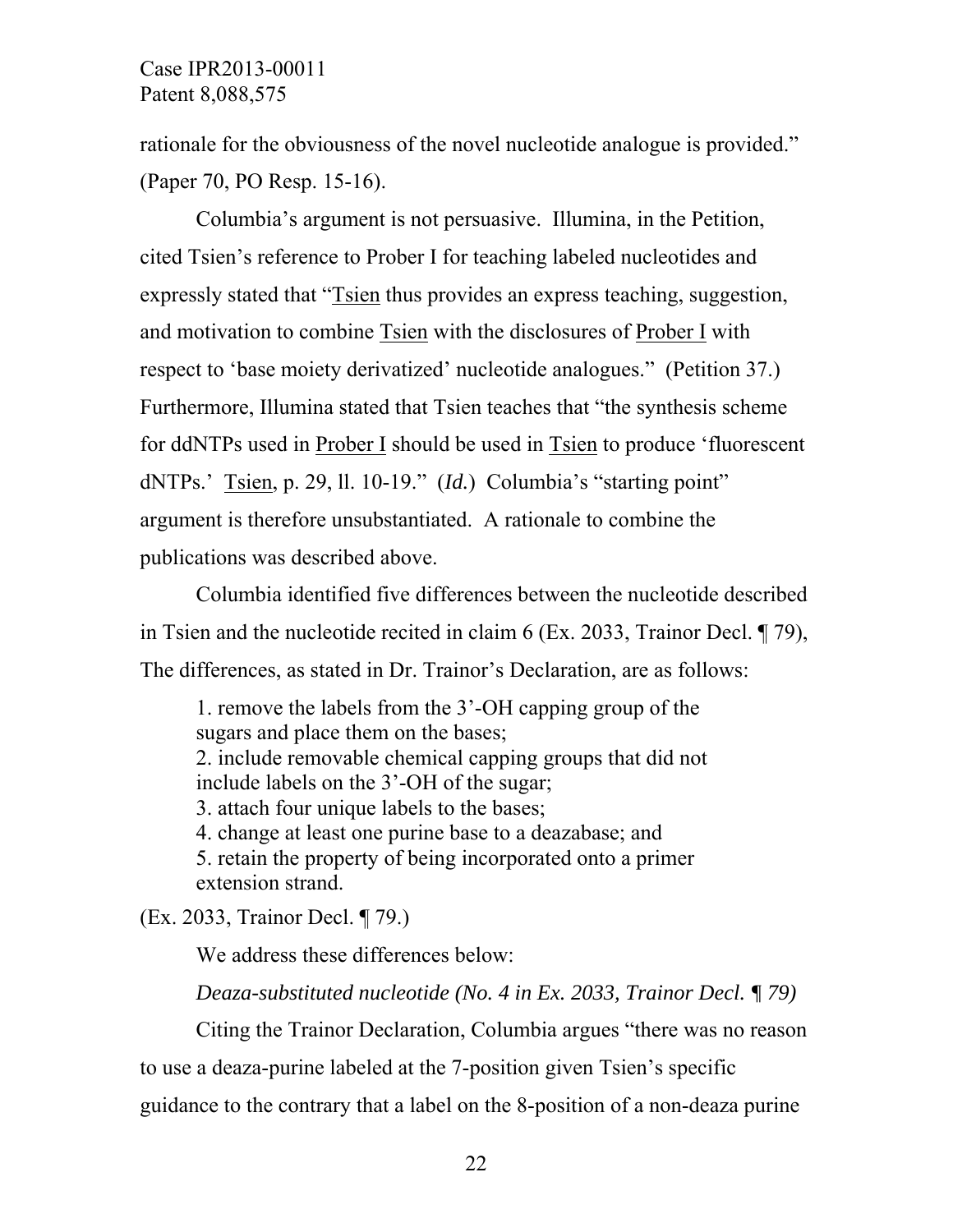was 'ideal' (Exhibit 2033, Trainor Decl., ¶88-96.)" (Paper 70, PO Resp. 20). Columbia further argues that there would have been no reason "to change the uncleavable linkers on the 8-position of the purine labeled nucleotide analogues of Tsien to a cleavable linker, particularly since the linker in Prober I is uncleavable (Exhibit 2033, Trainor Decl., ¶98)" (*id.*).

 Dr. Trainor cites Tsien's statement that the "C-8 position of the purine structure presents an ideal position for attachment of a label." (Tsien, p. 29, ll. 3-4.) Dr. Trainor acknowledges that Tsien cites Prober I in the same paragraph in which purine labeling is described and that Prober I describes producing labeled deazapurines (Ex. 2033, Trainor Decl. ¶ 91). However, Dr. Trainor states that Tsien ignored Prober I's teaching because Tsien "refers to Prober I for teaching an approach to producing fluorescently labeled derivatives of pyrimidines." (*Id.*) The mentioned teaching in Prober I is reproduced below:

A number of approaches are possible to produce fluorescent derivatives of thymidine and deoxycytidine. One quite versatile scheme is based on an approach used by Prober et al. (1987) to prepare ddNTPs with fluorescent tags.

(Tsien, p. 29, ll. 10-14.)

 Columbia's argument is not persuasive or consistent with the full labeling disclosure in Tsien. Beginning at page 26, Tsien describes reporter groups on dNTPs and how they can be incorporated into a dNTP. Tsien states that one "approach employs fluorescent labels. These can be attached to the dNTP's via the 3'OH- blocking groups or attached in other positions." (*Id.* at p. 26, ll. 17-19). After describing approaches to label the 3'-OH blocking group, Tsien goes on to write that "there are a number of alternatives - particularly the formation of a 3'-blocked dNTP analogue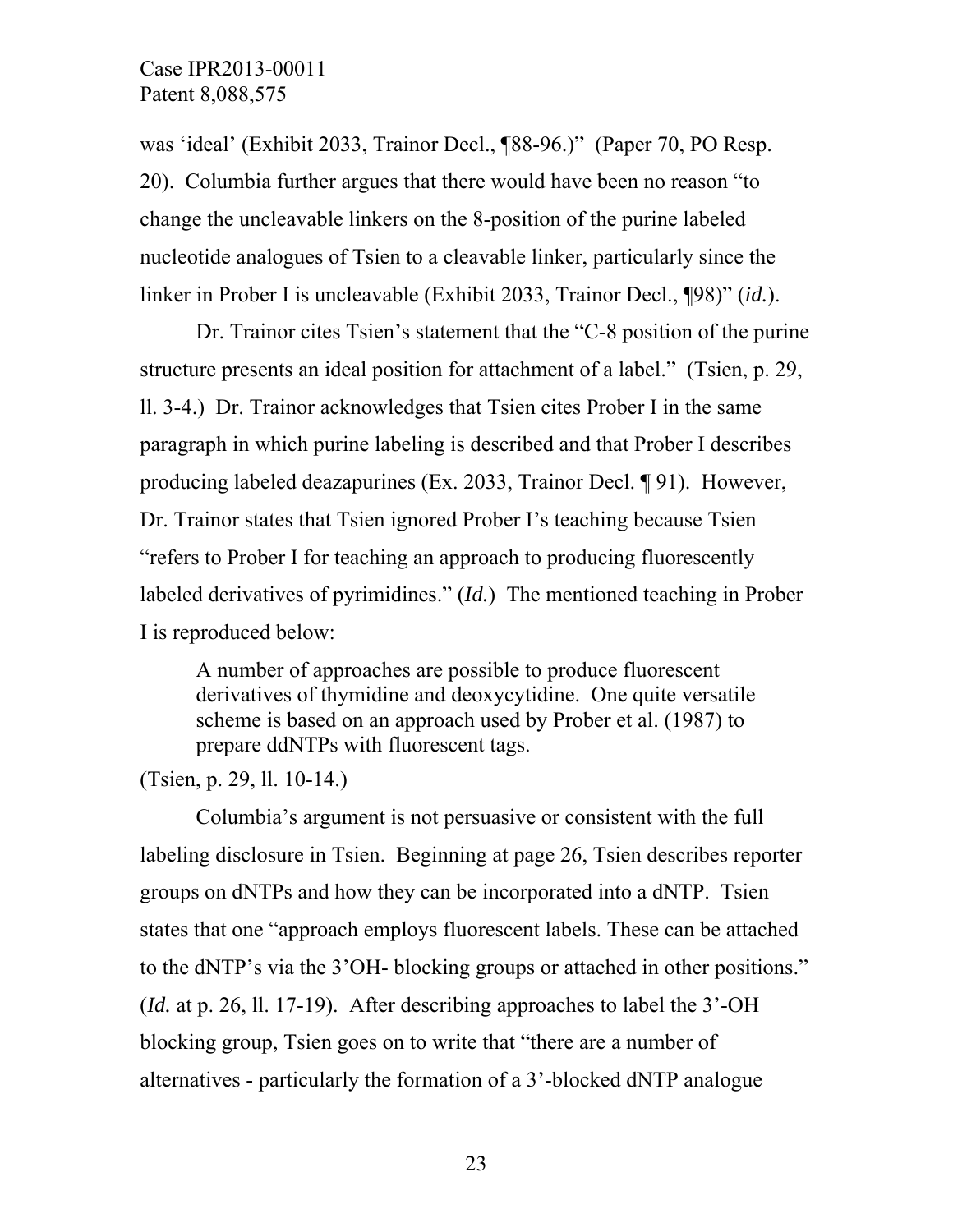containing a label such as a fluorescent group coupled to a remote position such as the base. This dNTP can be incorporated and the fluorescence measured and removed according to the methods described below." (*Id.* at p. 27, l. 33 to p. 28, l. 4). In the following paragraph, Tsien describes attaching a fluorescent label to the base, and states:

This method is included because a number of base moiety derivatized dNTP analogues have been reported to exhibit enzymatic competence. Sarfati et al, (1987) demonstrates the incorporation of biotinylated dATP in nick translations, and other biotinylated derivatives such as 5-biotin (19)-dUTP (Calbiochem) are incorporated by polymerases and reverse transcriptase. Prober et al. (1987) [Prober I] show enzymatic incorporation of fluorescent ddNTPs by reverse transcriptase and Sequenase™.

(*Id.* at p. 28, ll. 10-18.)

This passage, expressly mentions Prober I's method in its discussion of base labeling, reasonably suggesting that Tsien considered it suitable for Tsien's sequencing method. While subsequently Tsien discloses C-8 position of the nucleotide base as "ideal" for labeling a purine, that disclosure would not have dissuaded one of ordinary in the art from labeling at other positions in the base. "[J]ust because better alternatives exist in the prior art does not mean that an inferior combination is inapt for obviousness purposes." *In re Mouttet*, 686 F3d 1322, 1334 (Fed. Cir. 2012). "A reference may be said to teach away when a person of ordinary skill, upon reading the reference, would be discouraged from following the path set out in the reference, or would be led in a direction divergent from the path that was taken by the applicant." *In re Gurley*, 27 F.3d 551, 553 (Fed. Cir. 1994). For a reference to "teach away" from using a particular approach, it must be shown that "the line of development flowing from the reference's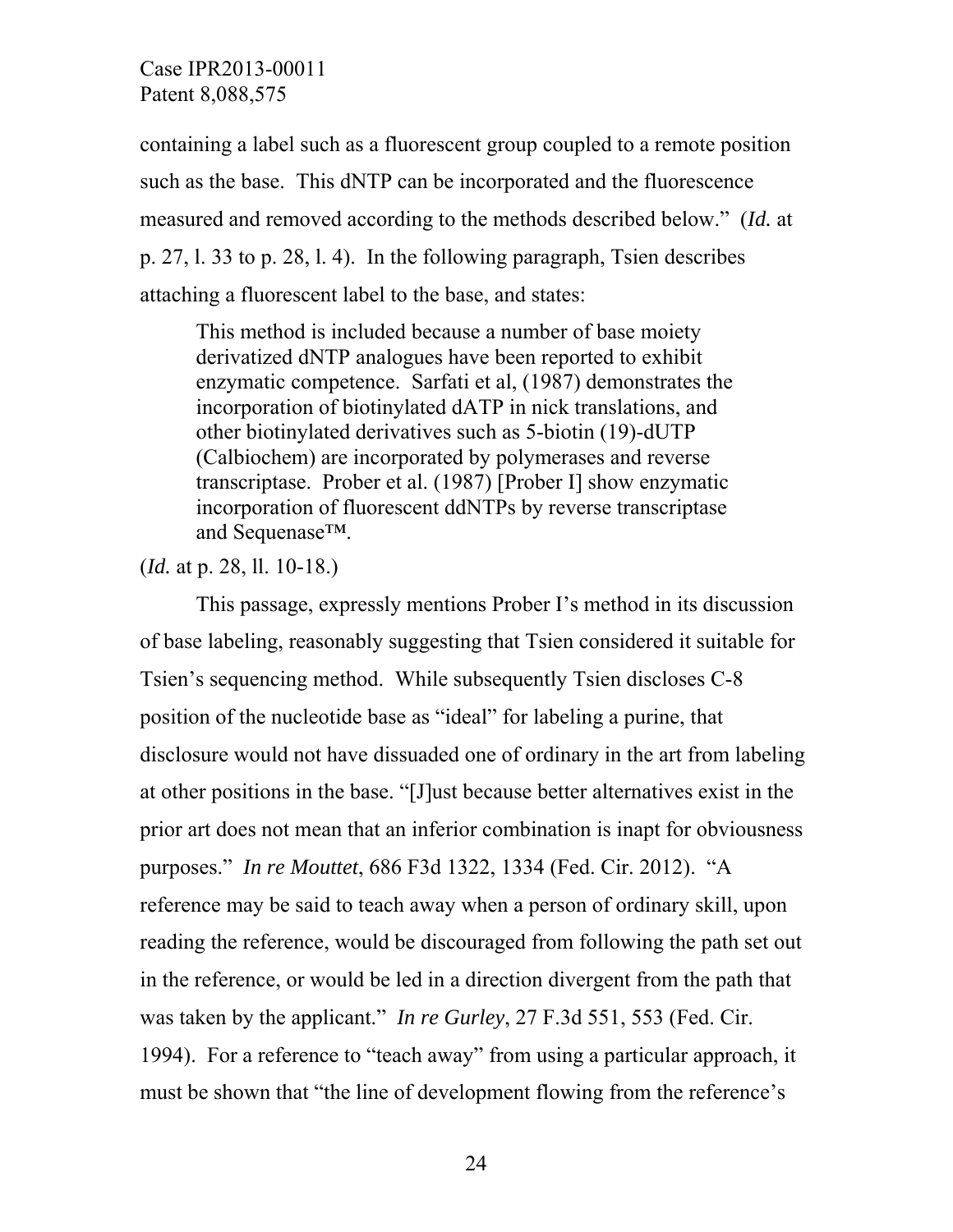disclosure is unlikely to be productive of the result sought by the applicant." *Id.* Dr. Trainor, himself, admitted that fluorescently labeled deazapurines had been used in the prior art (Ex. 2033, Trainor Decl. ¶ 20-21).

 In this case, as mentioned above, there is generic disclosure in Tsien of labeling the base moiety, including a specific reference to Prober I, the latter describing C-7 deaza-labeled purine bases. Thus, even if labeling at the C-8 position is superior, Prober I's method is still reasonably suggested by Tsien, which characterizes Prober I as showing "enzymatic incorporation of fluorescent ddNTPs by reverse transcriptase and Sequenase™" (Tsien, p. 2, ll. 6-9; p. 19, ll. 9-18). Thus, those of skill in the art would have found the use of Prober I's analogues to be useful, even if nucleotide analogues with a label on the 8-position of a non-deaza purine might have been better.

### *Unique labels (No. 3 in Ex. 2033, Trainor Decl. ¶ 79)*

 In his Declaration, Dr. Trainer testifies that to have arrived at the claimed nucleotide analogues from Tsien, a person of ordinary skill would have had to change the identical labels on the pyrimidines to unique labels. Tsien has express disclosure on using different reporter groups on each dNTP.

The detected florescence is then correlated to the fluorescence properties of the four different labels present on the four different deoxynucleotide triphosphates to identify exactly which one of the four materials was incorporated at the first position of the complementary chain. This identity is then noted.

(Tsien, p. 13, ll. 8-12.)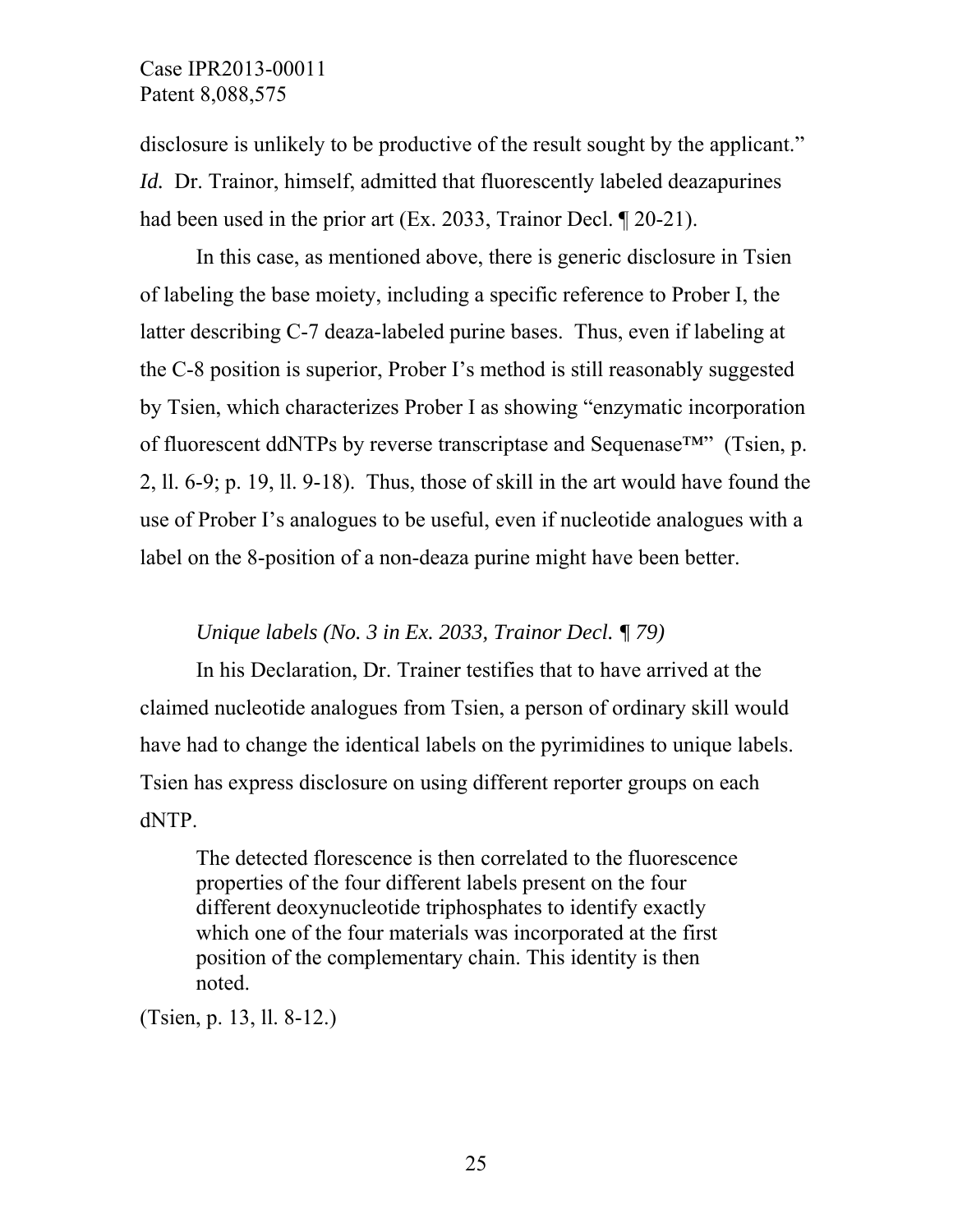Thus, Tsien gives an express reason for using a unique label on each of the four different dNTPs: to identify what nucleotide is incorporated into the newly synthesized DNA molecule.

### *Removable chemical moiety capping the 3'-OH group of the sugar (No. 2 in Ex. 2033, Trainor Decl. ¶ 79)*

 In paragraph 87 of his declaration, Dr. Trainor mentions one difference between Tsien and the claimed nucleotide analogues as having to "include removable 3'-OH capping groups on the uncapped 3'-OH groups of the nucleotide analogues."

 Dr. Trainor did not identify where uncapped 3'-OH groups were found in Tsien. The claims require a removable 3'-OH capping group. Tsien, as discussed above, also describes capped 3'-OH groups, a fact acknowledged by Dr. Trainer (Ex. 2033, Trainor Decl. ¶ 28). A blocking group on the 3'-OH is required to prevent inadvertent multiple additions (Tsien, p. 12, ll. 27-29).

The nucleotide analogues of Prober I are chain terminating and do not have an -OH group on the 3' carbon of the sugar (Prober I, Fig. 2). However, Tsien was relied upon for the 3'-OH capping group, not Prober I. Consequently, we find Dr. Trainor's argument unavailing. Tsien teaches the nucleotides are added to the 3'-OH of the primer, extending it (Tsien, p. 11, 1-13; No. 5 in Ex. 2033, Trainor Decl. ¶ 79).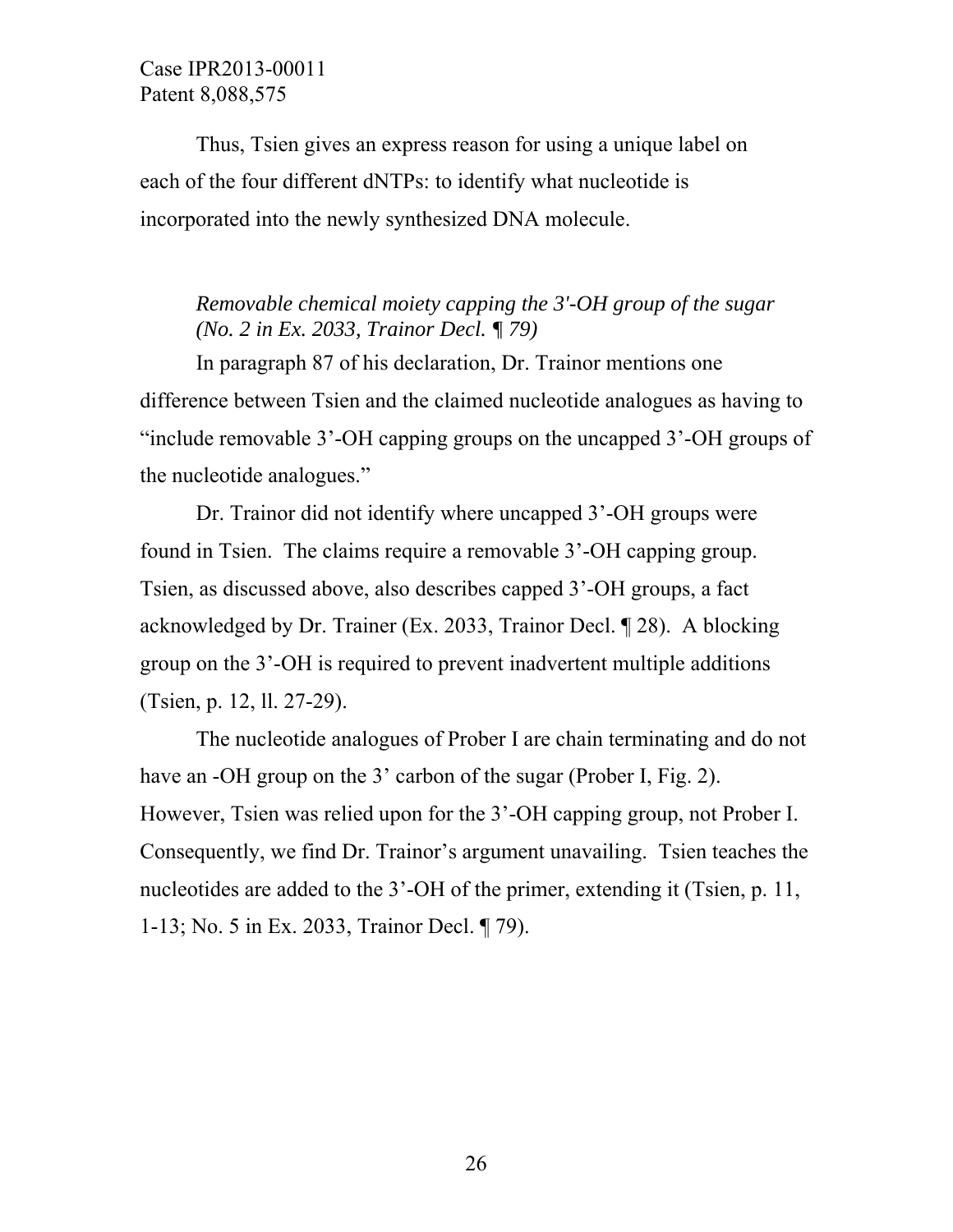*Was there a reason to move the label from the 3'-OH group to the base? (No. 1 in Ex. 2033, Trainor Decl. ¶ 79)* 

Columbia contends that there would have been no reason

. . . to change the preferred reversibly terminating 3'OH labeled nucleotide analogues of Tsien to move the label from the 3'OH group to the base since introducing modifications at two positions in a nucleotide analogue would have been understood by a person of ordinary skill to be more likely to result in a nucleotide analogue that a polymerase would not incorporate into a primer extension strand.

(Paper 70, PO Resp. 17). Dr. Trainor testifies that having the label on the 3'-OH group "was to accomplish both labeling and removable capping at a single position on the nucleotide in a single series of chemical reactions." (Trainer Decl. ¶ 70). Dr. Trainor states that there were no reports of incorporating a nucleotide analogue into a primer, where the analogue had a removable cap on the 3'-OH group and a label on a base (*id.*).

 As already discussed, Tsien expressly teaches placing the label on the base, rather than the 3'-OH group. Columbia's arguments to the contrary ignore the explicit disclosure by Tsien of base-labeled nucleotides. Moreover, Columbia's argument that a nucleotide with a label on the 3'-OH group is the appropriate starting point is factually incorrect because Tsien teaches nucleotides with the label on the base and the capping group on the 3'-OH position. Even were there a preference for 3'-OH labeled nucleotides, this would not detract from the explicit disclosure of baselabeled nucleotides. Columbia's argument to the contrary is contradicted, as shown by the passages from Tsien reproduced below:

As will be explained in more detail below, the fact that the indication of labeling appears associated with the "nucleoside base part" of these abbreviations does not imply that this is the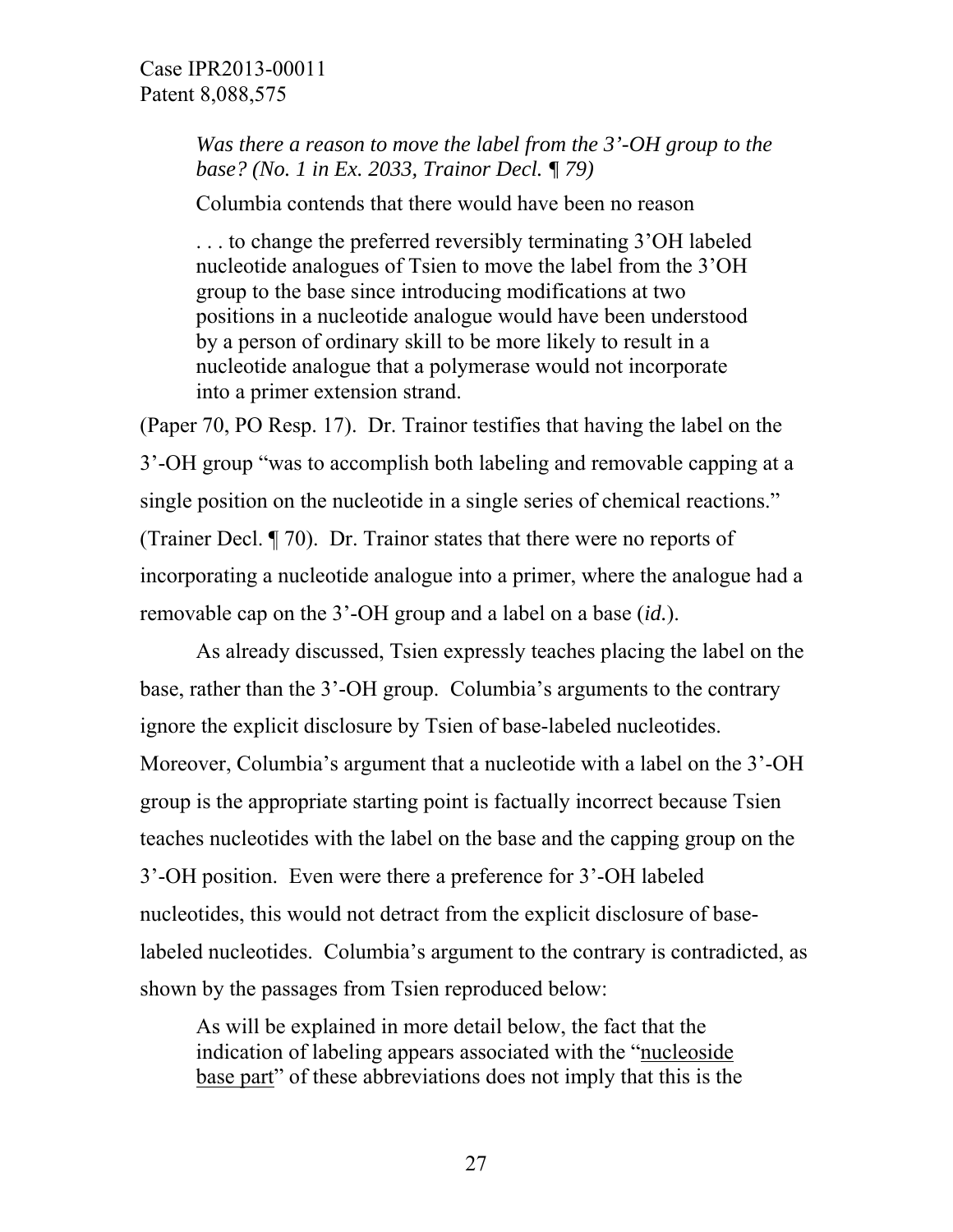> sole place where labeling can occur. Labeling could occur as well in other parts of the molecule.

(Tsien, p. 10, ll. 10-15 (emphasis added).)

One simple labeling approach is to incorporate a radioactive species within the blocking group or in some other location of the dNTP units.

(*Id.* at p. 26, ll. 13-14 (emphasis added).)

Another labeling approach employs fluorescent labels. These can be attached to the dNTP's via the 3'OH-blocking groups or attached in other positions.

(*Id.* at p. 26, ll. 17-19 (emphasis added).)

While the above-described approaches to labeling focus on incorporating the label into the 3'-hydroxyl blocking group, there are a number of alternatives - particularly the formation of a 3'-blocked dNTP analogue containing a label such as a fluorescent group coupled to a remote position such as the base.

(*Id.* at p. 27, l. 33 to p. 28, l. 2 (emphasis added).)

One method involves the use of a fluorescent tag attached to the base moiety.

(*Id.* at p. 28, ll. 5-6 (emphasis added).)

Columbia attempts to distinguish Prober I because Prober I teaches chain terminating nucleotides that lack a removable group. But Prober I was relied upon only for its teaching of how to label a purine base with a detectable label. Tsien was relied upon for its teaching DNA sequencing using nucleotides with removable 3'-OH groups.

Dr. Trainor cited several publications for describing on-going efforts to create modified nucleotides with labels on the 3'-OH (Ex. 2033, Trainor ¶¶ 26-28), said to teach against labeling the nucleotide base. Columbia's argument ignores explicit disclosure in Tsien of a base-labeled nucleotide. The fact that more than one type of nucleotide was being pursued for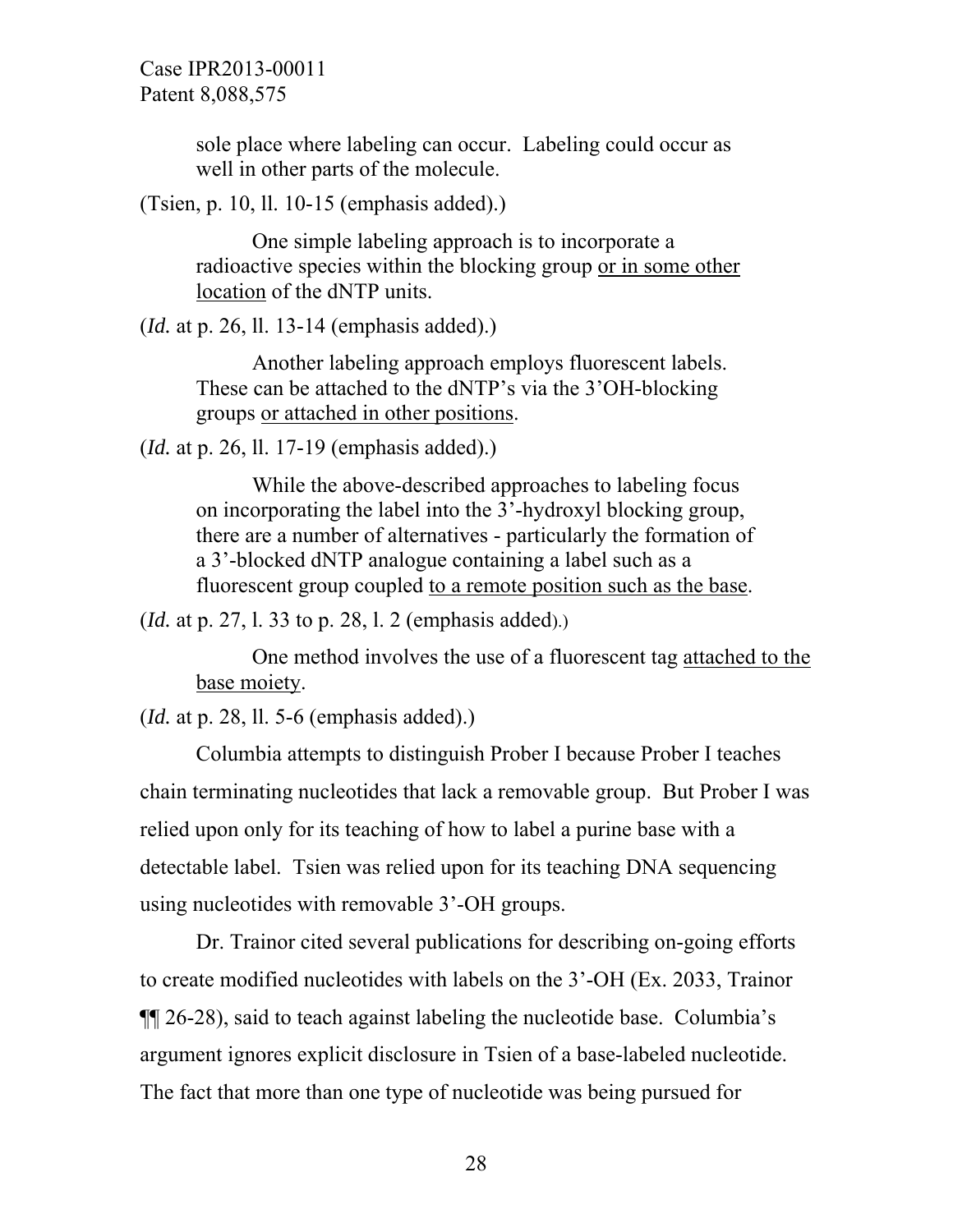$\overline{a}$ 

sequencing is not evidence that one approach would have been discouraged or abandoned over the other. We have not been directed to evidence that base-labeled nucleotides would have been ignored or seen as an unworkable alternative for use in sequencing by synthesis methods.

In addition to requiring a reason to have combined the prior art, the skilled worker must also have had a reasonable expectation of success of doing so. *Pfizer, Inc. v. Apotex, Inc.*, 480 F.3d 1348, 1361 (Fed. Cir. 2007). Columbia raises the issue of whether there would have been a reasonable expectation of success that a nucleotide analogue with a label on the base and a capping group on the 3'-OH would be incorporated into a DNA. A preponderance of the evidence supports an affirmative answer.

Prober I teaches that base labeled nucleotides can be incorporated into a newly synthesized DNA strand by appropriate enzymes (Prober I, p. 337, col. 2; p. 340, col. 1, second paragraph). Dr. Trainor admitted that 3-OH removably capped nucleotides had been used in DNA sequencing methods (Ex. 2033, Trainor Decl. ¶¶ 26-28). Dr. Trainor cites several publications in support of unpredictability, but did not sufficiently explain the pertinence of these publications.

Dr. Trainor cites page 4263 of Metzker<sup>9</sup> (Ex. 2033, Trainor Decl. ¶ 106). On page 4263, Metzker describes testing 3'-OH modified terminators for their ability to be substrates for polymerases. As shown in Table 2 of Metzker, terminators had different activities when tested against various polymerases. However, the publication shows the routineness of

<sup>9</sup> Michael L. Metzker et al., *Termination of DNA synthesis by novel 3' modified-deoxyribonucleoside 5'-triphoshpates*, 22 NUCLEIC ACIDS RES. 4259-4267 (1994), Exhibit 2015.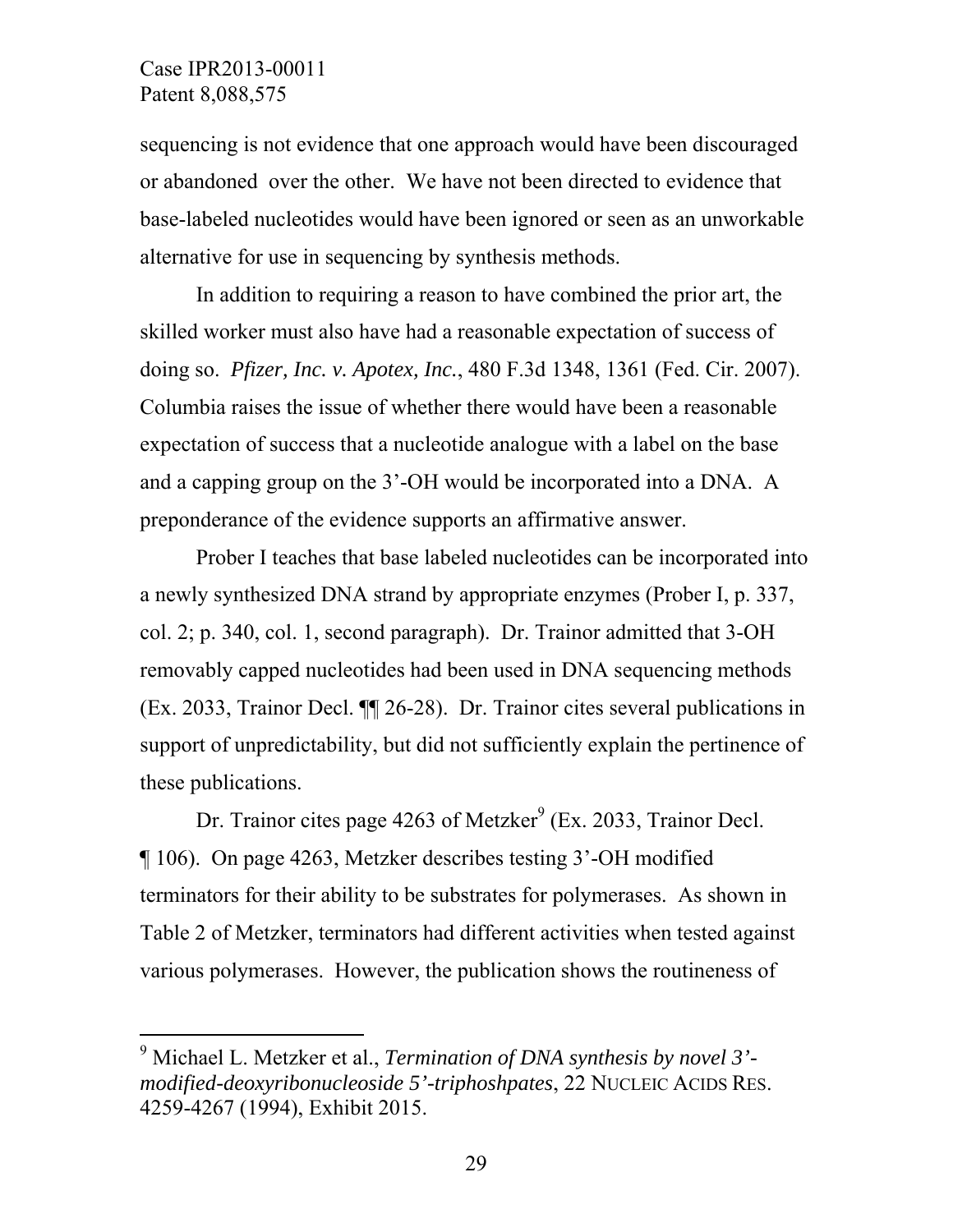-

testing for activity. Dr. Trainor did not explain how these results with different nucleotides than those which are claimed make it unpredictable that two structures (3-OH cap and base-label) which are known to work with polymerase would not work when combined in the same nucleotide molecule. In fact, the publication shows the routineness of testing for the ability of an analogue to be incorporated into DNA by a polymerase.

Dr. Trainor also cites page 3 of Canard and Sarfati  $(1994)$ ,  $^{10}$  but without explaining its significance (Ex. 2033, Trainor Decl. ¶ 106). The abstract of the paper describes synthesizing nucleotide analogs which "acted as substrates with several DNA polymerases leading to chain termination." Page 3 appears to describe some differences in the effectiveness of the synthesized nucleotides with the different polymerases, but Dr. Trainor did not point to any specific instance or what relevance it had to unpredictability in view of the success pointed out in the abstract.

Finally, Dr. Trainor contrasts these publications with page 200 of Welch and Burgess (1999) (Ex. 2033, Trainor Decl. ¶ 106). According to Dr. Trainor, Welsh showed that preliminary tests of compounds 1a and 1b as polymerase substrates did not show evidence of incorporation (*id.* at ¶ 31). However, Dr. Trainor did not explain the pertinence of these compounds and their underlying chemistry to a nucleotide having a labeled deaza-purine and a removable 3'-OH group.

In sum, the preponderance of the evidence establishes that there was a reasonable expectation of success and Columbia has not directed us to

<sup>10</sup> Bruno Canard et al., *DNA polymerase fluorescent substrates with reversible 3'-tags*, 148 GENE 1-6 (1994), Exhibit 2030.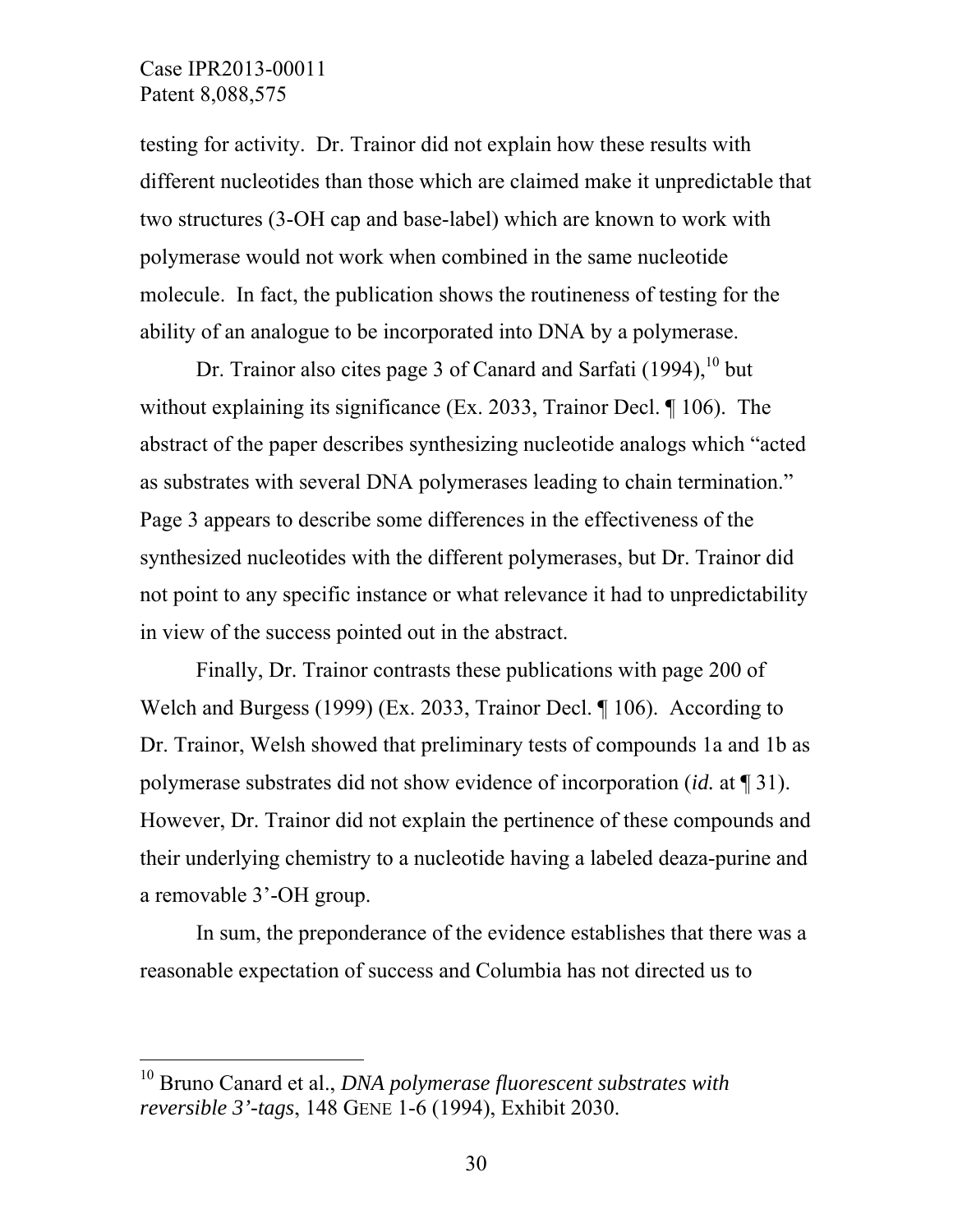sufficient evidence to establish that it was unpredictable to have used the claimed nucleotide analogue as a polymerase substrate for DNA sequencing.

*Was there a basis for reasonably expecting that a nucleotide with a removable 3'-OH group and a label attached to the base could be made?* 

 Columbia contends that neither Tsien nor Prober I disclose any chemistry relevant to making a nucleotide analogue with the claimed features, requiring a person of ordinary skill "to design new chemical procedures to attempt to address the differences between the nucleotide analogues described by Tsien and the nucleotide analogue recited in the claim." (Paper 70, PO Resp. 18-19), Furthermore, Dr. Trainor testifies that Prober I's nucleotides cannot be modified to include a removable 3'-OH group (Ex. 2033, Trainor Decl. ¶¶ 98-99). Dr. Trainor concludes that new chemical procedures would have been needed, the development of which were complex and fraught with difficulties (*id.* at ¶ 101).

 This argument is not persuasive. First, the patentability challenge is not based on converting Prober I's nucleotide into the claimed nucleotide analogue. Rather, the analysis begins with Tsien, who describes nucleotides with a base-label and 3'-OH removable blocking group. Secondly, a preponderance of evidence establishes a reasonable expectation of success as addressed above.

#### VI. TSIEN AND SEELA I

We instituted *inter partes* review of claim 6 on the grounds that the Columbia claims would have been obvious under 35 U.S.C. § 103 in view of Tsien and Seela I. Columbia in their response under § 41.120 states the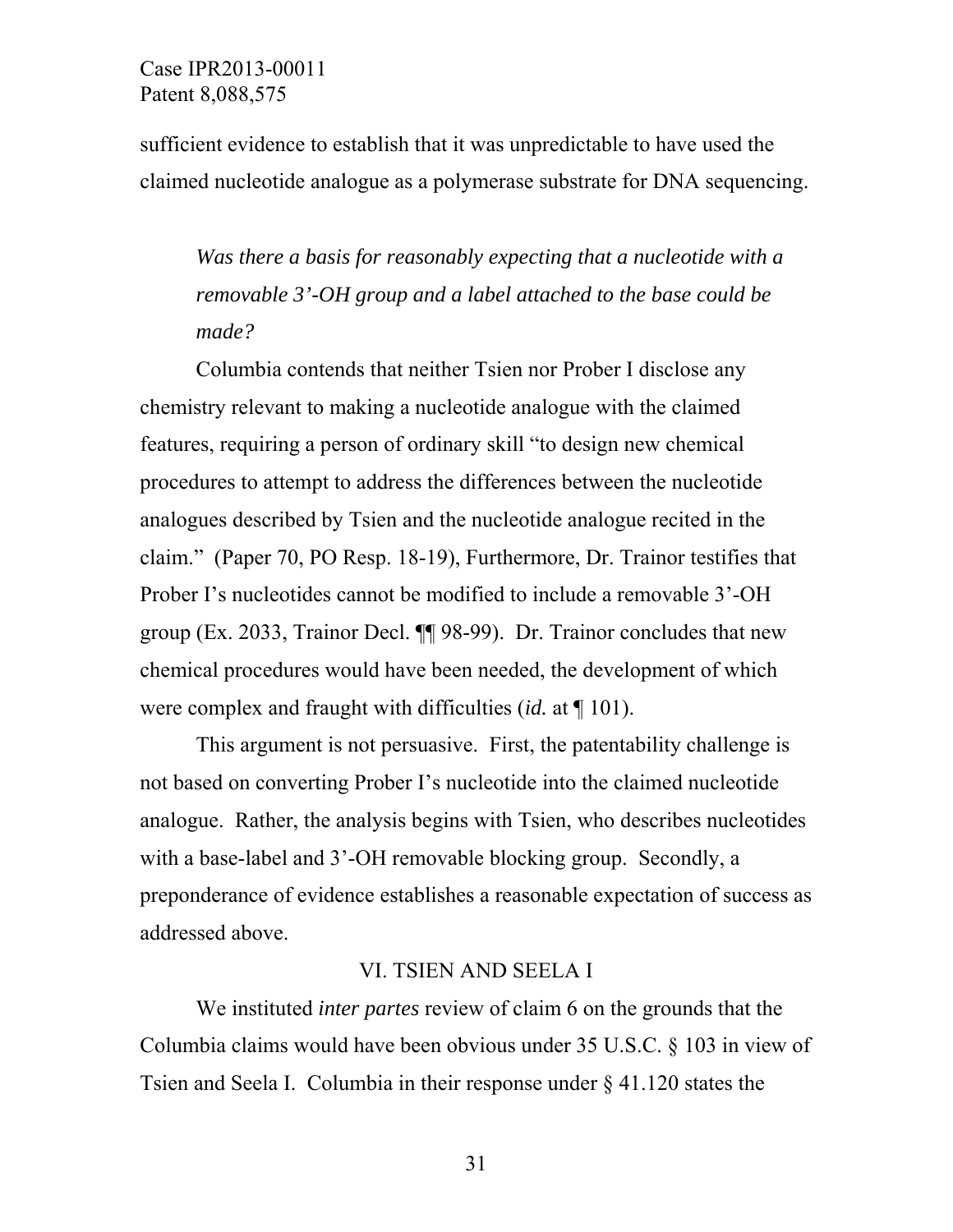claim is patentable for the same reasons discussed in the section on Tsien and Prober I (Paper 70, p. 22).

#### VII. SECONDARY CONSIDERATIONS

The question of obviousness is resolved on the basis of underlying factual determinations including: (1) the scope and content of the prior art; (2) the level of ordinary skill in the art; (3) the differences between the claimed invention and the prior art; and (4) secondary considerations of nonobviousness, if any. *Graham v. John Deere Co. of Kansas City*, 383 U.S. 1, 17 (1966). Secondary considerations are "not just a cumulative or confirmatory part of the obviousness calculus but constitute[] independent evidence of nonobviousness . . . [and] enables the court to avert the trap of hindsight." *Leo Pharm. Prods., Ltd. v. Rea*, 726 F.3d 1346 (Fed. Cir. 2013) (internal quotations and citation omitted). "[E]vidence of secondary considerations may often be the most probative and cogent evidence in the record. It may often establish that an invention appearing to have been obvious in light of the prior art was not." *Stratoflex, Inc. v. Aeroquip Corp.*, 713 F.2d 1530, 1538 (Fed. Cir. 1983). "This objective evidence must be 'considered as part of all the evidence, not just when the decisionmaker remains in doubt after reviewing the art.' *Id.* at 1538-39." *Transocean Offshore Deepwater Drilling, Inc. v. Maersk Drilling USA, Inc.*, 699 F.3d 1340, 1349 (Fed. Cir. 2012) (citing *Stratoflex*, 713 F.2d 1538-39).

Columbia contends that Illumina's obviousness challenges fail because objective evidence shows: 1) the claimed invention has yielded unexpectedly improved properties and results not present in the prior art; (2) the claimed invention has received praise and awards; (3) the claimed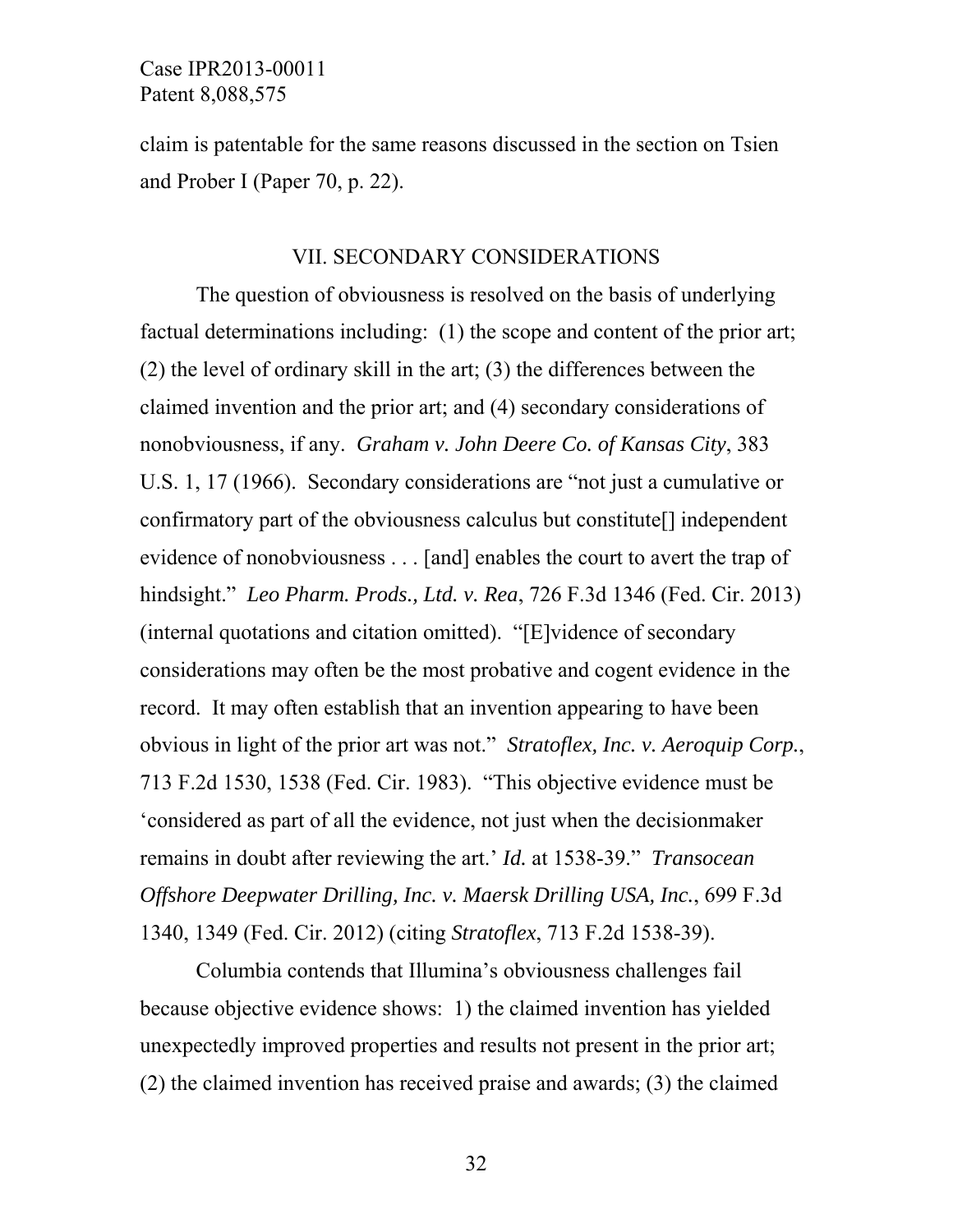l

invention is responsible for Illumina's commercial success; (4) Illumina copied the claimed nucleotide analogues; (5) others in the art were skeptical that the claimed nucleotide analogues and methods would be successful; and (6) Illumina attempted to license the challenged patents (Paper 70, p. 24). We have considered this evidence, but do not find it persuasive.

### A. "unexpectedly improved properties"

Relying on data in Ju's 2006 publication<sup>11</sup> in which sequencing of a 20 nucleotide template was accomplished using "four nucleotide analogues, each having both a unique detectable label attached through a chemically cleavable linker to the base (two pyrimidines and two deazapurines), and a chemically cleavable chemical group capping the 3'-OH group of the sugar," Dr. Trainor testified that the properties of the claimed nucleotide analogues "have revolutionized the DNA sequencing industry." (Ex. 2033, Trainor Decl. ¶¶ 191-92). Specifically, Dr. Trainor testified that Ju's results show that the sequencing with the claimed nucleotide analogues are unexpectedly better than pyrosequencing by facilitating clear identification of all 20 nucleotides in the DNA template while pyrosequencing did not (*id.* ¶¶ 193- 196). Dr. Trainor testified that this "accurate identification was made possible by the fact that Dr. Ju's nucleotide analogues separated the cleavable chemical group at the 3'-OH position of the sugar from the detectable label, which was placed instead on the base" (*id.* ¶ 195). Dr.

<sup>&</sup>lt;sup>11</sup> Jingyue Ju et al., *Four-color DNA sequencing by synthesis using cleavable fluorescent nucleotide reversible terminators*, 103 PROC. NAT'L ACAD. SCI. 19635-19640 (2006), Exhibit 2034. The Ju publication is said to correspond to the claimed invention with respect to the nucleotides and methods.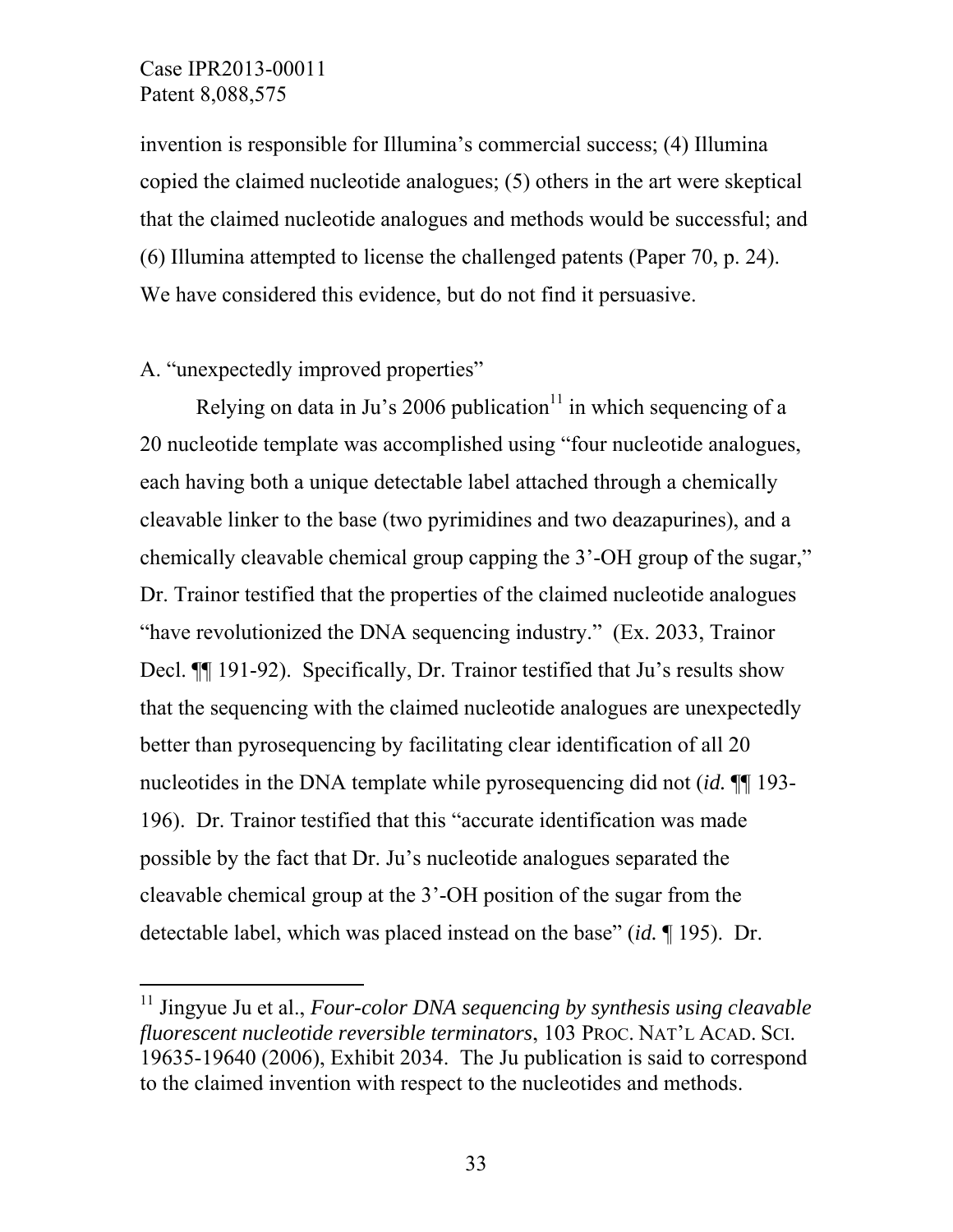Trainor further cited additional publications said to have reported similar successes (*id.* ¶¶ 198-199).

Ju 2006 reported DNA sequencing in which "four nucleotides (A, C, G, T) are modified as reversible terminators by attaching a cleavable fluorophore to the base and capping the 3'-OH group with a small chemically reversible moiety so that they are still recognized by DNA polymerase as substrates." (Ju, p. 19635 (Exhibit 2034).) Dr. Trainor attributes Ju's success to this configuration, i.e., the label on the base and the 3-OH removable cap, but not to the deaza substitution. (Trainor Decl. ¶¶ 192 and 195). Claims 1 and 6 of the '575 Patent are drawn to methods which have a nucleotide with the removable capping group and the fluorophore label on the base, but do not require that the label be cleavable. Thus, the evidence is not commensurate with the full scope of the claims.

While there is no working example in Tsien of a nucleotide with the claimed features, as explained above, Tsien suggests attaching a label to the base moiety and utilizing a cleavable tether to release the label before the next successive nucleotide is added (Tsien, p. 28, ll. 5-25). Tsien's method also requires removable 3'-OH groups in its sequencing (*id*. at p. 21, ll. 9-12; p. 23, ll. 28-32). In considering the weight of the evidence militating in favor of the "unexpectedly improved properties" over pyrosequencing, we must take into account that a single reference describes both features, i.e., attachment of a label to the base and a cleavable linker as the attachment means. This implicates the legal principles enunciated in *In re Baxter Travenol Labs.*, 952 F.2d 388, 392 (Fed. Cir. 1991).

 In *Baxter*, the applicant had argued that the claimed plasticized blood donor bag comprised of DEHP had unexpected properties in suppressing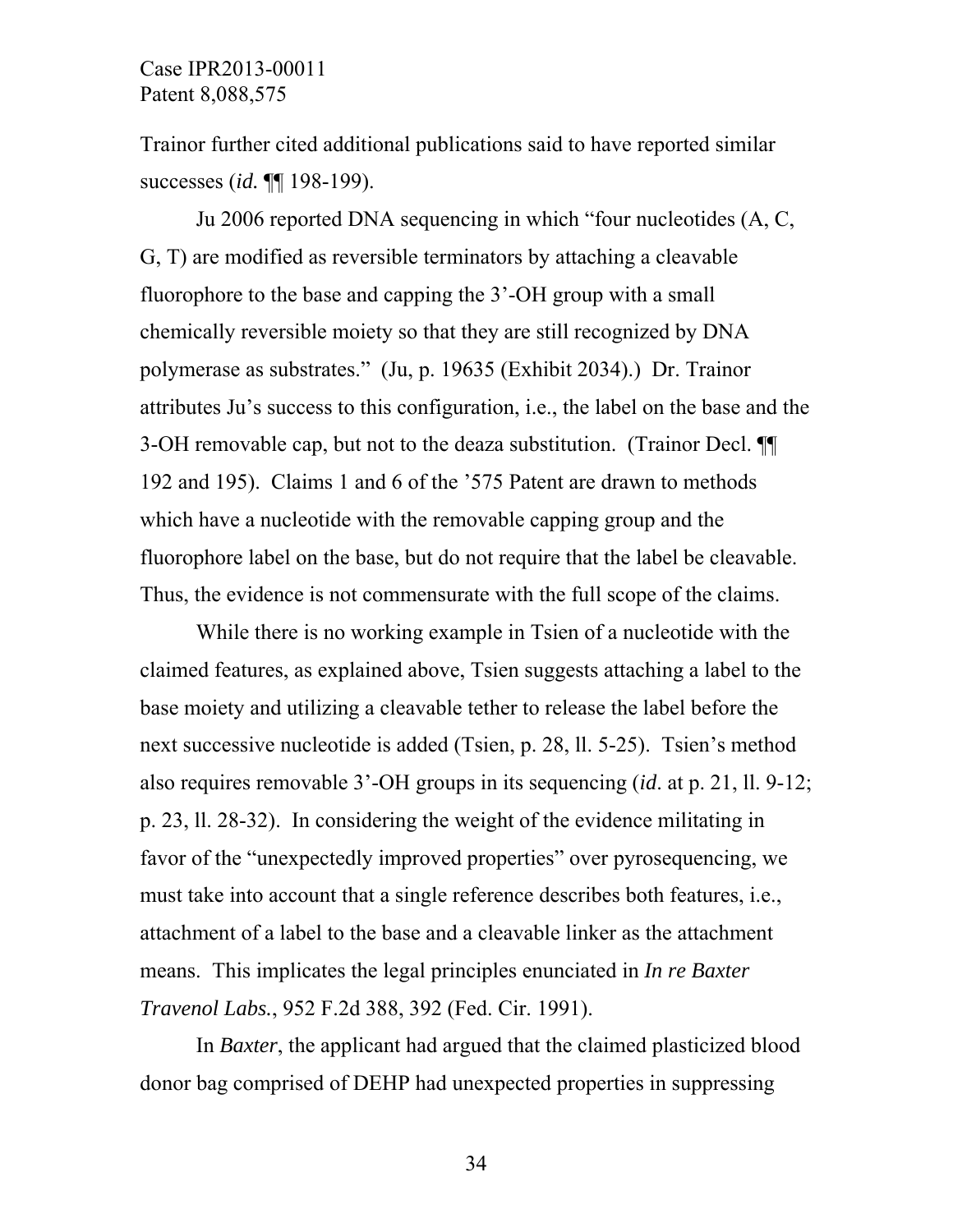hemolysis of red blood cells stored inside it. *Id.* at 389. The court found that such evidence did not rebut prima facie obviousness because the prior art disclosed a DEHP-plasticized donor bag, and therefore, Baxter's blood bag had the same hemolytic-suppressing function as the prior art – albeit unappreciated at the time of the invention. *Id.* at 391. The court concluded that "[m]ere recognition of latent properties in the prior art does not render nonobvious an otherwise known invention." *Id.* at 392. Likewise, Tsien has a written description of a nucleotide with the features relied upon by Columbia as possessing unexpected properties. Thus, it could be said that the finding that a nucleotide analogue with the 3'-OH and label on the base is better than pyrosequencing, is merely recognizing an advantage of a nucleotide described by Tsien. The description is not anticipatory to claim 6 because the claim further requires a deazapurine base. However, the deazapurine is not said by Columbia to be responsible for the unexpected result.

Dr. Trainor also testified that an "unexpected benefit" associated with the claimed nucleotide analogues was identified by Illumina's expert Dr. Weinstock (Ex. 2033, Trainor Decl. ¶ 201). According to Dr. Trainor, Dr. Weinstock stated during his deposition that "nucleotide analogues having a label on the base have the beneficial property of being useable in sequencing methods that require repetitive incorporation of nucleotide analogues, in particularly dGTPs, to sequence DNA having G:C rich regions." (*Id*.) Dr. Trainor stated that he "was surprised to learn that nucleotide analogues having a label on the base have solved the problem of sequencing G:C rich regions." (*Id.* at ¶ 202.) This testimony is not persuasive.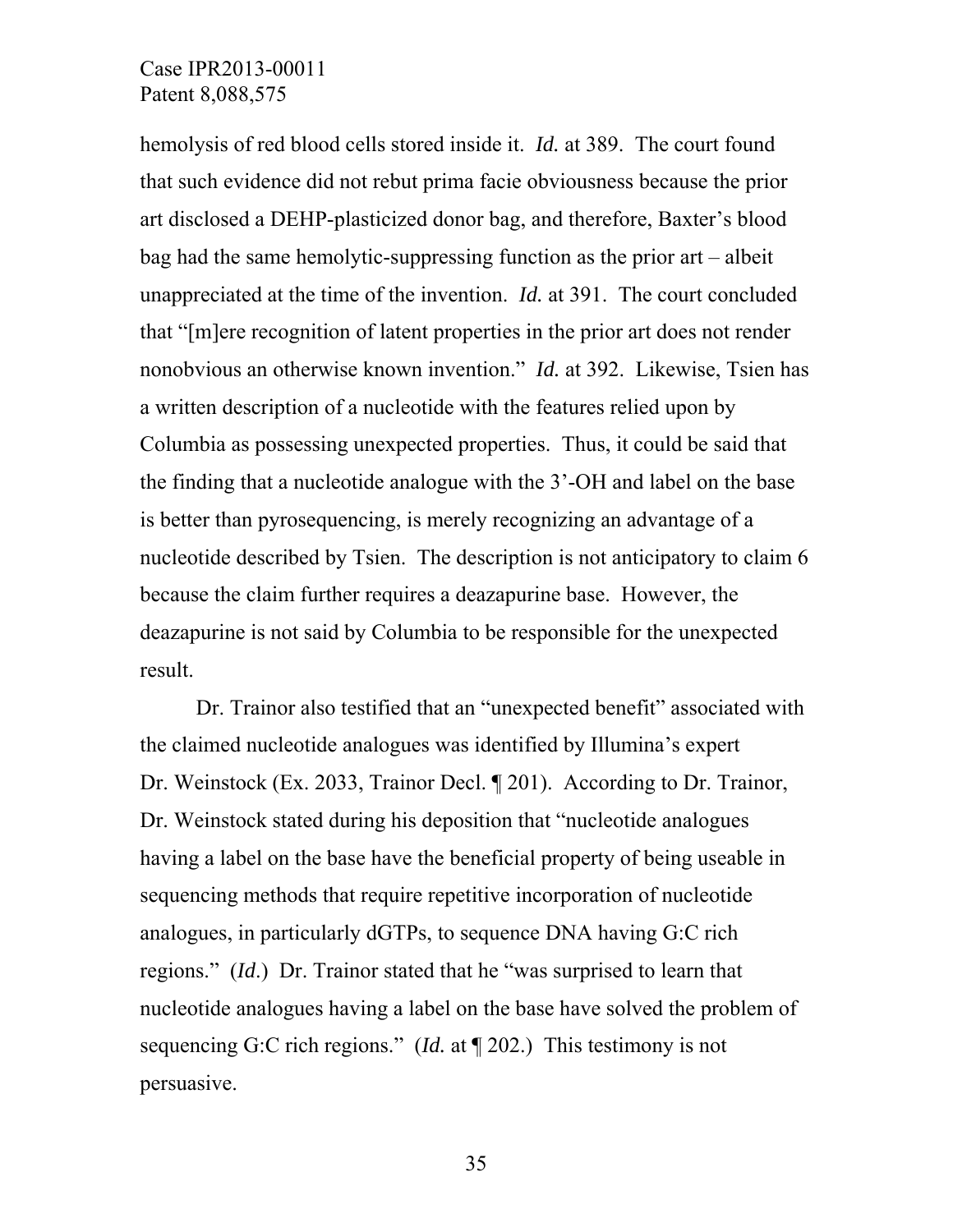Dr. Weinstock, in his deposition, specifically stated that Prober I had used "2'-deoxy-7-deazaguanosine triphosphates . . . in place of dGT to minimize" the effects of secondary structure when sequencing GC-rich regions. (Weinstock Tr. 141:5-18; 145:10-22.) Dr. Weinstock also testified that GC-rich regions "had a tendency to form secondary structures that were difficult for a DNA polymerase to get through during a DNA synthesis reaction and that the addition of deazabases to the end of the primer may have some benefit" in sequencing (*id.* at 147:8-13; *see also* 148:24 to 150:5). Based on this deposition testimony, it is evident that Dr. Weinstock believed that the problem of sequencing in GC-rich areas had already been addressed by Prober I in their use of the deazaguanosine, inconsistent with Dr. Trainor's testimony that the problem was solved using analogues with a label on the base. Indeed, Dr. Weinstock's testimony is supported by Prober I, which taught that 2'-deoxy-7-guanosine triphosphates had been used to minimize secondary structure in sequencing (Prober I, p. 341, ll. 14-20).

In response to questioning about the effect of a labeled deazabase, Dr. Weinstock added that "if a small change of substituting a carbon for a nitrogen has a benefit on reducing secondary structure in GC-rich regions, sticking anything larger than that at that position is likely to have an even bigger benefit." (Weinstock Tr. 151:13-21.) We understand Dr. Weinstock to be saying that further attaching a label to the deazapurine base would have been expected ("is likely") to have "an even bigger benefit" than the deazapurine alone, which is inconsistent with Dr. Trainor's statement of unexpected benefit of the deazapurine labeled base.

A showing of "new and unexpected results" must be "relative to the prior art." *Iron Grip Barbell Co., Inc. v. USA Sports, Inc.*, 392 F.3d 1317,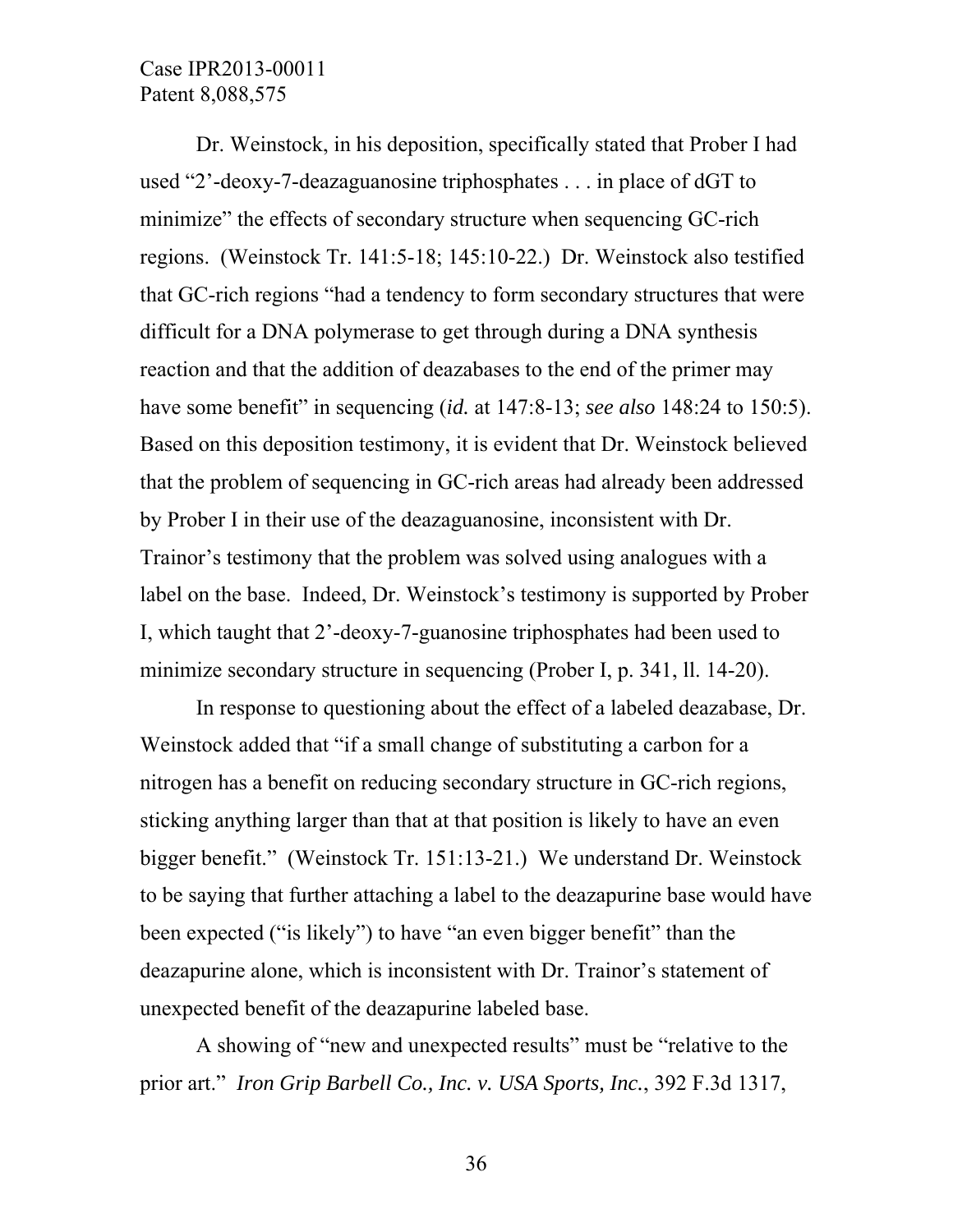1322 (Fed. Cir. 2004). To establish unexpected results, the claimed subject matter must be compared with the closest prior art. *Baxter*, 952 F.2d at 392. In this case, Patent Owner's comparison was performed with pyrosequencing, but pyrosequencing is not the closest prior art. Rather, closer prior art is described in Tsien of a nucleotide with a label and removable group on the 3'-OH group. Patent Owner thus did not perform a comparison with the closest prior art.

#### B. Commercial success

 Illumina sells products used in sequencing by synthesis (SBS), the same type of sequencing described in the Tsien and Dower publications. Columbia introduced evidence that Illumina's SBS products included nucleotide analogues with a removable chemical moiety capping 3'-OH group and a label on the base and that these features were "crucial to the commercial success" of Illumina's SBS products (Ex. 2033, Trainor Decl. ¶¶ 213-214). A nucleotide analogue with the latter two features is embodied by claim 6 of the '575 patent. These Illumina products are also the subject of a patent infringement action by Columbia against Illumina (Paper 70, PO Resp. 34).

Commercial success involves establishing success in the marketplace of a product encompassed by the claims and a nexus between the commercial product and the claimed invention. "Evidence of commercial success, or other secondary considerations, is only significant if there is a nexus between the claimed invention and the commercial success." *Ormco Corp. v. Align Tech. Inc.*, 463 F3d 1299, 1311-12 (Fed. Cir. 2006). "For objective evidence to be accorded substantial weight, its proponent must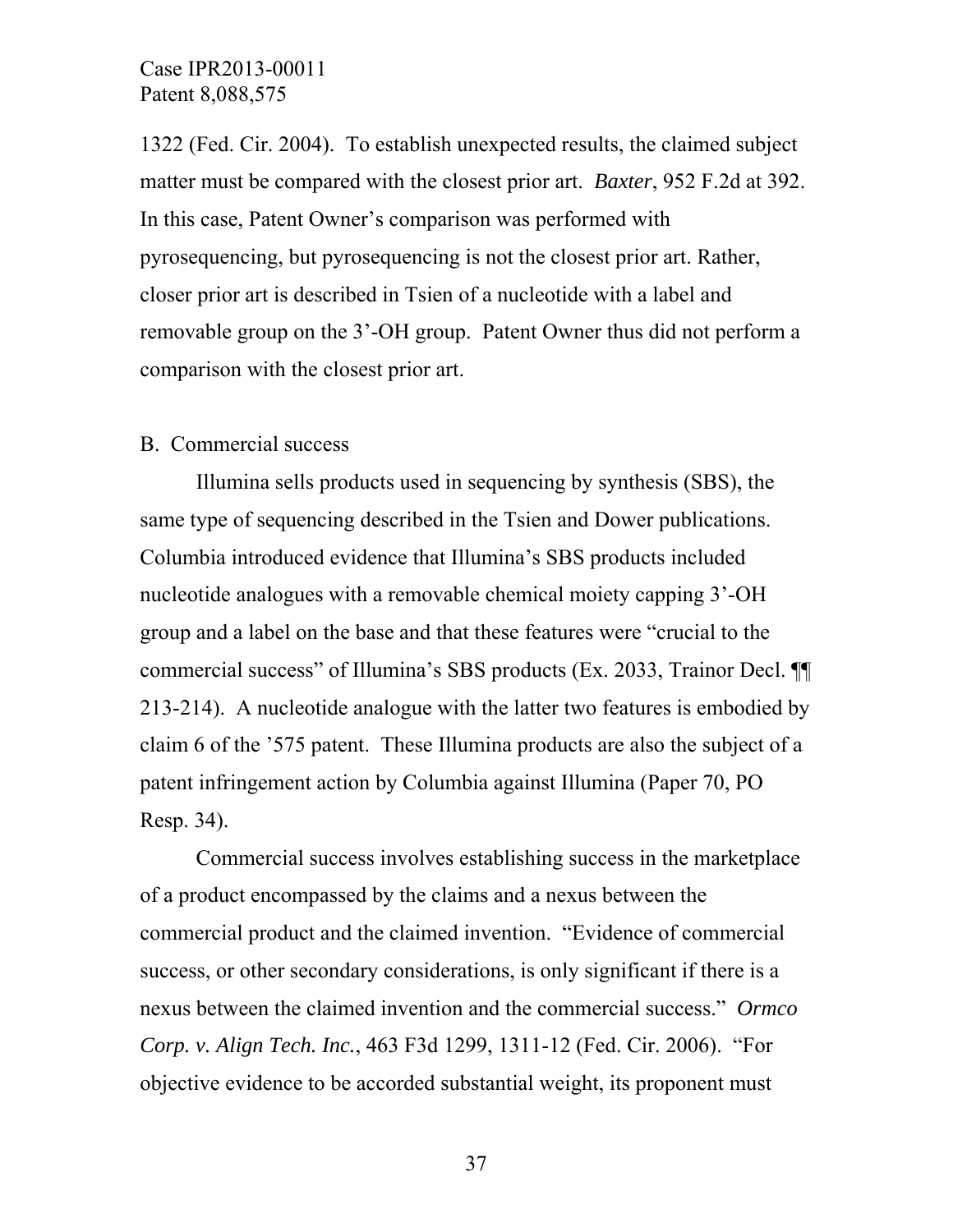establish a nexus between the evidence and the merits of the claimed invention." *In re GPAC Inc.*, 57 F.3d 1573, 1580 (Fed. Cir. 1995). "While objective evidence of nonobviousness lacks a nexus if it exclusively relates to a feature that was 'known in the prior art,' *Ormco Corp. v. Align Tech., Inc*., 463 F.3d 1299, 1312 (Fed. Cir. 2006), the obviousness inquiry centers on whether 'the claimed invention, as a whole,' would have been obvious, 35 U.S.C. § 103." *Rambus Inc. v. Rea*, 731 F.3d. 1248, 1257-58 (Fed. Cir. 2013).

With regard to whether a nexus has been established between the products upon which commercial success has been based and the claimed invention, Dr. Trainor testified that he reviewed Illumina's technical documents and that each of the nucleotide analogues "has a cleavably-linked label on the nucleotide base, namely a fluorescent dye molecule." (Ex. 2033, Trainer Decl., ¶ 219-222.) Dr. Trainor also testified these commercial nucleotide analogs have a removable chemical moiety capping the 3'-OH group of the nucleotide sugar (*id.* at ¶ 223-227). Dr. Trainor reproduced a nucleotide which appears to be a C-substituted guanine at position 7 as it would be for deazapurine, although Dr. Trainer did not provide specific testimony in support (*id.* at ¶ 224). To the extent the nucleotides used by Illumina are not deazapurines, a nexus is not established because claim 6 requires a deazapurine base.

As evidence that these features are responsible for the success of the commercial products, Dr. Trainor cited a February 17, 2006 email from Dr. Colin Barnes – a scientist at the predecessor company to Illumina – written to two other scientists at the same company. In the email, Dr. Barnes stated: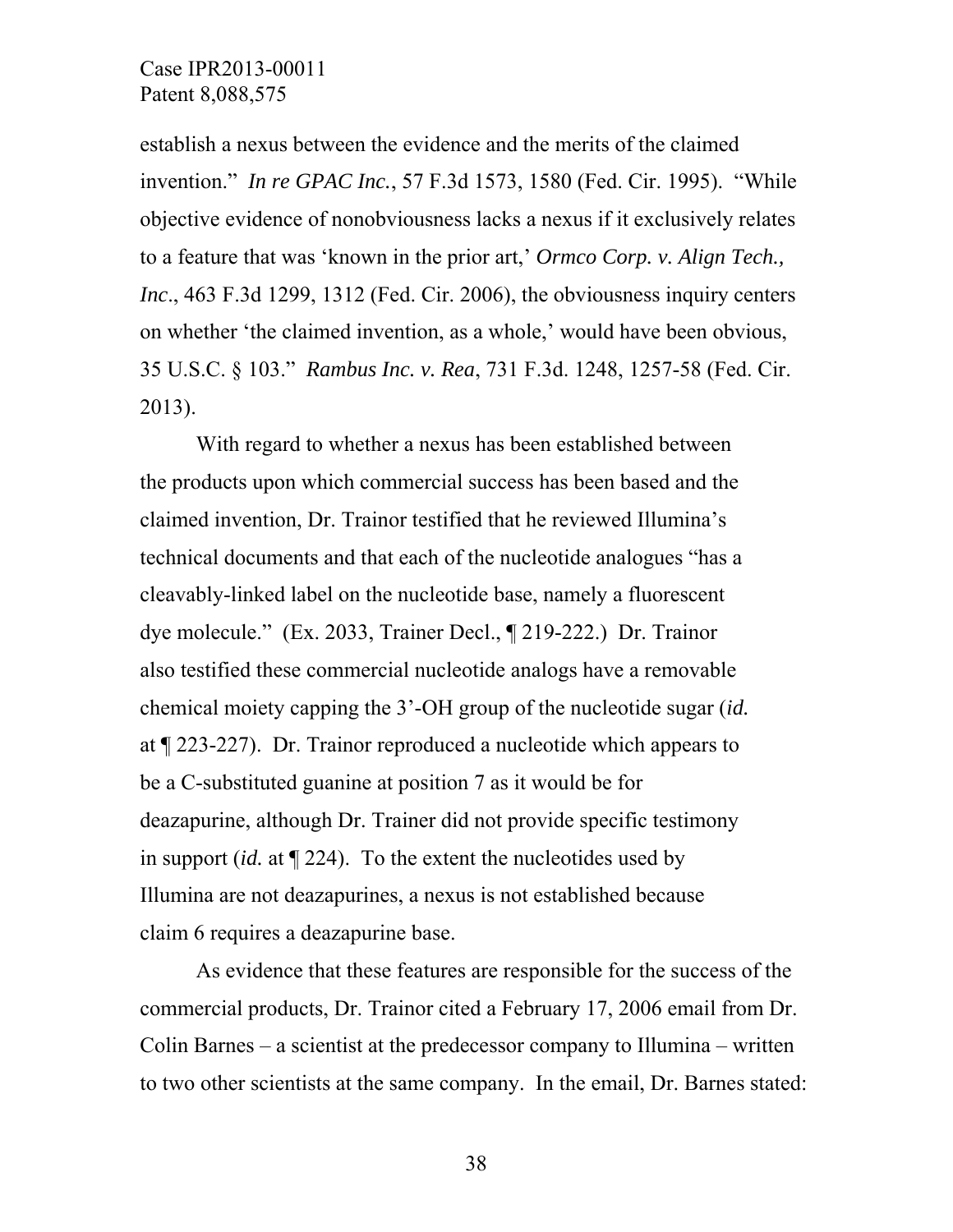$\overline{a}$ 

"Our original concept of having a very small 3'-block and leaving the fluor on the base is the reason our SBS works so well." (Ex. 2033, Trainor Decl.  $\P$  231). Dr. Barnes's email was written in 2006 at the time Mr. Sims<sup>12</sup> stated Illumina entered the SBS sequencing market with its nucleotide analogues having removable 3'OH groups and cleavable labels on the nucleotide base (Ex. 2091, Sims Decl. ¶ 14). Dr. Trainor also cited a Deposition from Dr. Xiaohai Liu, Illumina's Director of SBS Sequencing Chemistry Research, who testified that he agrees with Dr. Barnes assessment, stating it "is part of a jigsaw." (Ex. 2033, Trainor Decl. ¶ 232-233; Ex. 2049, Liu Tr. 202:17- 21.).

As held in *J.T. Eaton & Co., Inc. v. Atlantic Paste & Glue Co.*, 106 F.3d 1563, 1571 (Fed. Cir. 1997), "the asserted commercial success of the product must be due to the merits of the claimed invention beyond what was readily available in the prior art."

In this case, Dr. Trainor testified that "a nucleotide analogue combining all the features arranged as in Columbia patent claims – [1] a cleavable chemical group capping the 3'-OH position of the sugar and [2] a label attached to the nucleotide base via a cleavable linker" were responsible for the nucleotides success. (Ex. 2033, Trainor Decl. ¶¶ 190, 214, and 217). Dr. Barnes also attributed the success to these features. Illumina marketed its SBS products as having the cleavable label and removable 3'-OH group ("using a proprietary reversible terminator-based method that enables

 $12$  Exhibit 2091 is the declaration of Raymond Sims which was provided by Columbia to establish commercial success of Illumina's products said to embody the claimed subject matter. Based on Mr. Sims's education and experience, we find him qualified to give opinions on financial data, the topic of his declaration.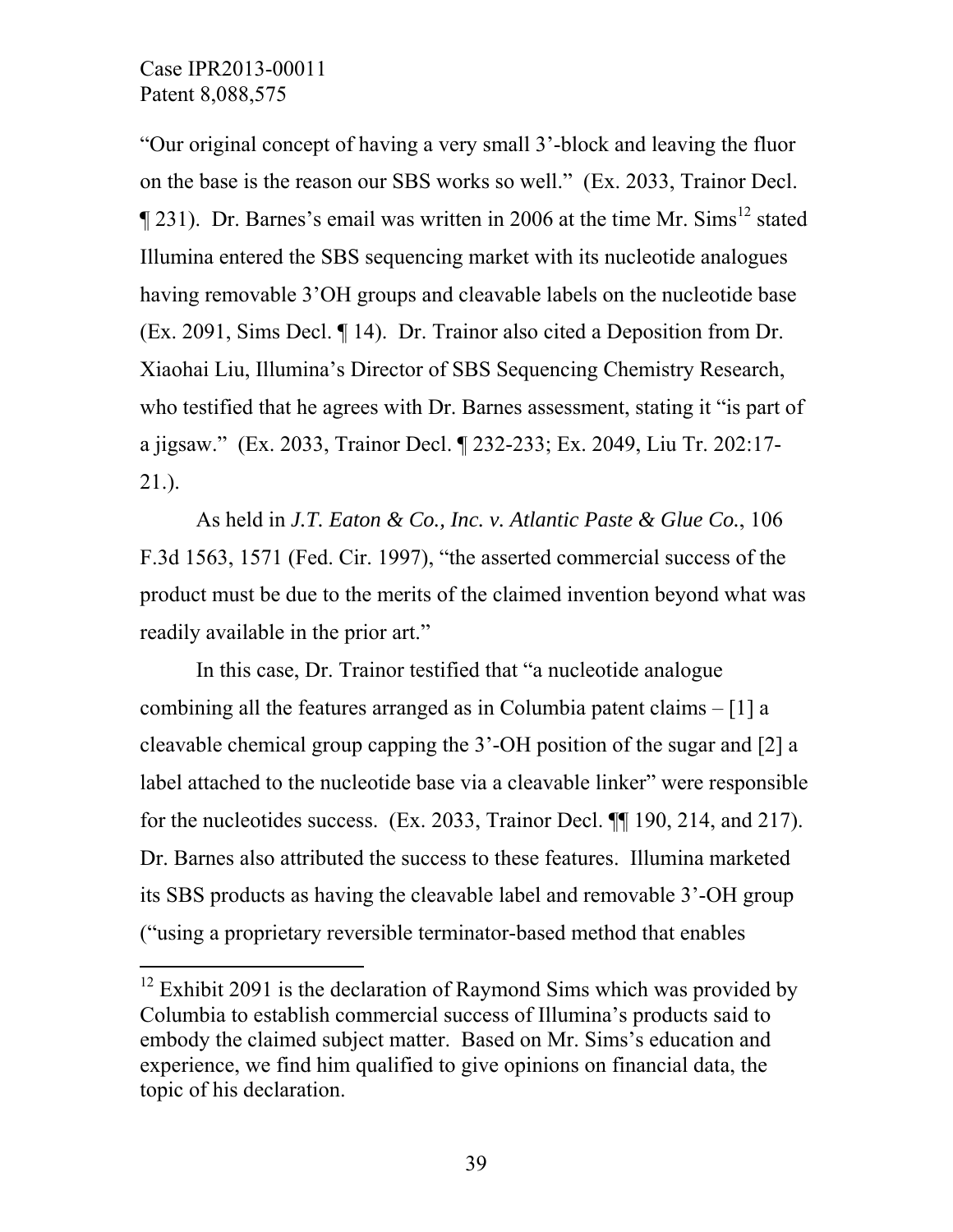detection of single bases as they are incorporated into growing DNA strands. A fluorescently-labeled terminator is imaged as each dNTP is added and then cleaved to allow incorporation of the next base"), the same features embodied in claim 6. Both these features, however, are described in Tsien, making them known and "readily available in the prior art." The record indicates, therefore, that the success did not stem from the merits of the claimed invention. Neither Columbia in their response under § 42.120 (Paper 70, PO Resp.) or in Trainor's Declaration described any other feature of the invention as a whole that should be considered when evaluating commercial success. *Rambus*, 731 F.3d at 1257-1258.

In addition to this, Columbia argues that the success is due to a label attached to the base by a cleavable linker. However, the claim 6 does not require a cleavable linker in this position. Commercial success cannot be established by relying on an unclaimed feature. *Ormco Corp.*, 463 F.3d at 1312.

As discussed above, Tsien's nucleotides have a cleavable chemical group capping the 3'-OH position of the sugar in order to prevent inadvertent additions during the sequencing by synthesis method. A detectable label is described by Tsien on either the 3'-OH position or on the nucleotide base, and thus a nucleotide with label on the nucleotide base is one of two choices. The features said by Dr. Barnes, Dr. Liu, and Illumina to have been responsible for the commercial success of Illumina's product are thus described and "readily available" in Tsien. Indeed, Tsien's Figure 2 shows four unique labeled nucleotides, each with a removable 3'-OH blocking group and label depicted on the nucleotide base ("As will be explained in more detail below, the fact that the indication of labeling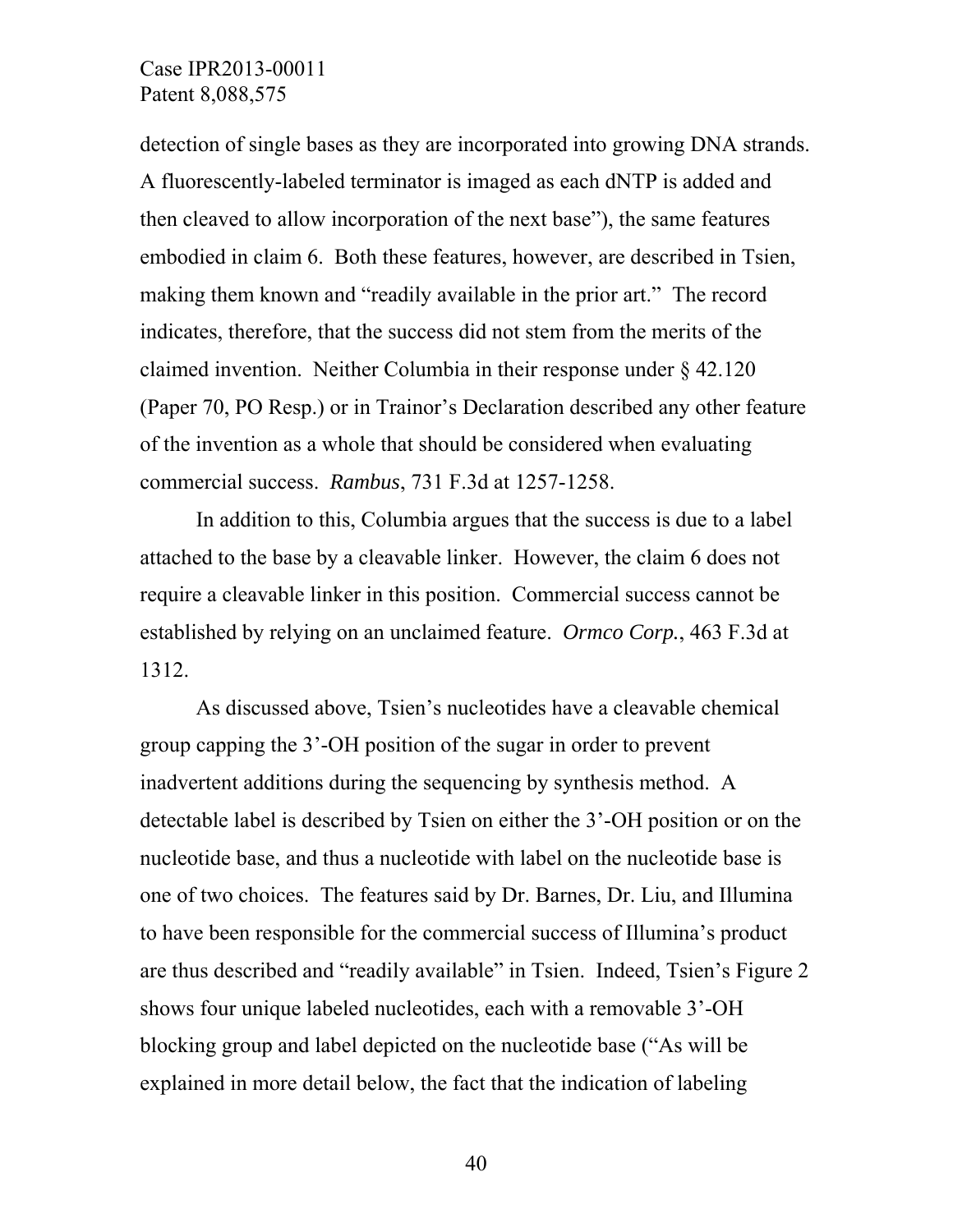appears associated with the "nucleoside base part" of these abbreviations does not imply that this is the sole place where labeling can occur." (Tsien, p. 10, ll. 10-14.)

### C. Evidence of attempted licensing

 Licensing of a patented technology can be evidence of nonobviousness because it can indicate the licensor recognizes the merits of the invention by licensing it. *Stratoflex*, 713 F.2d at 1539.

In this case, Columbia provided evidence that Illumina sought to license the technology developed by Dr. Ju (Paper 70, PO Resp. 34-38). Columbia states that it elected to license the technology to another company, not Illumina (*id.* at p. 37). Subsequently, Columbia states that Illumina had discussions about acquiring the company which gained a license to Ju's technology (*id.*). Columbia states that Illumina tried to acquire the licensed technology just prior to Columbia suing Illumina for patent infringement (*id*). Illumina did not challenge Columbia's description of its attempt to license the technology in their response to Columbia's § 41.120 filing. The only response was in their motion to exclude the evidence of attempted licensing as either hearsay or on relevance.

 Columbia has direct knowledge of Illumina's licensing attempts (Paper 70, PO Resp. 34-38). While Illumina never licensed the technology, Columbia argued that this was because Columbia had licensed to another company. Nonetheless, based on statements by Illumina's witness Dr. Barnes and their own marketing literature, the invention recognized by Illumina as having merit is one which is described in Tsien with the removable 3-'OH capping group and base label. There is insufficient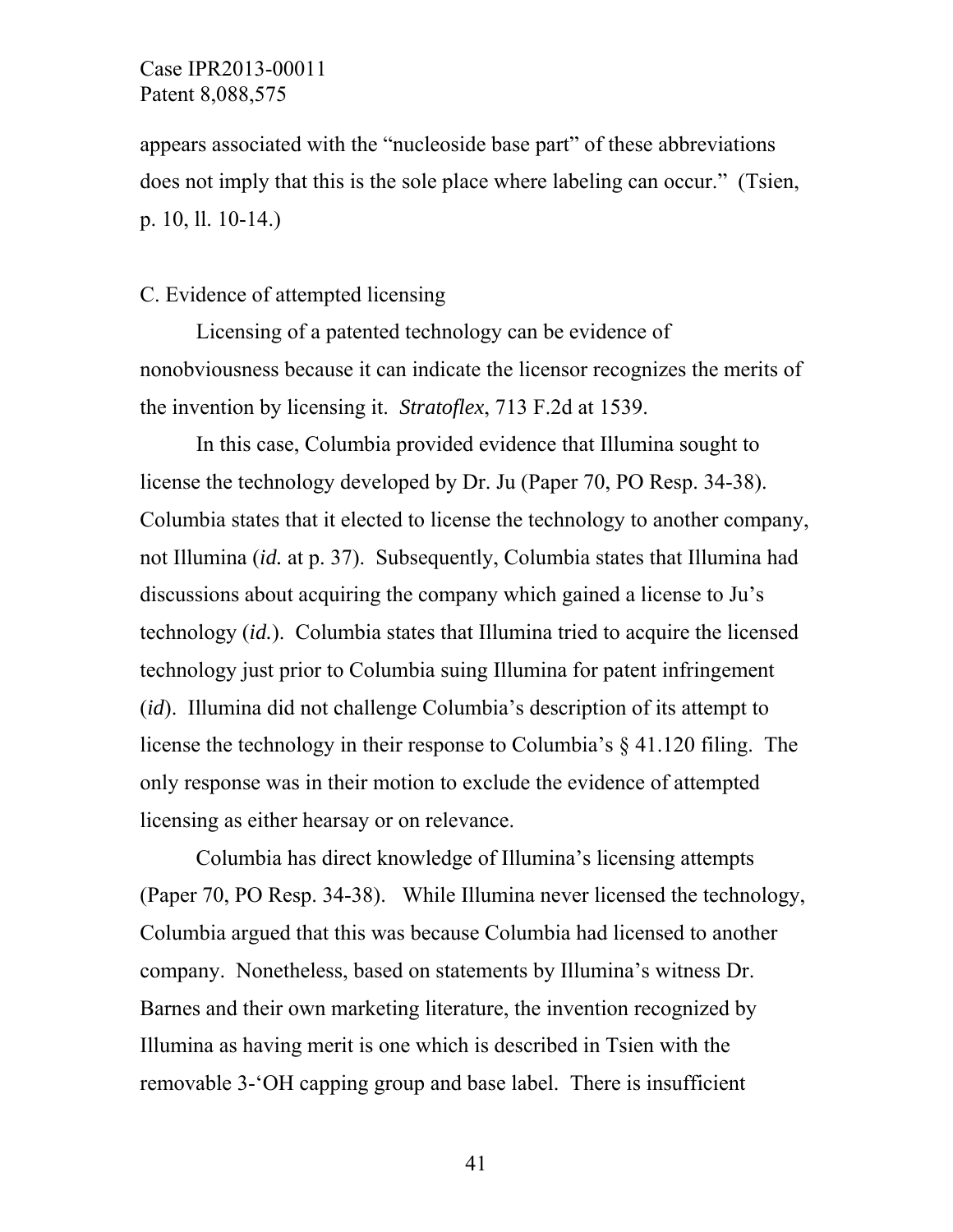evidence that Illumina's licensing strategy was driven by recognition of the merits of the claimed invention, rather than knowledge of a patent potentially covering their own product.

### D. Praise and skepticism

 We have considered Columbia's evidence of praise and skepticism, but find it of insufficient weight and relevance to deem it persuasive as to the merits of the claimed invention particularly when we consider it within the totality of the evidence before us.

#### E. Summary

 After considering the evidence of record, including the secondary considerations, we are persuaded that a preponderance of the evidence supports Illumina's contention that claim 6 is unpatentable over the combination of I) Tsien and Prober I; and II) Tsien and Seela I.

#### MOTIONS

#### VIII. COLUMBIA'S MOTION TO AMEND

 A motion to amend the claims under 37 CF.R. § 42.121 was filed by Columbia on June 25, 2013 (Paper 56). In the motion, Columbia proposed cancelling claims 1-6 and replacing them with claims 7-11 (*id.* at 4). Proposed claim 7 is identical to original claim 6, rewritten in independent form and reciting all of the features of original claim 1. Proposed claims 8- 11 are identical to original claims 2-5, respectively, except that they depend directly or indirectly from proposed claim 7 and therefore also incorporate the feature of original claim 6.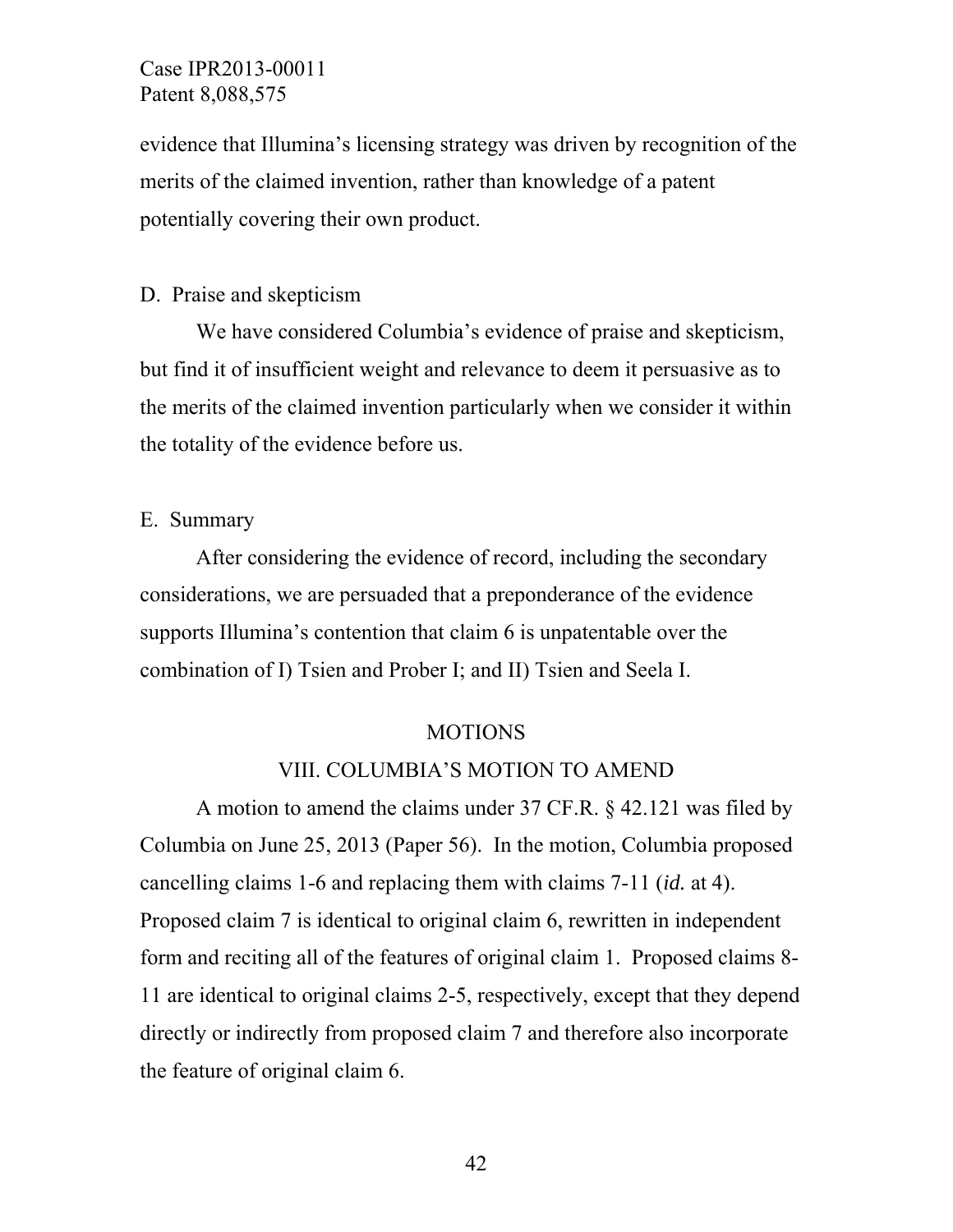Claim 7 is drawn to the identical subject matter as claim 6. Since claim 6 is already under *inter partes* review, it is unclear why claim 7 is necessary or how it is a response to a ground of unpatentability under 37 C.F.R. § 42.121(a)(2)(i). It is merely duplicative to a claim already under *inter partes* review.

In any event, all the claims proposed in the Columbia amendment are of the same scope as claims already before us in this review and which have been determined to be unpatentable. In the opposition to the motion, Illumina contends that Columbia's motion is defective (Paper 74, p. 1). We need not and do not reach Illumina's contention however since the claims, even as Columbia proposes to amend them, are unpatentable.

#### IX. COLUMBIA'S MOTION TO EXCLUDE

 A motion to exclude evidence under 37 C.F.R. § 42.64 was filed by Columbia on November 12, 2013 (Paper 93).

 A. Columbia seeks to exclude Exhibits 1029-1033 which were said to have been introduced for the first time at the deposition of Illumina's expert, Dr. Weinstock, during redirect examination by Illumina's counsel (Paper 93, p. 1). As we do not rely on this portion of Dr. Weinstock's testimony or the exhibits cited in it, we dismiss this part of the motion as moot.

 B. Columbia seeks to exclude Exhibits 1041-1049 which were introduced at Dr. Trainor's deposition (Paper 93, p. 4). Exhibits 1041-1048 were introduced by Illumina for the purpose of impeaching Dr. Trainor's opinions in his Declaration regarding the nonobviousness of the claimed subject matter (Ex. 2094, Trainor Tr. 277: 21 to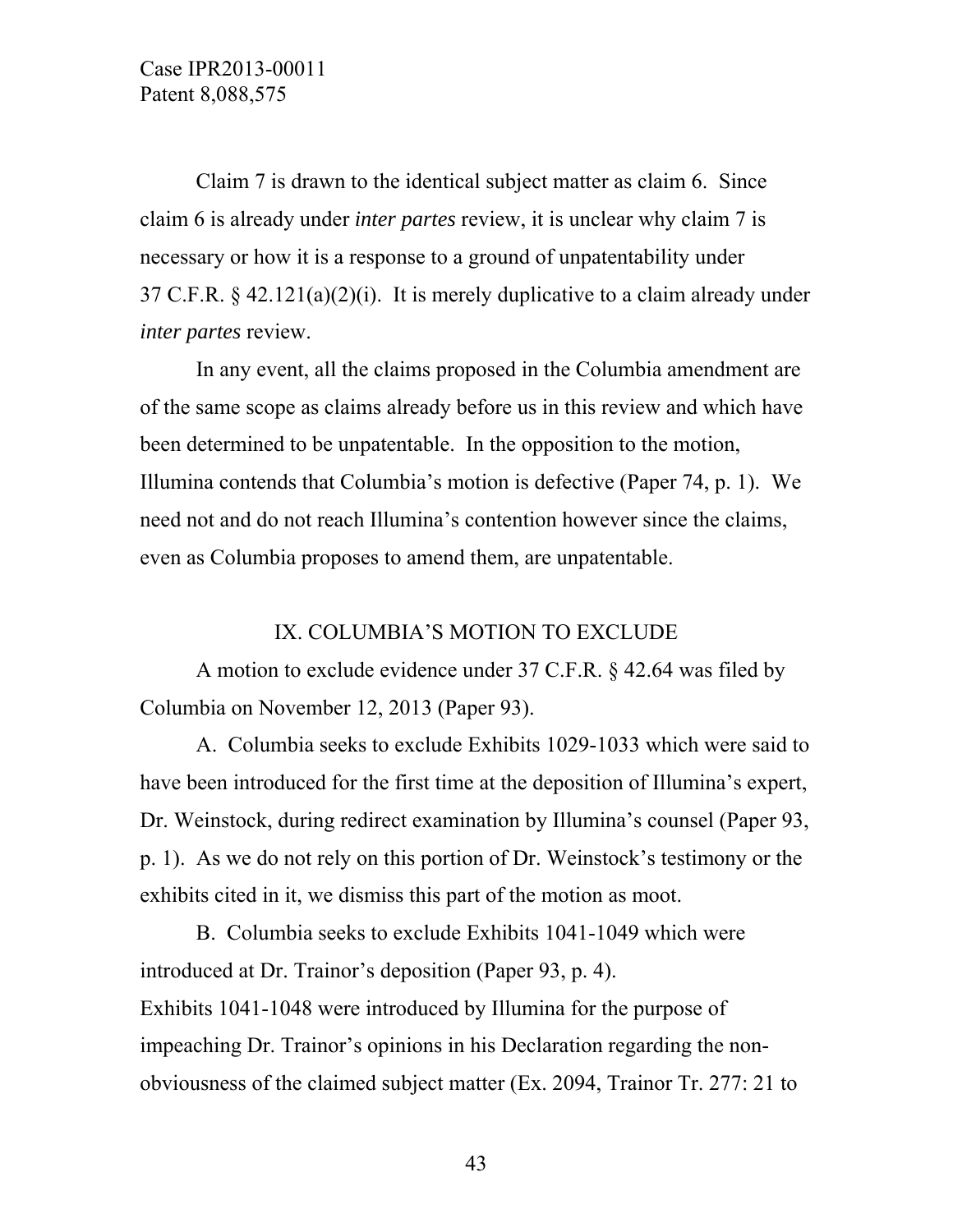278: 6). Columbia contends that these references were belatedly introduced so that they could be cited in Illumina's Reply and in Exhibit 1053 (Declaration of Kevin Burgess, Ph.D. in order to make out Illumina's *prima facie* case, in violation of the Trial Practice Guide. (77 Fed. Reg. at 48,767.)" (Paper 93, p. 6). Exhibit 1049 is a declaration from an IPR to which Columbia is not a party, previously introduced as Ex. 1024, which was previously expunged by the Board as improperly filed (Paper No. 46.)

We have determined there was a reason to have made the claimed nucleotide analogues based on the combination of Tsien and Prober I without relying on Exhibits 1041-1049. Thus, we dismiss this part of the motion as moot.

C. Columbia seeks to exclude Exhibits 1050-1054 (Paper 93, p. 7). Exhibits 1050, 1051, 1052, and 1054 are said by Columbia to belatedly raised new issues and evidence to make out its prima facie case (*id.*). Exhibit 1053 is a Declaration of Kevin Burgess filed by Illumina and cited for the first time in their reply (Paper 76, p. 2) to Columbia's response under § 42.120 (Paper 70).

We determine that the Columbia claims are unpatentable without relying on Exhibits 1050-1054 and thus we dismiss this portion the motion as moot as well.

#### X. ILLUMINA'S MOTION TO EXCLUDE

 A motion to exclude evidence was filed by Illumina on November 12, 2013 (Paper 90). This evidence goes to the secondary considerations that were argued by Columbia in their response to the petition under § 42.120. As we conclude that the Columbia claims are unpatentable even if we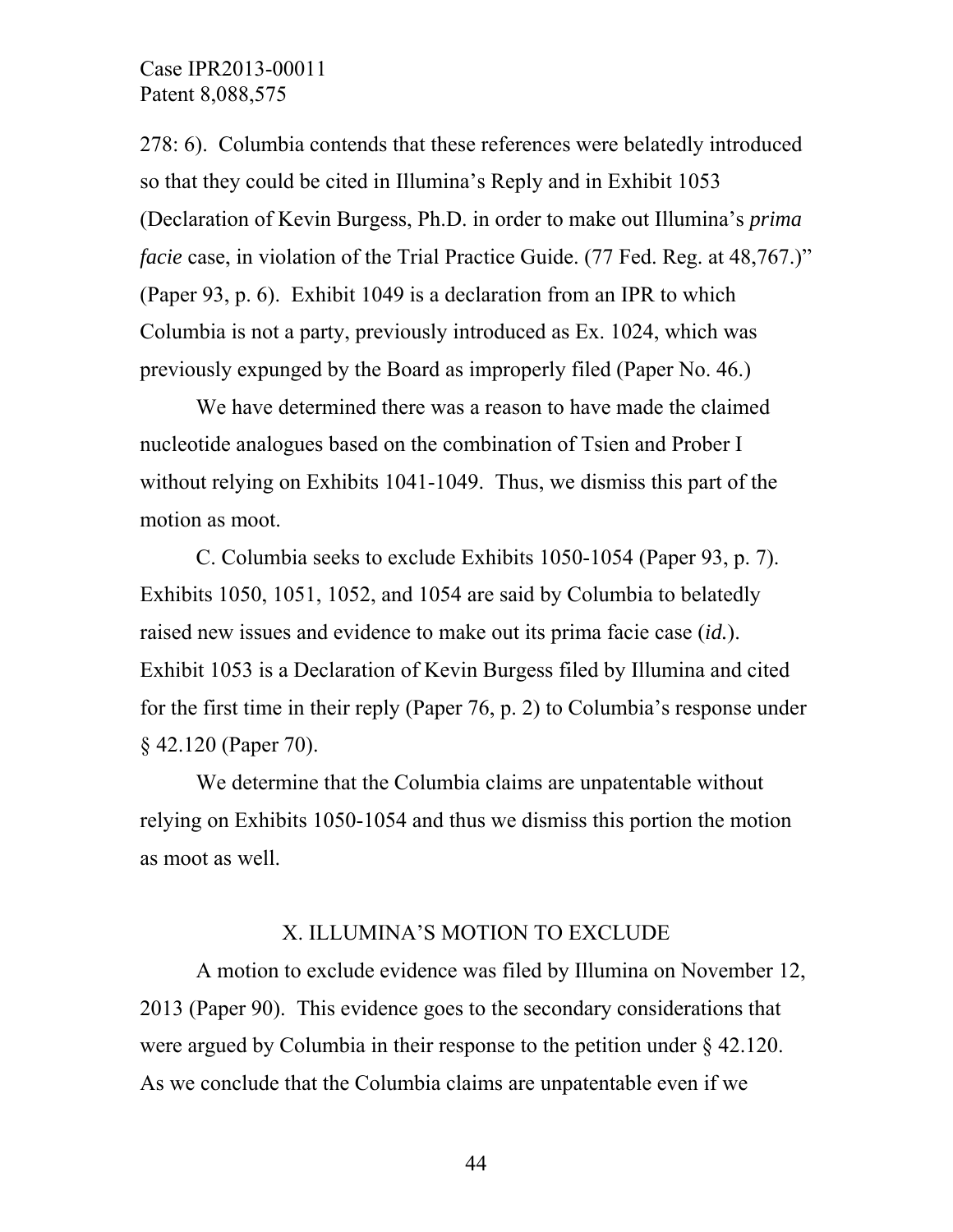consider this evidence, we need not and do not decide this motion and dismiss it as moot.

#### XI. ORDER

In consideration of the foregoing, it is

 ORDERED that claims 1-3 and 6 of U.S. Patent 8,088,575 B2 are cancelled;

 FURTHER ORDERED that Columbia's motion to amend claims is dismissed as moot;

FURTHER ORDERED that Columbia's motion to exclude evidence is dismissed as moot; and

FURTHER ORDERED that Illumina's motion to exclude evidence is dismissed as moot.